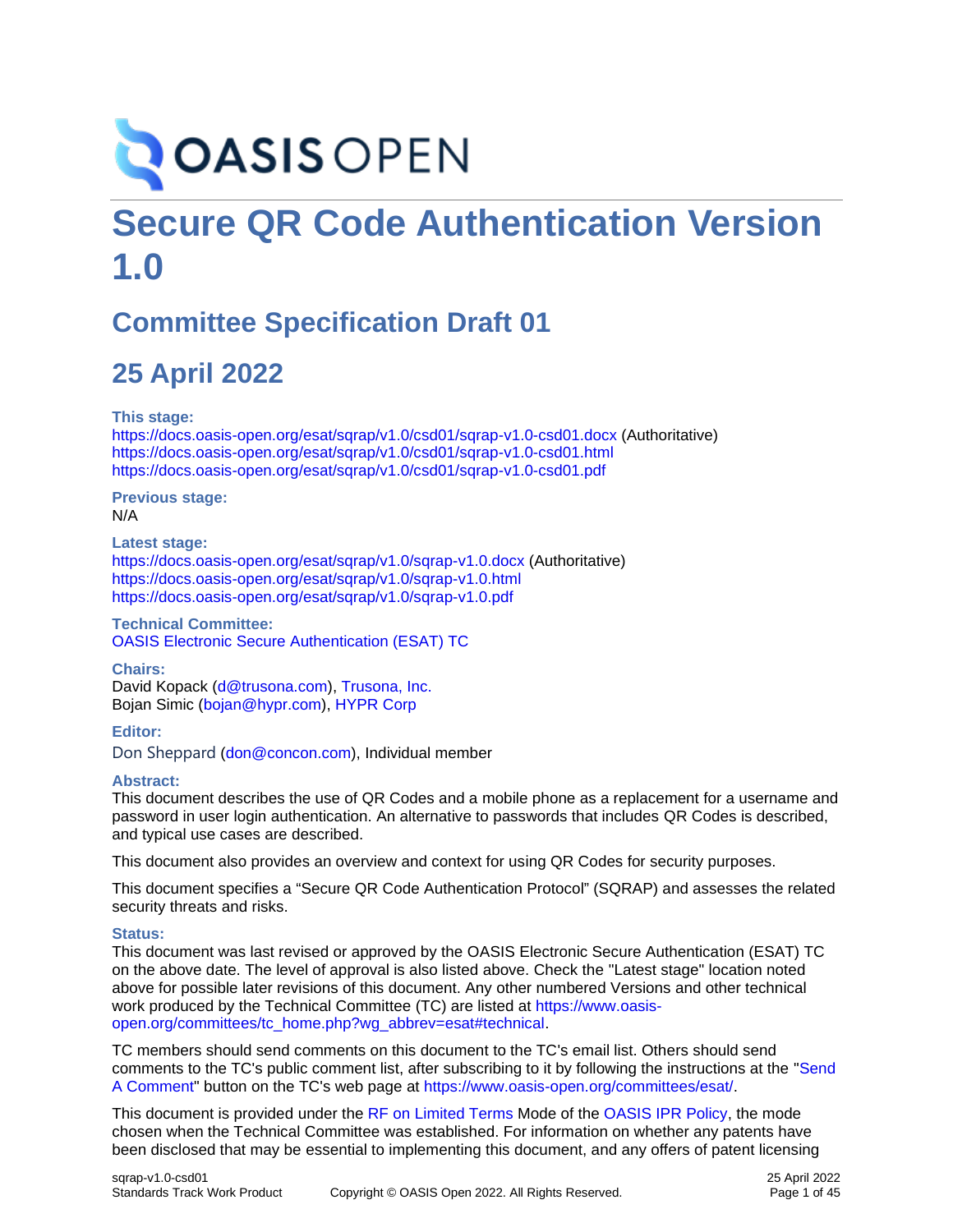terms, please refer to the Intellectual Property Rights section of the TC's web page [\(https://www.oasis](https://www.oasis-open.org/committees/esat/ipr.php)[open.org/committees/esat/ipr.php\)](https://www.oasis-open.org/committees/esat/ipr.php).

Note that any machine-readable content [\(Computer Language Definitions\)](https://www.oasis-open.org/policies-guidelines/tc-process-2017-05-26/#wpComponentsCompLang) declared Normative for this Work Product is provided in separate plain text files. In the event of a discrepancy between any such plain text file and display content in the Work Product's prose narrative document(s), the content in the separate plain text file prevails.

#### **Key words:**

The key words "MUST", "MUST NOT", "REQUIRED", "SHALL", "SHALL NOT", "SHOULD", "SHOULD NOT", "RECOMMENDED", "NOT RECOMMENDED", "MAY", and "OPTIONAL" in this document are to be interpreted as described in BCP 14 [RFC2119] and [RFC8174] when, and only when, they appear in all capitals, as shown here.

#### **Citation format:**

When referencing this document, the following citation format should be used:

#### **[SQRAP-v1.0]**

*Secure QR Code Authentication Version 1.0*. Edited by Don Sheppard. 25 April 2022. OASIS Committee Specification Draft 01. [https://docs.oasis-open.org/esat/sqrap/v1.0/csd01/sqrap-v1.0-csd01.html.](https://docs.oasis-open.org/esat/sqrap/v1.0/csd01/sqrap-v1.0-csd01.html) Latest stage: [https://docs.oasis-open.org/esat/sqrap/v1.0/sqrap-v1.0.html.](https://docs.oasis-open.org/esat/sqrap/v1.0/sqrap-v1.0.html)

#### **Notices:**

Copyright © OASIS Open 2022. All Rights Reserved.

Distributed under the terms of the OASIS IPR Policy, [\[https://www.oasis-open.org/policies-guidelines/ipr/\]](https://www.oasis-open.org/policies-guidelines/ipr/). For complete copyright information please see the full Notices section in an Appendix below.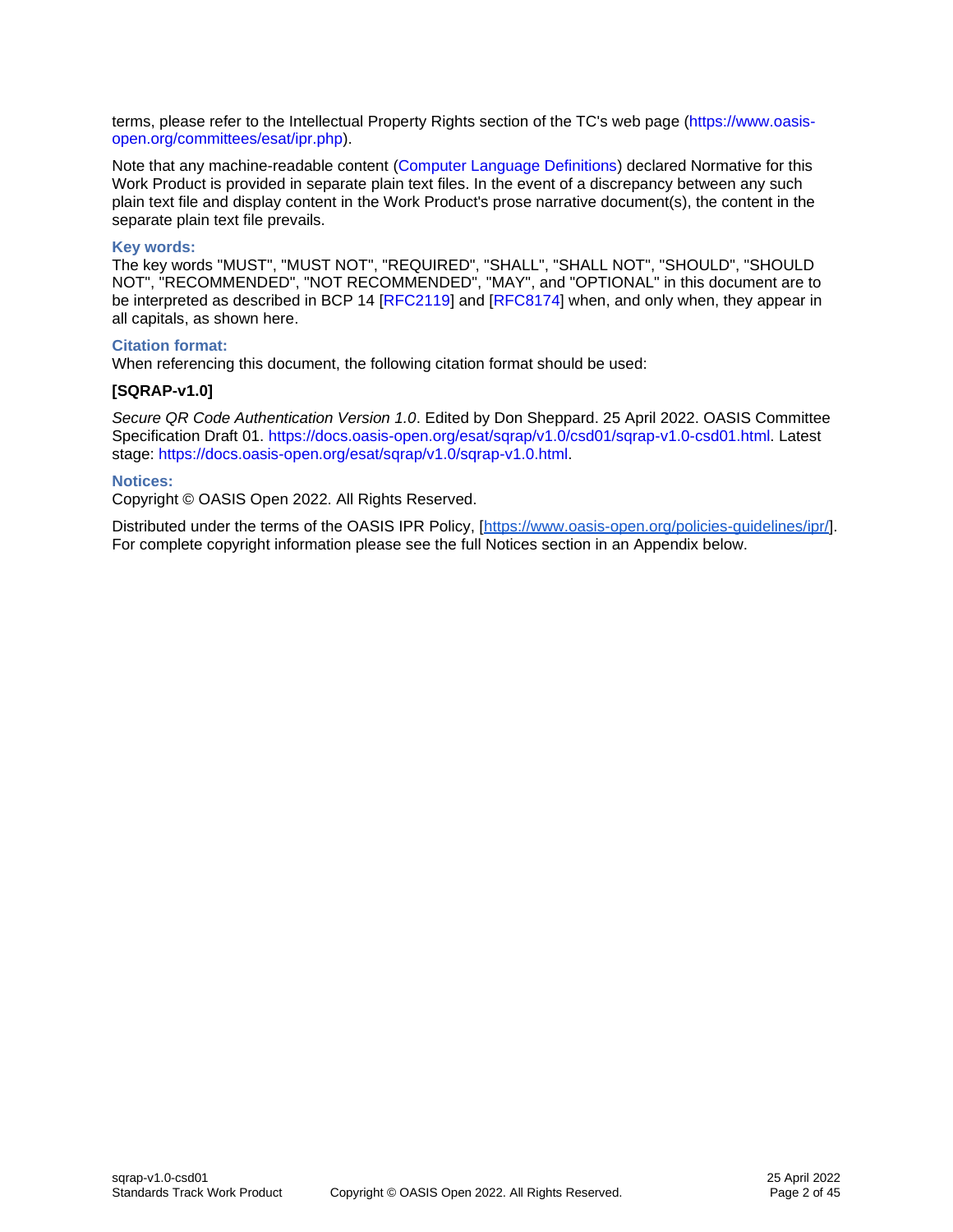# **Table of Contents**

| $\mathbf{1}$ |                                                                                         |  |
|--------------|-----------------------------------------------------------------------------------------|--|
|              |                                                                                         |  |
|              |                                                                                         |  |
|              |                                                                                         |  |
| 2            |                                                                                         |  |
|              |                                                                                         |  |
|              |                                                                                         |  |
|              |                                                                                         |  |
|              |                                                                                         |  |
|              |                                                                                         |  |
|              |                                                                                         |  |
|              |                                                                                         |  |
|              |                                                                                         |  |
|              |                                                                                         |  |
|              |                                                                                         |  |
|              |                                                                                         |  |
|              | 2.3.2.2 Use Case 2 - User login to a web application using a pre-established QR Code 14 |  |
|              |                                                                                         |  |
|              |                                                                                         |  |
| 3            |                                                                                         |  |
|              |                                                                                         |  |
|              |                                                                                         |  |
|              |                                                                                         |  |
|              |                                                                                         |  |
| 4            |                                                                                         |  |
|              |                                                                                         |  |
|              |                                                                                         |  |
|              |                                                                                         |  |
|              |                                                                                         |  |
|              |                                                                                         |  |
| 5            |                                                                                         |  |
|              |                                                                                         |  |
|              |                                                                                         |  |
|              |                                                                                         |  |
|              |                                                                                         |  |
|              |                                                                                         |  |
|              |                                                                                         |  |
|              |                                                                                         |  |
|              |                                                                                         |  |
|              |                                                                                         |  |
|              |                                                                                         |  |
| 6            |                                                                                         |  |
|              |                                                                                         |  |
|              |                                                                                         |  |
|              |                                                                                         |  |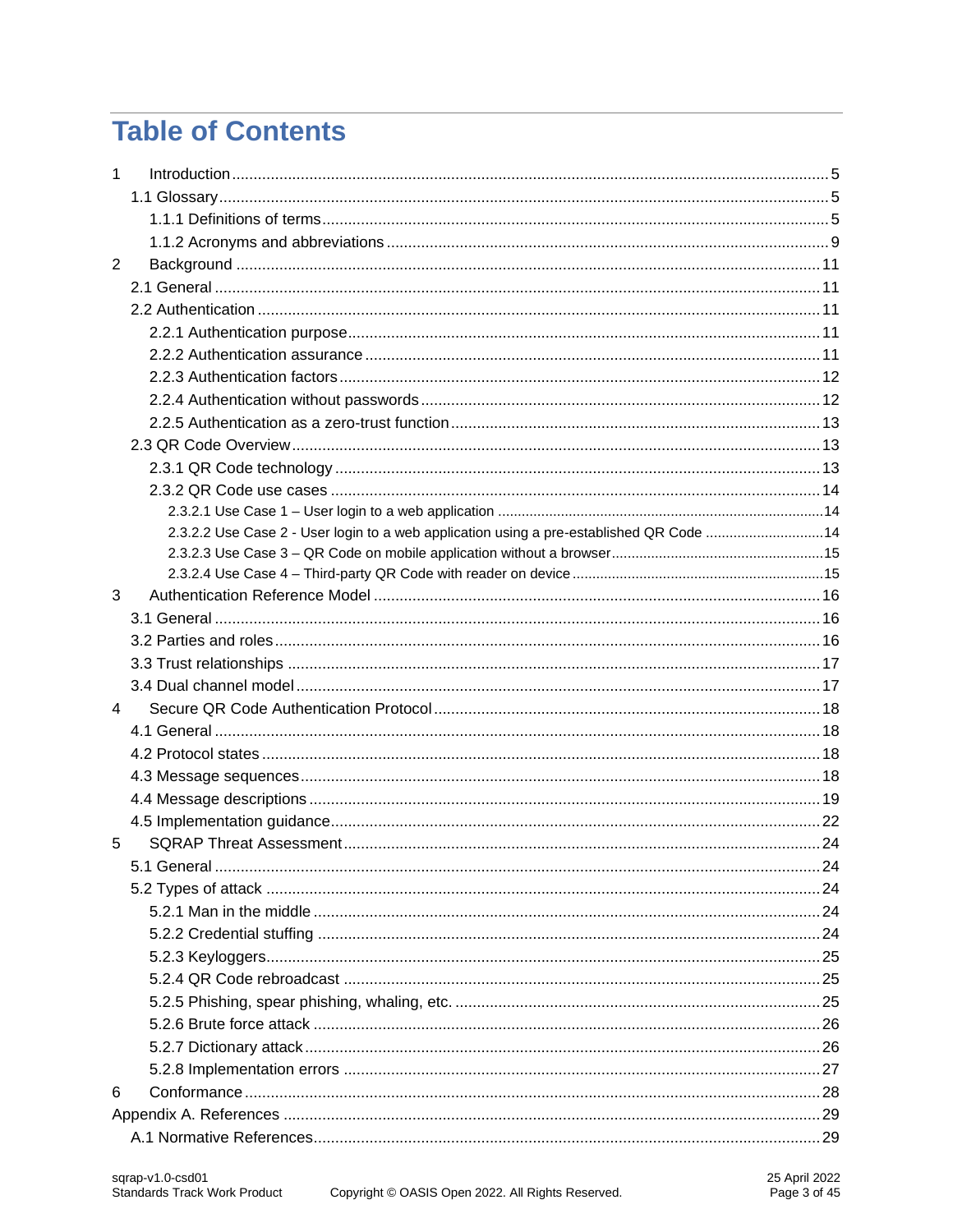| E.2 Use Case 2 – User login with a pre-established QR Code and one time password39         |
|--------------------------------------------------------------------------------------------|
|                                                                                            |
| E.4 Use Case 4 – Third party QR Code with reader on device (e.g., a vaccination status) 42 |
|                                                                                            |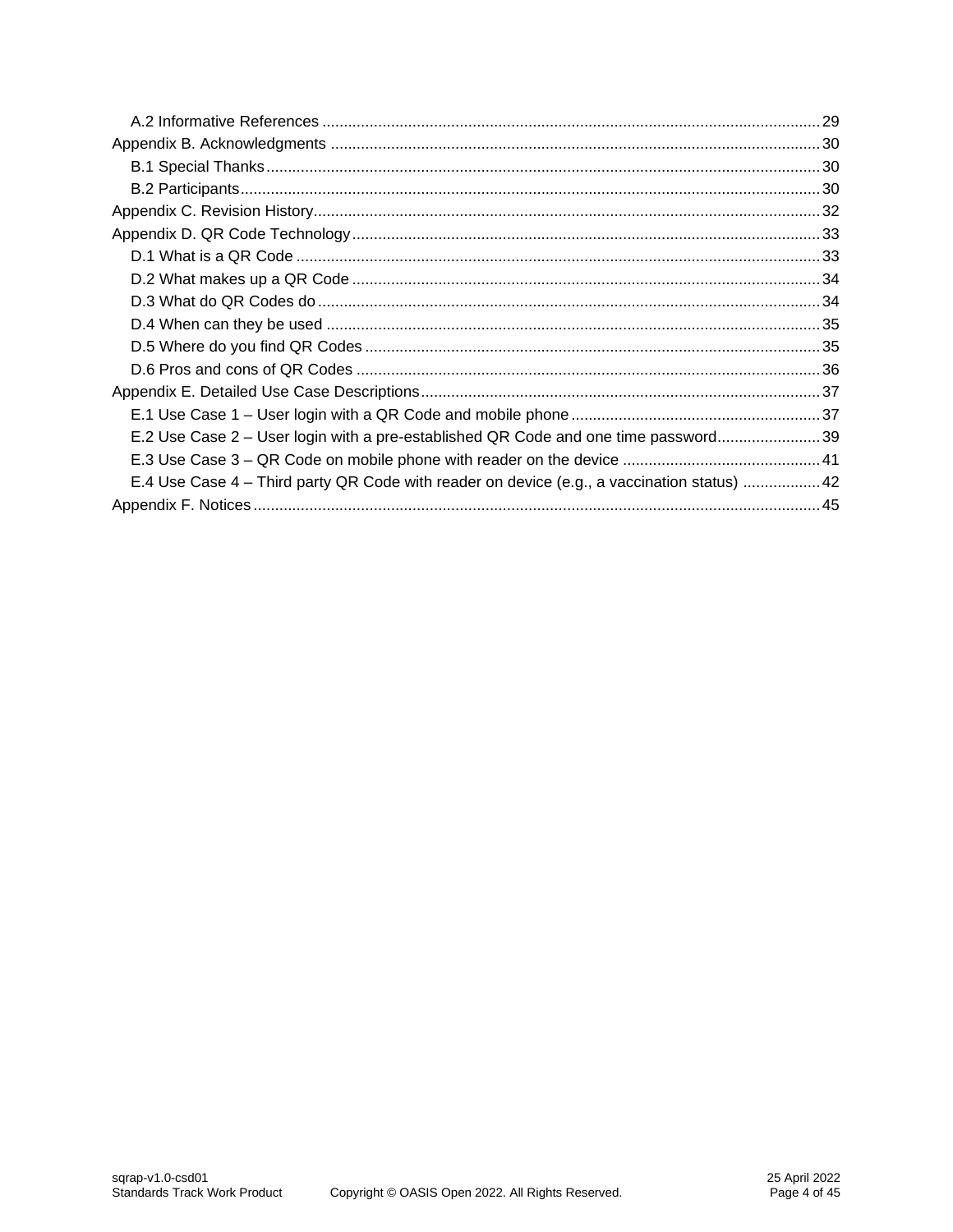# <span id="page-4-0"></span>**1 Introduction**

#### [Informative]

For online systems, authentication is the process of verifying the claimed identity of a user who desires access to one or more systems or resources. Authentication of a user's identity is critical for all systems that require verifiable authenticity. A challenge facing the IT industry today is the weakness inherent in traditional passwords when used for authentication.

User authentication is typically based on tokens referencing "something you have" (e.g., a physical USB key or dongle), "something you are" (e.g., facial recognition or a fingerprint) or "something you know" (e.g., a password). Strong authentication systems can treat a QR Code as something you have to provide protection against account take-over and identity theft.

A Quick Response Code, usually referred to as a QR Code, is a technique for encoding data into a twodimensional visual representation. A QR Code can be scanned and its contents (i.e., its payload) can be interpreted by readily available devices including many mobile phones. The QR Code reader extracts the payload and uses it to perform functions such as display a web page, start an application or play a video. QR Codes are generally considered to be convenient, easy-to-use and resilient (for example, a QR Code can still be read even if up to 30% of the visual has been corrupted).

This standard supports trusted online transactions by establishing a general framework for using QR Codes for "no password" authentication. This standard specifies the message flow for a **Secure QR Code Authentication Protocol** (SQRAP) and provides an analysis of potential security threats and risks for specific use cases.

This standard does not advocate the use of QR Codes to exchange shared secrets; rather, the QR Code is used as a means of transport for public/private keys that bind a user identity to an authenticator application. In this technique the payload of the QR Code does not include personally identifiable information (PII). When the QR Code is scanned, an identifier representing the claimant is delivered through a secondary channel (also called a back channel) to the relying party. The claimant can be challenged for user presence via the operating system security of the authenticator device.

This standard also includes:

- An explanation of the role of user authentication within the identity management lifecycle and how it differs from authorization
- Methods that online relying parties and service providers currently use for electronic identity authentication
- A comparison of the methods currently in use and planned for authentication without static credentials or passwords, and with increasing levels of identity assurance, risk mitigation, and authentication certainty
- Reference information on the no-shared-secret authentication techniques and risk mitigation techniques being standardized, marketed, and implemented in the public or private sector.

# <span id="page-4-1"></span>**1.1 Glossary**

### <span id="page-4-2"></span>**1.1.1 Definitions of terms**

The following terms are used in this standard:

| <b>Term</b>    | <b>Definition</b>                                                                                                        | <b>Source</b>       |
|----------------|--------------------------------------------------------------------------------------------------------------------------|---------------------|
| access control | A procedure by which an administrator can restrict access<br>to resources, facilities, services, or information based on | <b>ITU-T X.1252</b> |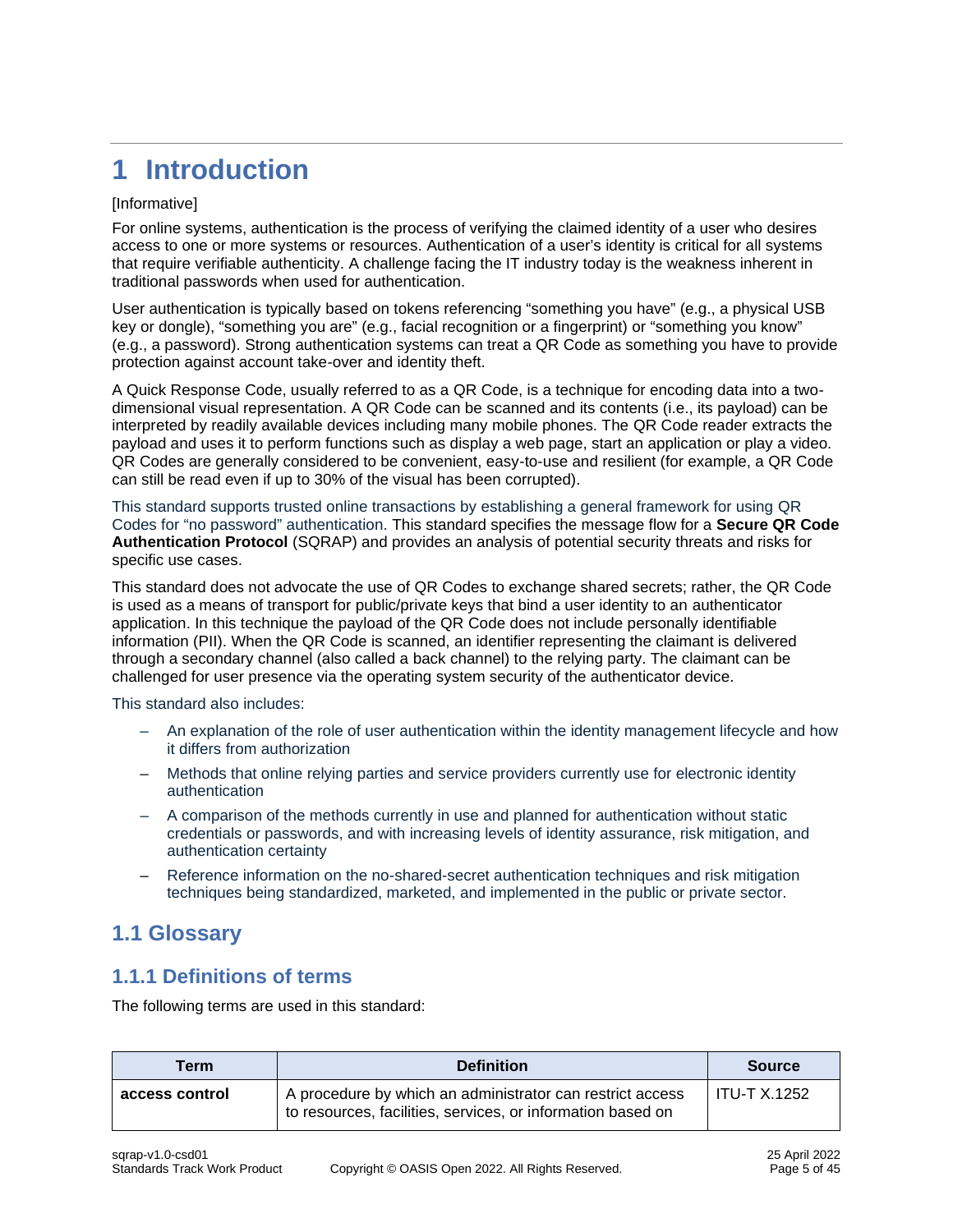|                                             | pre-established rules and specific rights or authority<br>associated with the requesting party.                                                                                                                                                                                                                                                                           |                                                     |
|---------------------------------------------|---------------------------------------------------------------------------------------------------------------------------------------------------------------------------------------------------------------------------------------------------------------------------------------------------------------------------------------------------------------------------|-----------------------------------------------------|
| assertion                                   | A statement made by an entity without accompanying<br>evidence of its validity.<br>NOTE 1: The terms assertion and claim [noun] are agreed<br>to be very similar.                                                                                                                                                                                                         | <b>ITU-T X.1252</b>                                 |
| assurance                                   | See authentication assurance and identity assurance.                                                                                                                                                                                                                                                                                                                      | <b>ITU-T X.1252</b>                                 |
| assurance level                             | A level of confidence in the binding between an entity and<br>the presented identity information.                                                                                                                                                                                                                                                                         | <b>ITU-T X.1252</b>                                 |
| attribute                                   | Information bound to an entity that specifies a characteristic<br>of the entity.                                                                                                                                                                                                                                                                                          | <b>ITU-T X.1252</b>                                 |
| attribute type                              | That component of an attribute which indicates the class of<br>information given by that attribute.                                                                                                                                                                                                                                                                       | <b>ITU-T X.501</b>                                  |
| attribute value                             | A particular instance of the class of information indicated by<br>an attribute type.                                                                                                                                                                                                                                                                                      | <b>ITU-T X.501</b>                                  |
| authentication                              | Formalized process of verification that, if successful, results<br>in a confirmation of claimed identity for an entity.<br>NOTE 1: Use of the term authentication in an identity<br>management context is taken to mean entity authentication.                                                                                                                            | ISO/IEC 24760-<br>1                                 |
| authentication<br>assurance                 | Positive acknowledgement in the authentication process<br>intended to provide confidence that the communication<br>partner is the entity that it claims to be or is expected to be.<br>NOTE 1: The assurance is based on the degree of<br>confidence in the binding between the communicating entity<br>and the identity that is presented.                               | <b>ITU-T X.1252</b>                                 |
| authentication<br>challenge and<br>response | A method of protecting against authentication replay attack.<br>Note 1: For example, if entity A wants to obtain a new<br>message from entity B, it can first send a challenge in the<br>form of a nonce (e.g., a cryptographic value that is used<br>only once) to B. A then receives a response from B, based<br>on the nonce that proves B was the intended recipient. | <b>ITU-T X.1124</b>                                 |
| authentication<br>protocol                  | Defined sequence of messages between an authenticator<br>and an authentication service.                                                                                                                                                                                                                                                                                   | New                                                 |
| authentication<br>service                   | An entity that verifies the claimant's identity by verifying the<br>claimant's possession and control of one or two<br>authenticators using an authentication protocol.<br>To do this, the verifier may also need to validate credentials<br>that link the authenticator(s) to the subscriber's identifier<br>and check their status.                                     | Derived from:<br><b>NIST SP800-63</b><br>Appendix A |
| authenticator                               | Something the claimant possesses and controls (typically a<br>cryptographic module or password) that is used to<br>authenticate the claimant's identity.<br>(Previously referred to as a "token")                                                                                                                                                                         | <b>NIST SP800-63</b><br>Appendix A                  |
| authorization                               | The granting of rights and, based on these rights, the<br>granting of access.                                                                                                                                                                                                                                                                                             | <b>ITU-T X.1252</b>                                 |
| certificate                                 | A set of security-relevant data issued by a security authority<br>or a trusted third party, that, together with security                                                                                                                                                                                                                                                  | <b>ITU-T X.1252</b>                                 |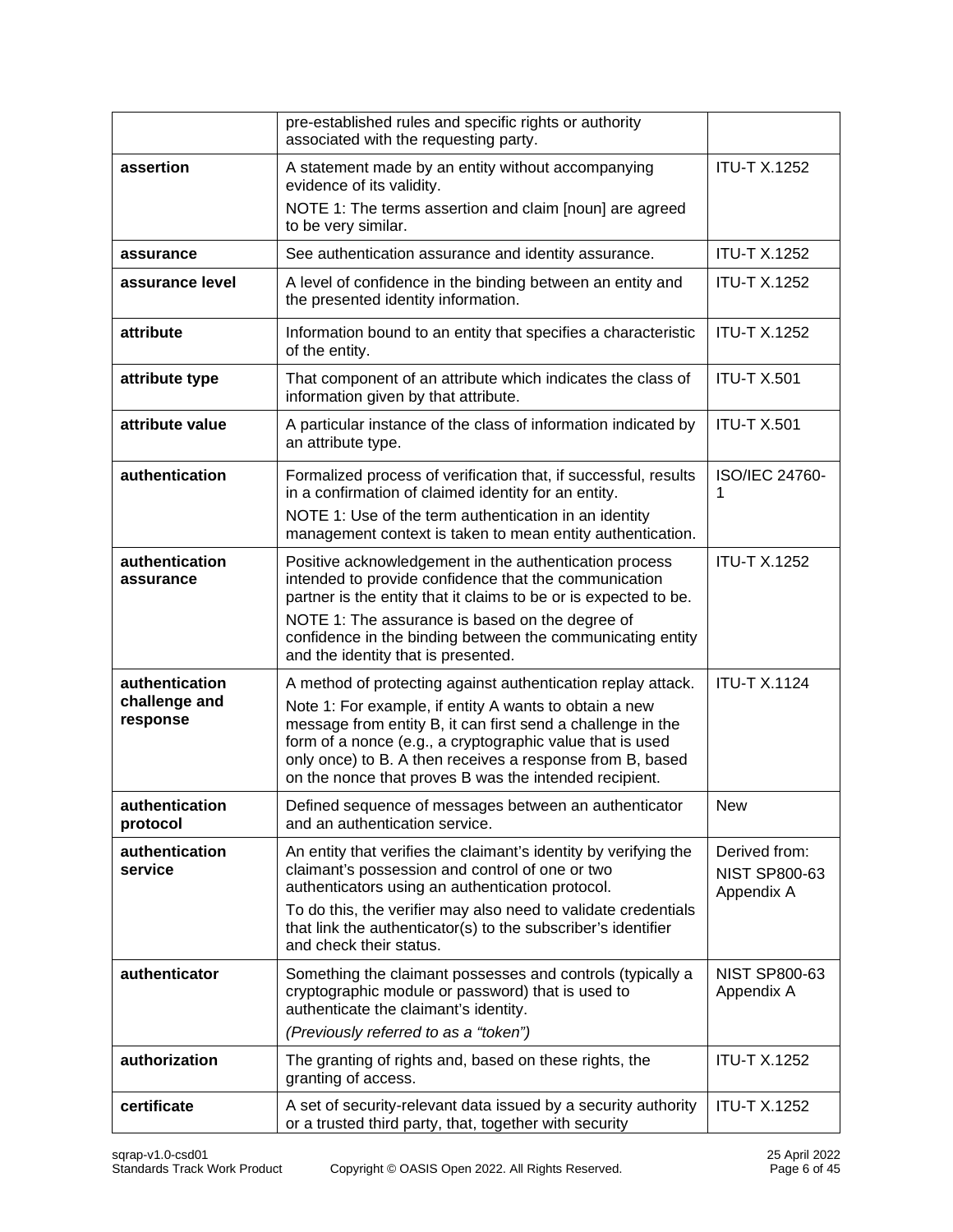|                               | information, is used to provide the integrity and data origin<br>authentication services for the data                                                                                                                                                                                                                                                                                                                                                                                                                                                                                        |                                    |
|-------------------------------|----------------------------------------------------------------------------------------------------------------------------------------------------------------------------------------------------------------------------------------------------------------------------------------------------------------------------------------------------------------------------------------------------------------------------------------------------------------------------------------------------------------------------------------------------------------------------------------------|------------------------------------|
| claim                         | [noun] Digital assertion about identity attributes made by an<br>entity about itself or another entity.<br>[verb] To state as being the case, without being able to give<br>proof.                                                                                                                                                                                                                                                                                                                                                                                                           | <b>ITU-T X.1252</b>                |
| claim definition              | A machine-readable definition of the semantic structure of a<br>claim.<br>NOTE 1: Claim definitions facilitate interoperability of claims<br>and proofs across multiple issuers, holders, and relying<br>parties.                                                                                                                                                                                                                                                                                                                                                                            | <b>ITU-T X.1252</b>                |
| claimant                      | An entity that is or represents a principal for the purposes of<br>authentication.<br>NOTE 1: A claimant includes the functions necessary for<br>engaging in authentication exchanges on behalf of a<br>principal.                                                                                                                                                                                                                                                                                                                                                                           | <b>ITU-T X.1252</b>                |
| claimed identity              | An applicant's declaration of unvalidated and unverified<br>personal attributes.                                                                                                                                                                                                                                                                                                                                                                                                                                                                                                             | <b>NIST SP800-63</b><br>Appendix A |
| credential                    | A set of data presented as evidence of a claimed identity<br>and/or entitlements.                                                                                                                                                                                                                                                                                                                                                                                                                                                                                                            | <b>ITU-T X.1252</b>                |
| deep link                     | A hypertext link to a page on a website or web application<br>other than the home page.<br>Note 1: Deep refers to the depth of the page in the<br>website's hierarchical structure of pages. Any page below<br>the top page in the hierarchy (the home page) can be<br>considered to be deep.                                                                                                                                                                                                                                                                                                | --                                 |
| domain                        | An environment in which an entity can use a set of<br>attributes for identification and other purposes.                                                                                                                                                                                                                                                                                                                                                                                                                                                                                      | <b>ITU-T X.1252</b>                |
| enrollment                    | The process of inauguration of an entity into a context.<br>NOTE 1: Enrollment may include verification of the entity's<br>identity and establishment of a contextual identity.<br>NOTE 2: Also, enrollment is a pre-requisite for registration.<br>In many cases, the latter is used to describe both<br>processes.                                                                                                                                                                                                                                                                         | <b>ITU-T X.1252</b>                |
| entity                        | Something that has separate and distinct existence and that<br>can be identified in context.<br>NOTE 1: An entity can have a physical or logical<br>embodiment.<br>NOTE 2: An entity can be a physical person, an animal, a<br>juridical person, an organization, an active or passive thing,<br>a device, a software application, a service, etc., or a group<br>of these entities. In the context of telecommunications,<br>examples of entities include access points, subscribers,<br>users, network elements, networks, software applications,<br>services and devices, and interfaces. | <b>ITU-T X.1252</b>                |
| federation<br>assurance level | A category describing the assertion protocol used by the<br>federation to communicate authentication and attribute<br>information (if applicable) to an RP.                                                                                                                                                                                                                                                                                                                                                                                                                                  | <b>NIST SP800-63</b><br>Appendix A |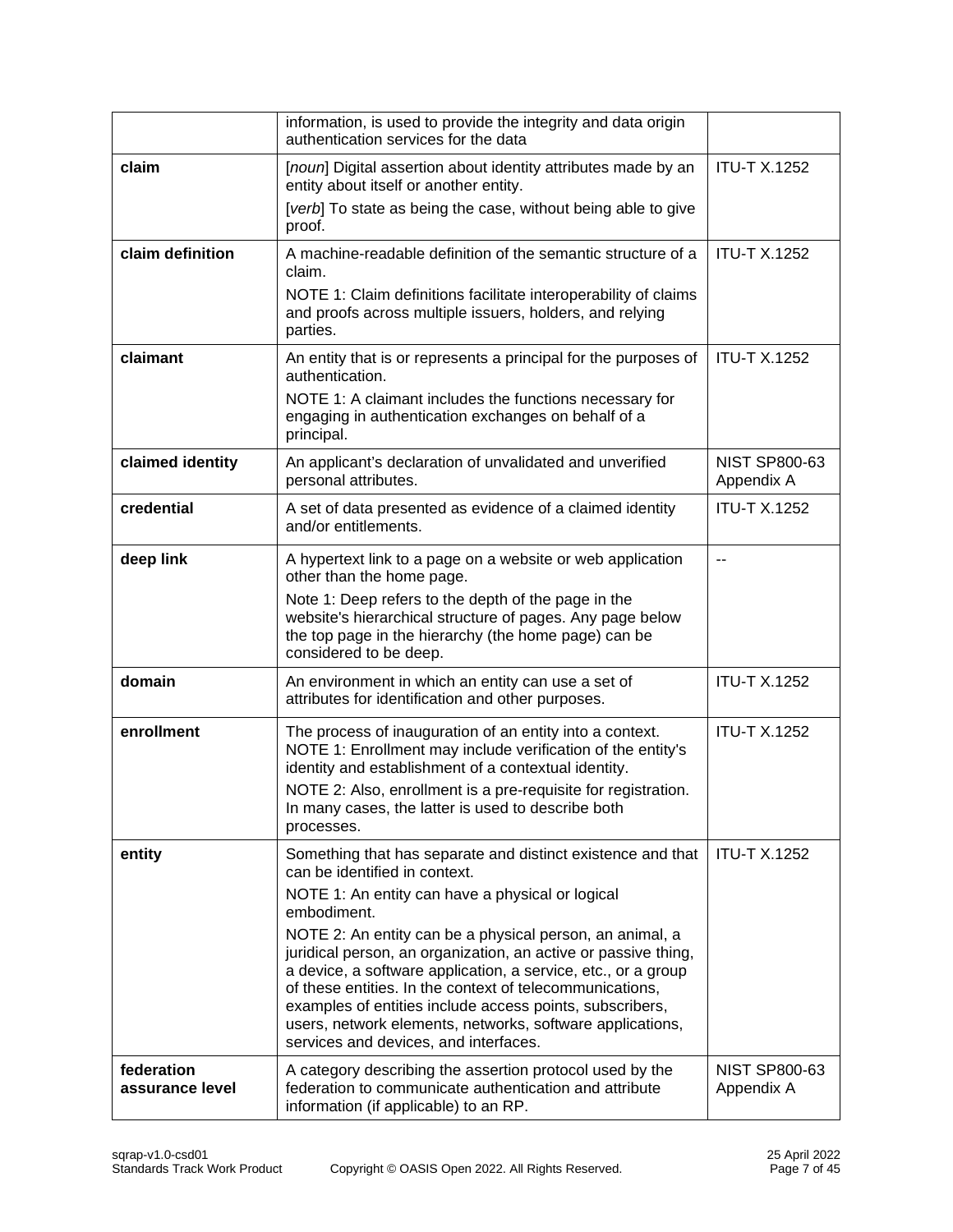| identifier (ID)                      | One or more attributes that uniquely characterize an entity<br>in a specific context.                                                                                                                                                                                                                                             | <b>ITU-T X.1254</b>  |
|--------------------------------------|-----------------------------------------------------------------------------------------------------------------------------------------------------------------------------------------------------------------------------------------------------------------------------------------------------------------------------------|----------------------|
| identity assurance                   | The confidence provided in the process of identity validation<br>and verification used to establish the identity of the entity to<br>which the credential was issued, and the degree of<br>confidence that the entity that uses the credential is that<br>entity or the entity to which the credential was issued or<br>assigned. | <b>ITU-T X.1252</b>  |
| identity verification                | The process of confirming that a claimed identity is correct<br>by comparing the offered claims of identity with previously<br>proven information.                                                                                                                                                                                | <b>ITU-T X.1252</b>  |
| passwordless<br>authentication       | A method of user authentication that does not require the<br>use of a secret password.                                                                                                                                                                                                                                            | --                   |
|                                      | Note 1: Implementations are typically driven by public key<br>cryptography leveraging a user's possession of a device<br>and a user's biometric authenticator on the device.                                                                                                                                                      |                      |
| QR Code or<br>Quick response<br>code | Two-dimensional machine-readable optical symbol                                                                                                                                                                                                                                                                                   | ISO TS22691:<br>2021 |
| static QR Code                       | A QR Code that represents fixed information.<br>Note 1: The information that a static QR Code delivers upon<br>being scanned is encoded directly in the QR Code itself.                                                                                                                                                           | $-$                  |
| dynamic QR Code                      | A QR Code that represents a short URL which can redirect<br>the user to a destination website.<br>Note 1: The destination URL can be changed after the QR<br>Code has been generated, while the short URL embedded<br>in the QR Code remains the same.                                                                            | --                   |
| registration                         | The process in which an entity requests and is assigned<br>privileges to use a service or resource.<br>NOTE 1: Enrollment is a pre-requisite for registration.<br>Enrollment and registration functions may be combined or<br>separate.                                                                                           | <b>ITU-T X.1252</b>  |
| relying party (RP)                   | An entity that relies on an identity representation or claim by<br>a requesting or asserting entity within some request<br>context.                                                                                                                                                                                               | <b>ITU-T X.1252</b>  |
| security domain                      | A set of elements, a security policy, a security authority,<br>and a set of security-relevant activities in which the<br>elements are managed in accordance with the security<br>policy.                                                                                                                                          | <b>ITU-T X.1252</b>  |
| auth-session-ID                      | An identifier used by the SQRAP authentication protocol.                                                                                                                                                                                                                                                                          | <b>New</b>           |
| session-ID                           | An identifier used in an authenticated user's transaction.                                                                                                                                                                                                                                                                        | <b>New</b>           |
| trust                                | The confidence of one party or entity that another party or<br>entity will behave in a well- defined way that does not<br>violate agreed-upon rules, policies, or legal clauses of the<br>identity management system.                                                                                                             | <b>ITU-T X.1252</b>  |
| trust level                          | A consistent, quantifiable measure of reliance on the<br>character, ability, strength or truth of someone or<br>something.                                                                                                                                                                                                        | <b>ITU-T X.1252</b>  |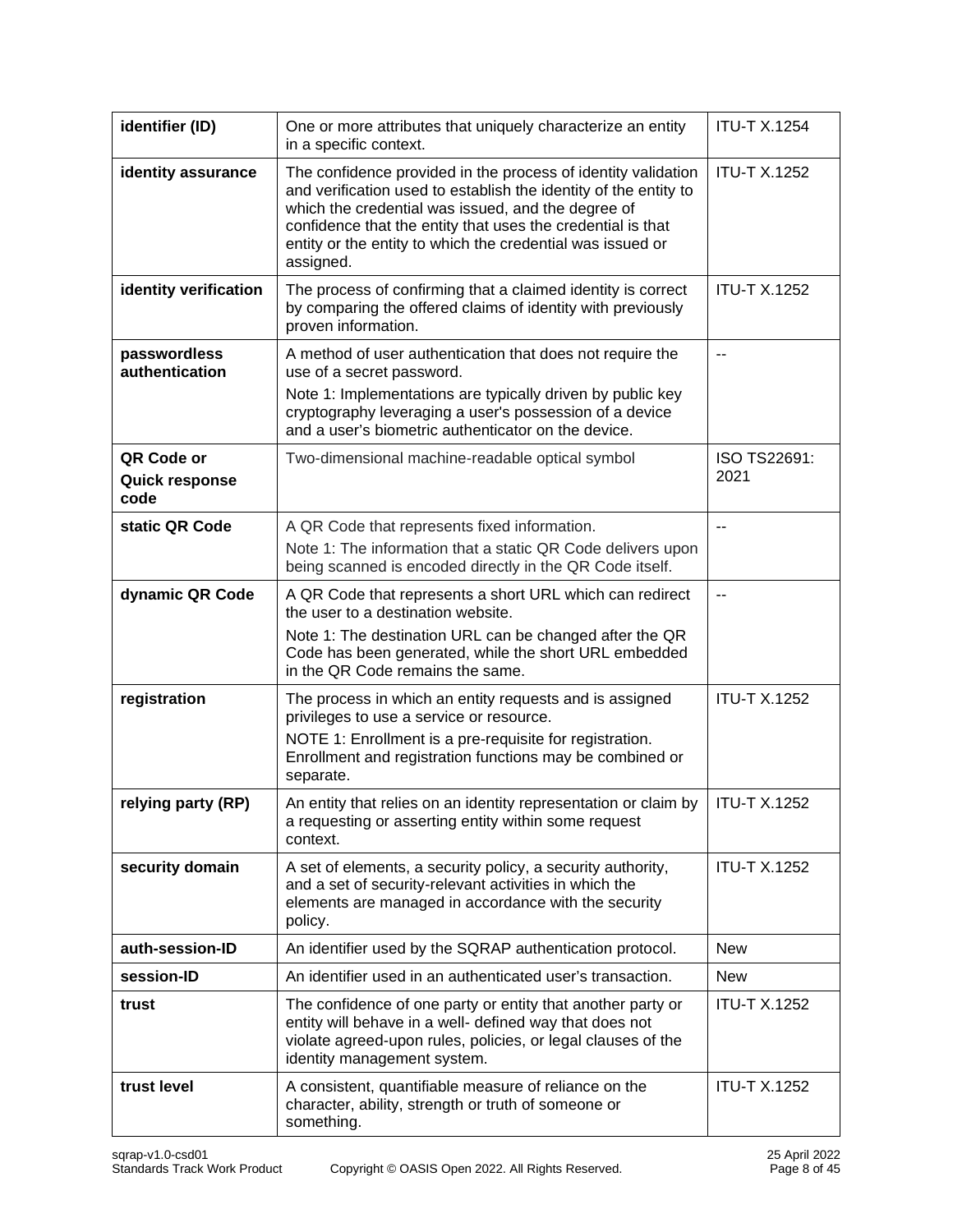| user         | Any entity that makes use of a resource, e.g., system,<br>equipment, terminal, process, application, or corporate<br>network.                                                                                                                              | <b>ITU-T X.1252</b> |
|--------------|------------------------------------------------------------------------------------------------------------------------------------------------------------------------------------------------------------------------------------------------------------|---------------------|
| verification | Process of establishing that identity information associated<br>with a particular entity is correct.<br>NOTE 1: The process of identification applies verification to<br>claimed or observed attributes.                                                   | <b>ITU-T X.1252</b> |
|              | NOTE 2: Verification of (identity) information may<br>encompass examination with respect to validity, correct<br>source, original, (unaltered), correctness, binding to the<br>entity, etc.<br>NOTE 3: Information is correct at the time of verification. |                     |

# <span id="page-8-0"></span>**1.1.2 Acronyms and abbreviations**

| Item         | <b>Description</b>                               |
|--------------|--------------------------------------------------|
| <b>AD</b>    | <b>Access Device</b>                             |
| AP           | <b>Authentication Party</b>                      |
| <b>ATM</b>   | <b>Automated Teller Machine</b>                  |
| CA           | <b>Certification Authority</b>                   |
| <b>DNS</b>   | Domain Name Server                               |
| <b>FIDO</b>  | Fast Identity Online                             |
| HTTP(S)      | Hypertext Transfer Protocol (Secure socket)      |
| <b>ICAM</b>  | <b>Identity Credential and Access Management</b> |
| ID           | Identity                                         |
| IP           | <b>Internet Protocol</b>                         |
| Ipsec        | <b>Internet Protocol Security</b>                |
| <b>MFA</b>   | Multi-Factor Authentication                      |
| <b>MP</b>    | Mobile Phone                                     |
| <b>OTP</b>   | One-Time Password                                |
| <b>PC</b>    | <b>Personal Computer</b>                         |
| PII          | Personally Identifiable Information              |
| PIN          | <b>Personal Identification Number</b>            |
| QR (Code)    | Quick Response (Code)                            |
| QP           | QR Code Party                                    |
| <b>RP</b>    | <b>Relying Party</b>                             |
| <b>SMS</b>   | <b>Short Message Service</b>                     |
| <b>SQRAP</b> | Secure QR Code Authentication Protocol           |
| <b>TCP</b>   | <b>Transmission Control Protocol</b>             |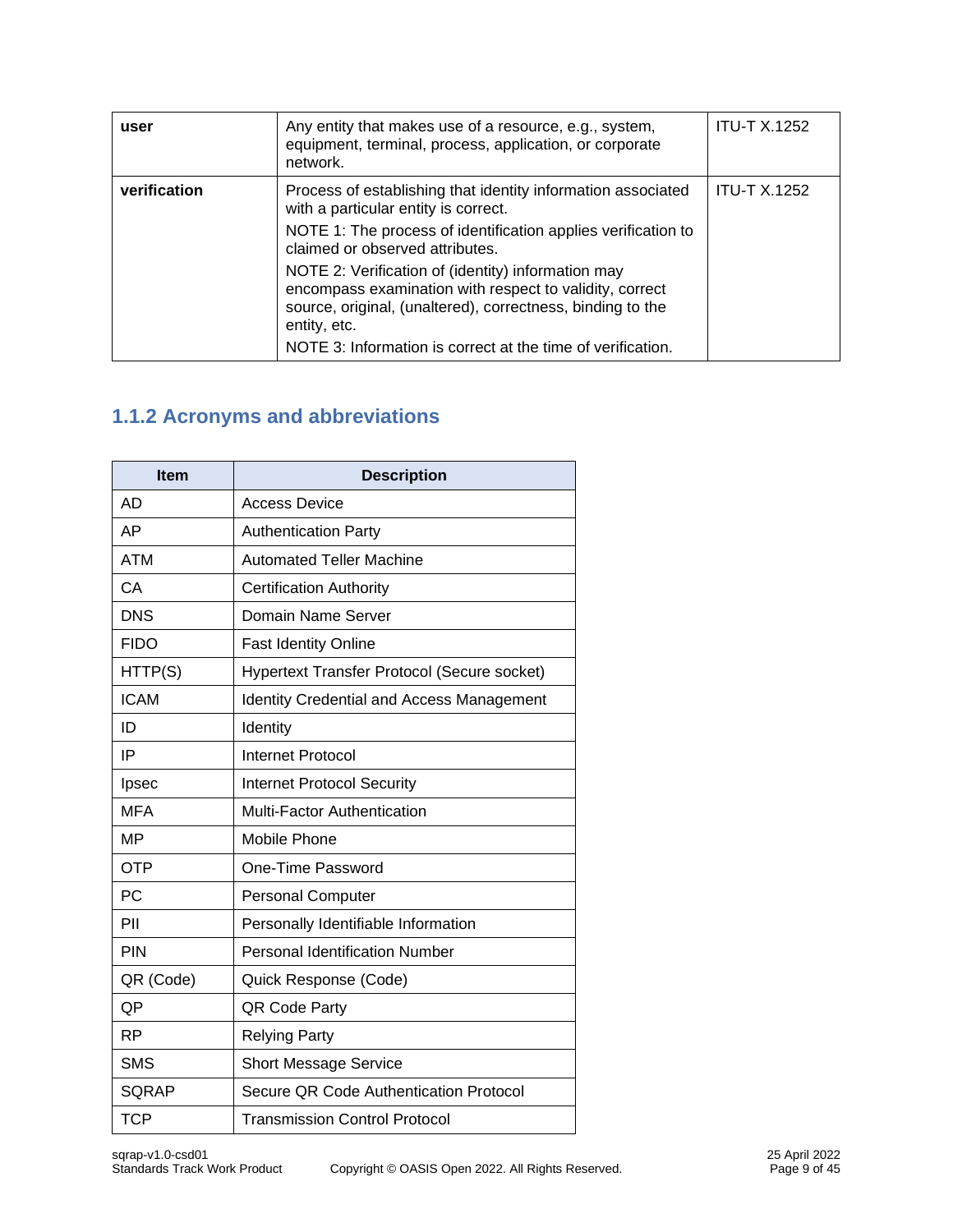| JSB  | <b>Universal Serial Bus</b>       |
|------|-----------------------------------|
| JRI  | Uniform Resource Identifier       |
| UTC. | <b>Coordinated Universal Time</b> |
| TΑ   | Zero Trust Architecture           |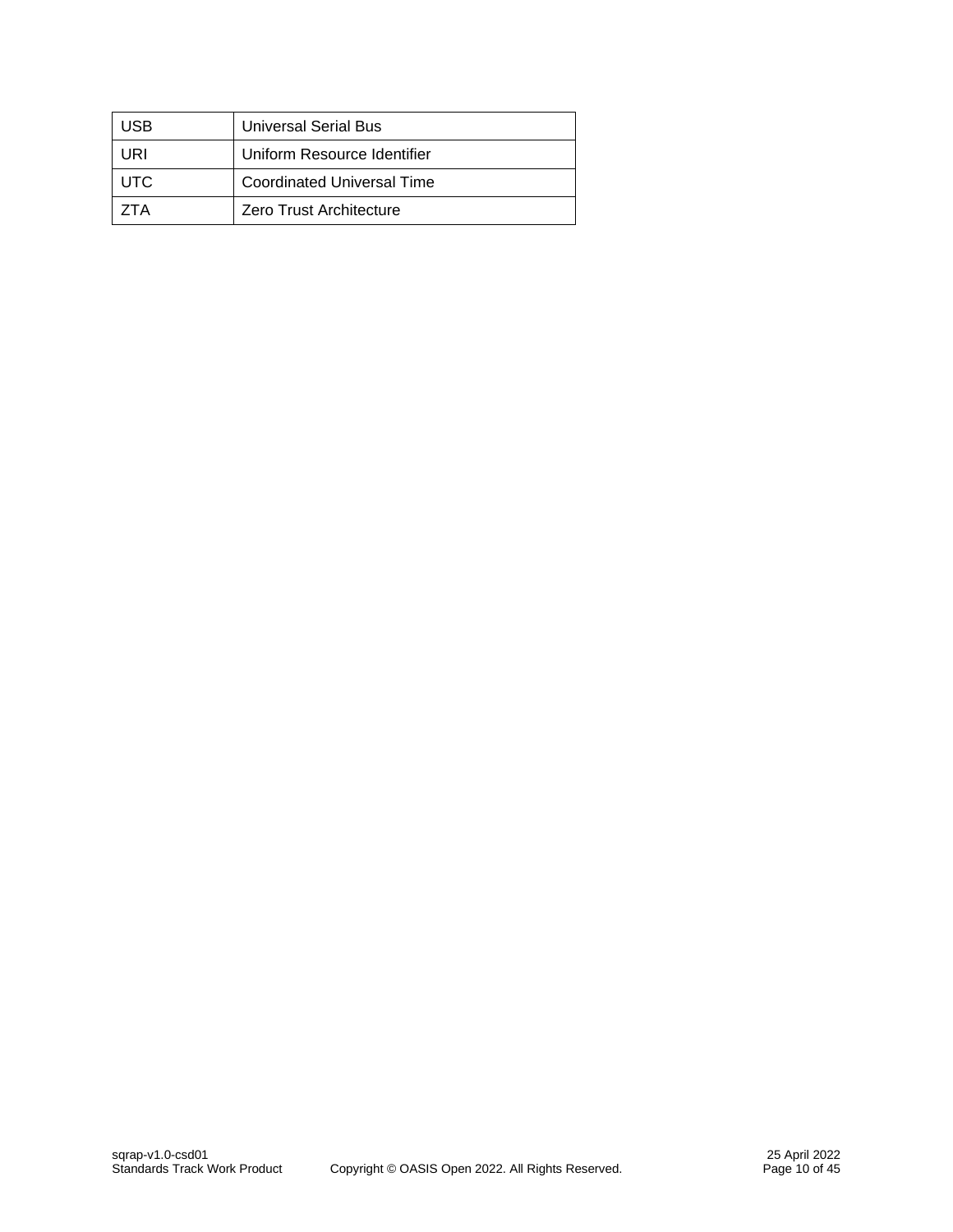# <span id="page-10-0"></span>**2 Background**

[Informative]

# <span id="page-10-1"></span>**2.1 General**

A digital identity is a unique digital representation of an entity that is engaged in an online transaction. A digital identity, which consists of a set of attributes related to the entity, is considered to be valid when the attributes are verified to a specified level of assurance.

A digital identity lifecycle typically includes:

- **— Identity enrollment**: the process of inauguration of an entity into a context; the entity is provided with an identity and is registered to an application
- **— Authentication**: process of verification that, if successful, results in a confirmation of the claimed identity for an entity
- **— Authorization**: an authenticated entity is granted rights that define what it is permitted to do
- **— Access control**: the entity is granted access based on the authentication and authorization results
- **— Identity deletion** (de-enrollment): the identity is removed and no longer represents an entity.

Within the lifecycle, entity authentication is a critical process because it establishes the level of trust between the communicating entities.

Methods for generating a digital identity and registering it within an application context are out of scope for this standard. This standard assumes that the digital identity has been successfully enrolled prior to the start of the authentication process.

The focus of this standard is on the use of QR Codes to facilitate authentication without passwords.

# <span id="page-10-2"></span>**2.2 Authentication**

### <span id="page-10-3"></span>**2.2.1 Authentication purpose**

At its most basic, authentication is the act of validating that a digital identity represents a specific entity within the context of an application or a system. Authentication confirms that the referenced entity actually exists, that it is indeed the entity that is requesting access, and that any identity-related information is valid and verifiably correct.

Entities that can be anything that has a separate and distinct existence and can be identified in context. Entities can include a physical person (i.e., a user), a legal person, an organization, an active or passive thing, a device, a software application, a service, etc., or a group of these entities.

Authentication is not equivalent to or dependent on authorization, which is the granting of rights and, based on these rights, the granting of access to an application or system. Authorization assumes a positive authentication result has been received.

### <span id="page-10-4"></span>**2.2.2 Authentication assurance**

Entity validation decisions can be a judgement based on how closely the digital identity information matches the pre-defined entity attributes. Verification of identity information may include examination with respect to validity, correct source, origin, correctness, binding to the entity, etc.

Authentication assurance is intended to provide confidence that the communication partner is the entity that it claims to be or is expected to be. Assurance is based on the degree of confidence in the binding between the communicating entity and the identity that is presented.

Three types of assurance contribute to establishing trust in a digital identity:

**— Identity assurance** consists of processes to verify an entity's association with their real-world identity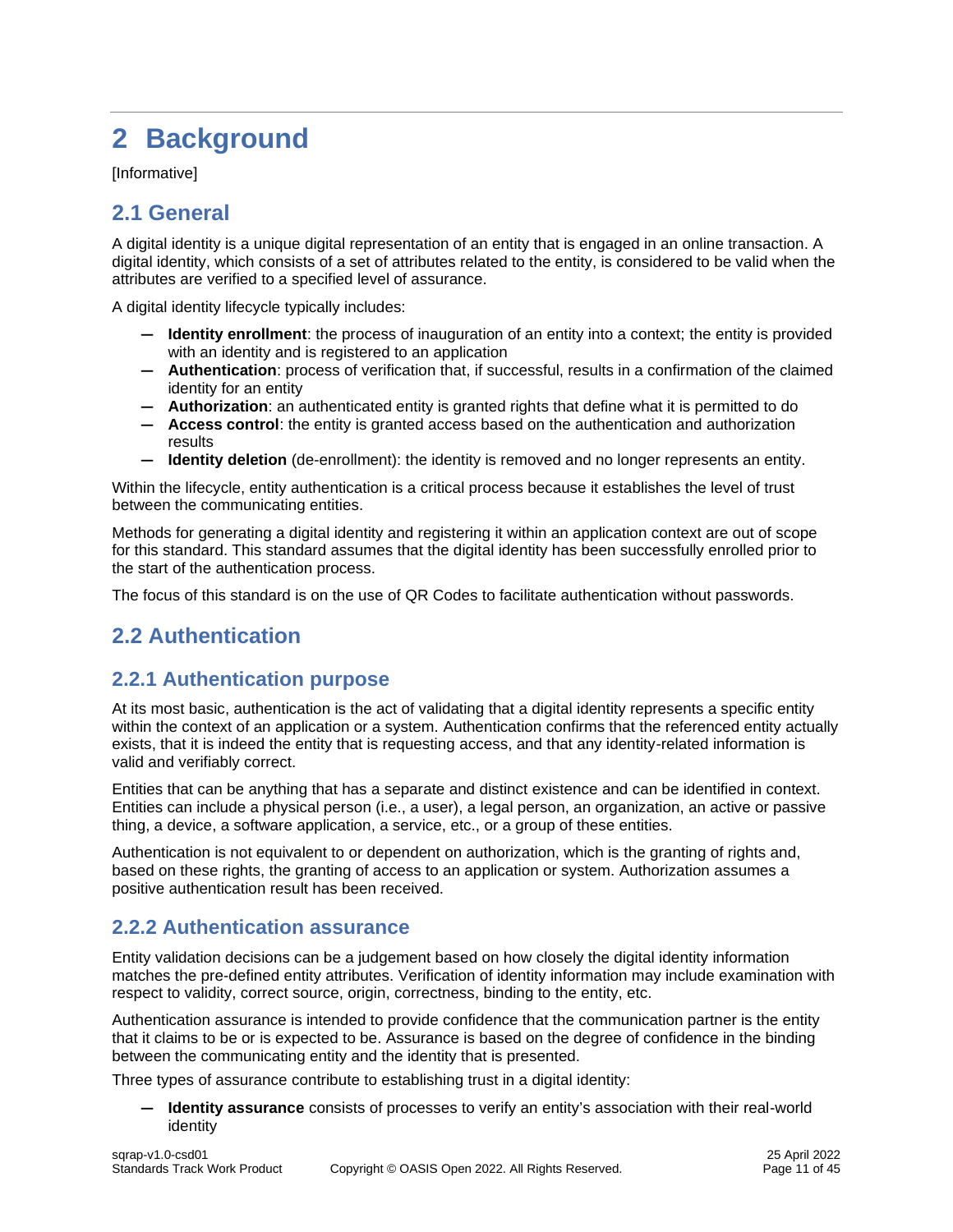- **— Authentication assurance** establishes that an entity attempting to access a digital service is in control of the technologies used to authenticate
- **— Federation assurance** consists of process(es) to communicate, protect, and validate identity assertions being provided across different security domains. Identity federation is the sharing of online identity and authentication information between two or more parties.

Authentication assurance provides confidence that the digital identity with which one is interacting is consistent with the claimed identity. It uses processes to verify that a claimed identity is the same as the one that participated in the enrollment process and that it has previously been authenticated by the system.

Assurance is based on the degree of confidence in the binding between the communicating entity and the identity that is presented.

# <span id="page-11-0"></span>**2.2.3 Authentication factors**

Access to a system has traditionally been controlled with a single factor solution using only a username and password. The password had to be a "shared secret" known only to the user and the target application (in theory, at least). The password also needed to be both difficult for an attacker to guess or to infer and easy for the user to remember.

Simple username/password combinations no longer provide a sufficiently secure authentication solution for today's online environments. Users tend to re-use passwords across accounts and hackers have raided many identity stores, resulting in user passwords being easily discovered. Enterprises attempt to address this problem by developing stronger password policies which only adds to user frustration without significantly enhancing authentication assurance.

Stronger authentication solutions often use a second factor (the password is the first factor), preferably from a different category, to enhance the authentication process security. The following are the typical categories:

- **— Something you have**, such as a USB stick, a card, a token, or a mobile phone
- **— Something you know**, for example a password, a PIN, or an answer to a question
- **— Something you are**, including a fingerprint, a face, an iris, or a voice
- **— Something you do**, for example, being at a location, using a specific device or network access point, or even a user's habits (such as keying style or gestures).

The second factor is usually sent to an enrolled user device as a means to validate the user identity. For example, a security code can be sent to a user email or phone number to be transcribed to the login screen. These methods can be hacked through various phishing scams.

A QR Code, although not an authentication factor by itself, does provide a secure method for transferring authentication data between a user device (such as a PC) and a mobile phone.

### <span id="page-11-1"></span>**2.2.4 Authentication without passwords**

Passwordless authentication is, as its name implies, a method for verifying an entity without requiring one of the factors to be a password (or any other shared secret).

Current passwordless solutions require the entity to enter an application account identifier such as a user ID, a username, or a public identifier. The process then proceeds to complete the entity authentication process using a registered device such as a mobile phone.

Passwordless authentication typically relies on public-key cryptography. A public key is provided to the authentication service during enrollment while the private key is kept securely on the user's device (a PC, mobile phone or external security token). The private key can only be accessed by providing a biometric signature or another authentication factor which isn't knowledge-based.

Passwordless authentication should not be confused with multi-factor authentication (MFA), even though both use a wide variety of authentication factors. MFA uses an added layer of security on top of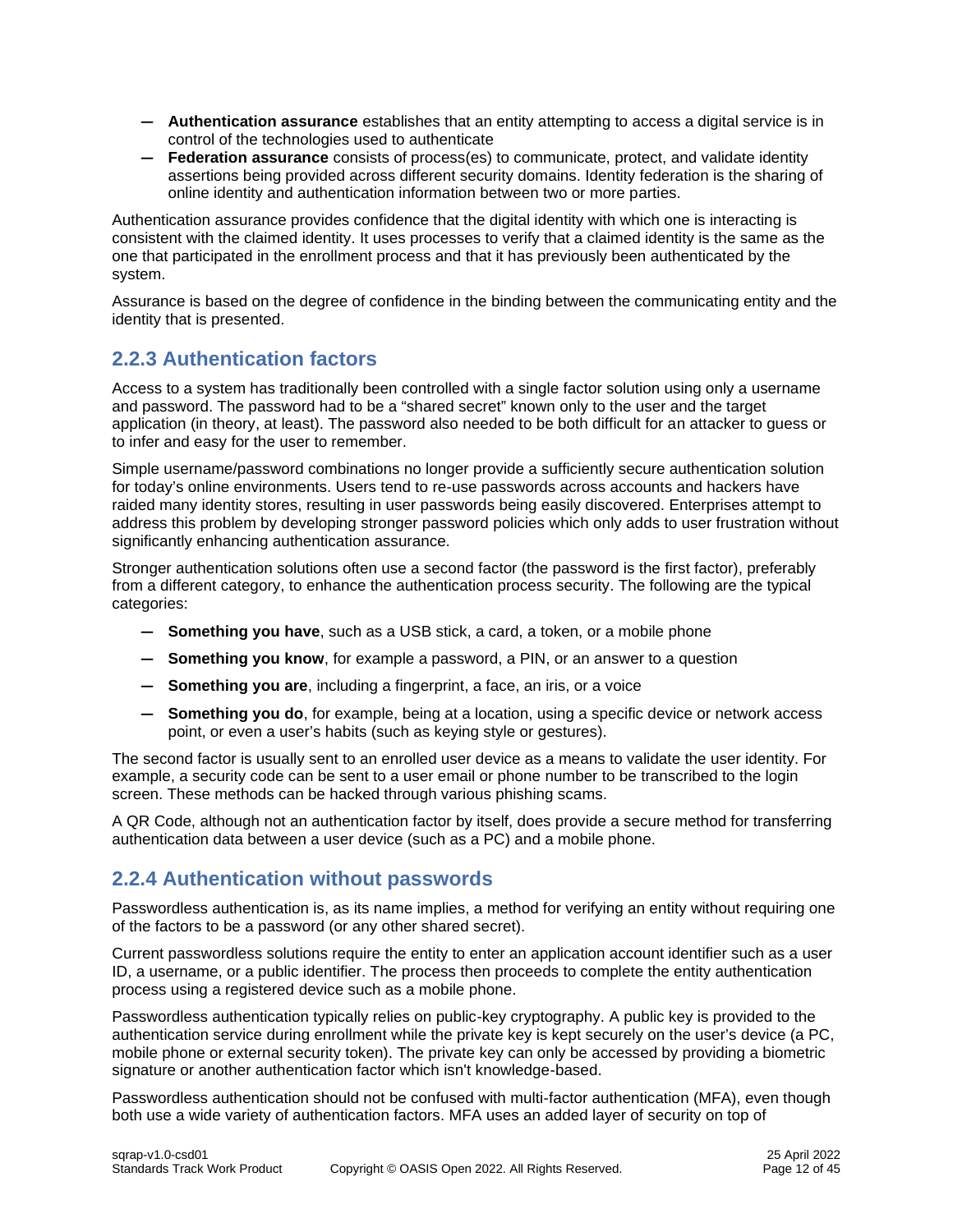password-based authentication, while passwordless authentication doesn't require a memorized secret at all.

Passwordless authentication most often uses just one highly secure factor to authenticate identity, making it faster and simpler for users. It can, however, be combined with the idea of MFA if the authentication flow is both passwordless and uses multiple factors.

# <span id="page-12-0"></span>**2.2.5 Authentication as a zero-trust function**

Trust is the confidence of one entity that another entity will behave in a well-defined way that does not violate agreed-upon rules, policies, or legal agreements. Authentication is used to increase trust in the digital identity of an entity.

A basic principle of the zero-trust approach is to "trust but verify" each transaction regardless of its source or destination. This can be applied to a user's device, the user themselves, the user's environment, the transaction, the application, and the resources being used by the application.

For a given transaction, mutual authentication of the communicating entities may be required.

The NIST Zero Trust Architecture (SP 800-207) states:

*"All resource authentication and authorization are dynamic and strictly enforced before access is allowed. This is a constant cycle of obtaining access, scanning and assessing threats, adapting, and continually reevaluating trust in ongoing communication. An enterprise implementing a ZTA would be expected to have Identity, Credential, and Access Management (ICAM) and asset management systems in place. This includes the use of multifactor authentication (MFA) for access to some or all enterprise resources. Continual monitoring with possible reauthentication and reauthorization occurs throughout user transactions, as defined and enforced by policy (e.g., time-based, new resource requested, resource modification, anomalous subject activity detected) that strives to achieve a balance of security, availability, usability, and cost-efficiency."*

# <span id="page-12-1"></span>**2.3 QR Code Overview**

### <span id="page-12-2"></span>**2.3.1 QR Code technology**

Appendix D provides a more detailed review of QR Code technology.

The term "QR Code" stands for Quick Response Code. It is analogous to a retail barcode but is twodimensional. QR Codes were initially developed in 1994 to track vehicles during manufacturing; they were designed to allow high-speed component scanning.

ISO/IEC 18004:2015 defines QR Code requirements and specifies the QR Code symbology characteristics, data character encoding methods, symbol formats, dimensional characteristics, error correction rules, reference decoding algorithm, production quality requirements, and user-selectable application parameters. Several forms of QR Code have now been standardized.

A simple example of a QR Code that points to an OASIS web page is illustrated in Figure 1.



**Figure 1**: Sample QR Code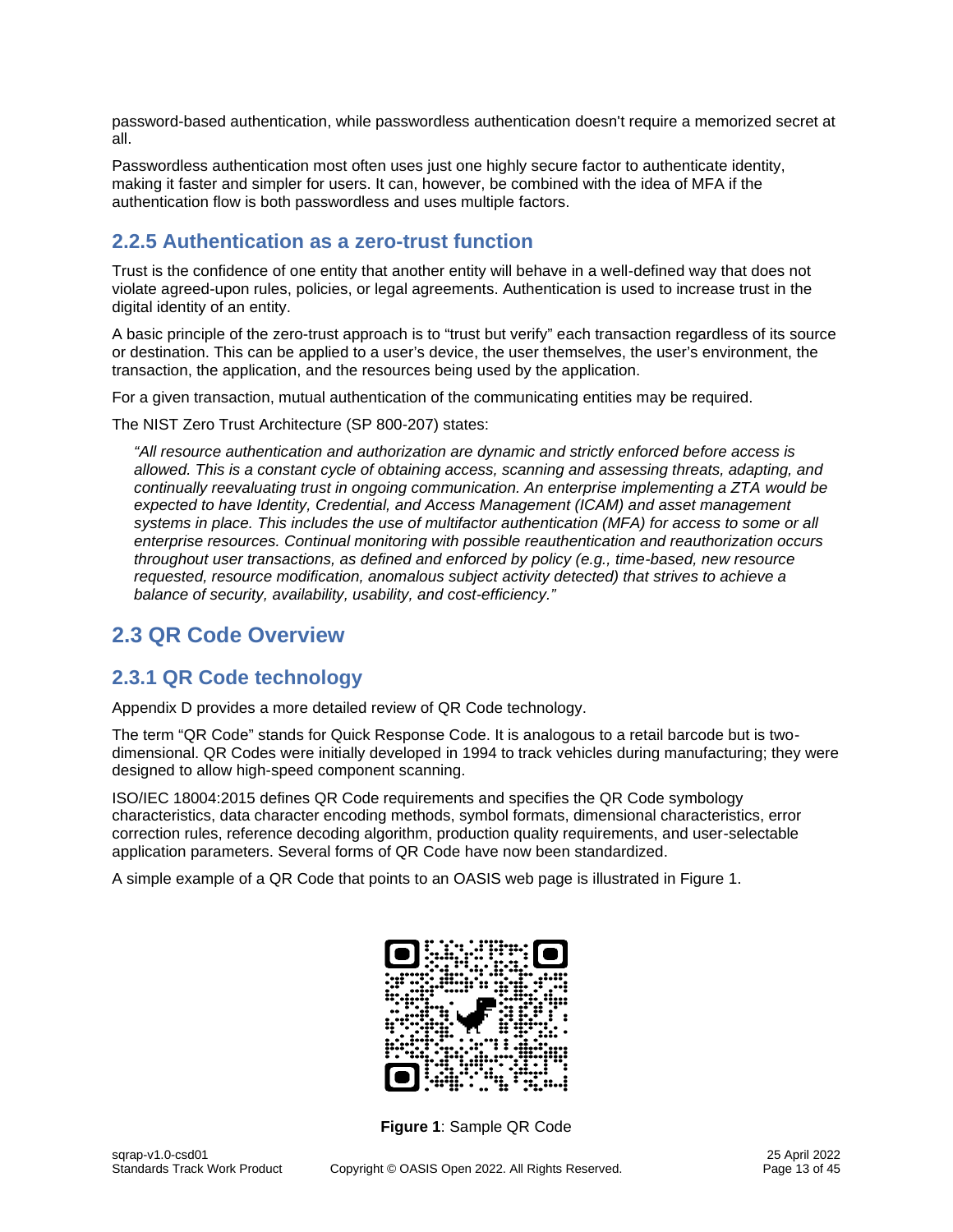QR Codes are displayed in a matrix form. They consist of an array of nominally square modules arranged in an overall square pattern. A unique finder pattern, located at three corners of the symbol, helps make it easy to locate the QR Code position, size, and inclination.

QR Codes form a syntax for visual representation of a specified number of bits. As an analogy, the visual symbol "A" represents the eight binary bits "01000001". QR Codes visually transfer a specific amount of data from a QR Code presenter to one or more QR Code readers without using data communications. The pictorial format of a QR Code is not easily read, memorized or decoded by humans.

QR Codes are useful when an entity needs to authenticate on a device that has a screen, but typing is not convenient, is impractical, or is too difficult. Examples of such devices include smart televisions, banking machines and public kiosks. QR Code authentication is also suited in situations that require touchless (or very low touch) interactions.

Additional benefits of QR Code authentication include an improved overall user experience and reduced administration costs. Stakeholders who benefit from QR Code authentication include end users (by eliminating passwords), service desks (by reducing password resets), security managers (through more refined access control) and system developers (through strong and consistent methods of verifying identities).

### <span id="page-13-0"></span>**2.3.2 QR Code use cases**

Appendix E provides a more detailed description of the use cases.

### <span id="page-13-1"></span>**2.3.2.1 Use Case 1 – User login to a web application**

The message sequences for Use Case 1 are provided in Clause 5.

A web-based server application offers the option to login to a pre-existing user account from a browser (i.e., a desktop, laptop, or kiosk browser) using a QR Code and a mobile phone.

The user has previously registered with the server application, has downloaded its mobile application, and has linked the mobile phone application to the server application.

The login process begins when the user navigates to the server application using the browser. The user then selects the QR Code login option.

The browser displays a QR Code that is specific to the login attempt. The user scans the displayed QR Code with the mobile phone. The QR Code is decoded, and the mobile phone application verifies that the QR Code was actually sent by the correct server application. If the session times out, the browser reverts back to the home page.

If the login process is successful, the server application is now accessible, subject to any authorization constraints that may apply.

No passwords need to be remembered or entered manually by the User.

#### <span id="page-13-2"></span>**2.3.2.2 Use Case 2 - User login to a web application using a pre-established QR Code**

A web-based server application offers the option to login to a pre-existing user account from a browser (i.e., a desktop, laptop, or kiosk browser) using a QR Code instead of a password.

The user has previously registered with the server application but does not have access to a mobile phone application. The user has previously received a secure QR Code which is saved on the browser device.

The user also has a verified email or a phone number that can receive an SMS message with a one-time password (OTP).

The login process begins when the user navigates to the server application using the browser. The user then selects the QR Code login option.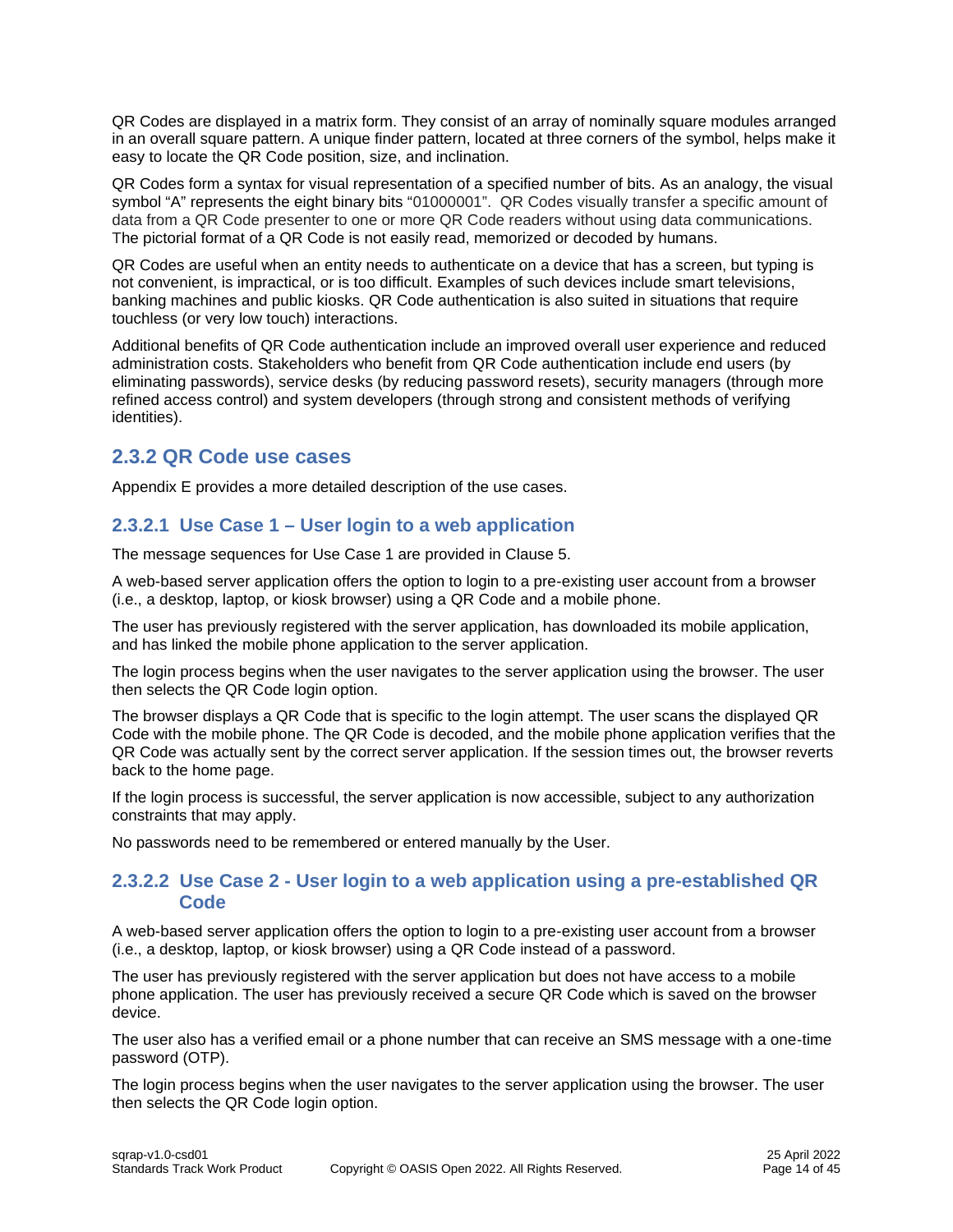The user's pre-established QR Code is pasted into the browser. The server application forwards an OTP to the email or SMS, which is then entered into the browser. If the session times out, the browser reverts back to the home page.

If the login process is successful, the server application is now accessible, subject to any authorization constraints that may apply.

No secret passwords need to be remembered or entered manually by the user.

NOTE: If the user wants to login to the server application from a different device, the user is required to transfer the QR Code to the new device.

#### <span id="page-14-0"></span>**2.3.2.3 Use Case 3 – QR Code on mobile application without a browser**

A user wishes to access a server application via a device that does not include a web browser. One example would be accessing a bank account via an automated teller machine (ATM), assuming it is not browser-based. Opening a restricted door could be another example.

The user has a mobile application available that can either:

- **—** generate a QR Code directly for display on the mobile device, or
- **—** retrieve a QR Code from the back-end application and store it on the mobile device.

The user presents the QR Code on their mobile device to the reader device which reads it and then communicates with the server application to verify the QR Code. For some applications it may not be necessary to re-check validity for each use of the QR Code, leading to a simplified process.

Access to the server application via the reader device is then granted or denied.

#### <span id="page-14-1"></span>**2.3.2.4 Use Case 4 – Third-party QR Code with reader on device**

A recognized authority issues a QR Code to a user to verify a status (e.g., for a vaccination). The status may represent a point in time (e.g., when the QR Code was issued) and is not necessarily current.

Note: A dynamic QR Code could allow realtime updates to the status if the user device has access to a network connection.

A third party (an approver) may need to verify the certificate. The approver has a QR Code reader. The QR Code is either displayed on the user's mobile device or is presented by some other means (e.g., on a card or on paper).

The approver reads the QR Code and obtains confirmation that the QR Code:

- **—** was issued to the claimed user
- **—** was supplied by the correct authority
- **—** states the user's up-to-date status.

The QR Code does not need online interactions to supply the status. However, if the status can change, expire, or be revoked (e.g., due to re-infection of a vaccinated person), then real-time re-verification by the approver would be highly desirable or may even be mandatory.

Using the QR Code data, the approver is able to answer two questions:

**—** whether the entity presenting the QR Code is the claimed user (i.e., the actual owner of the mobile device and the QR Code)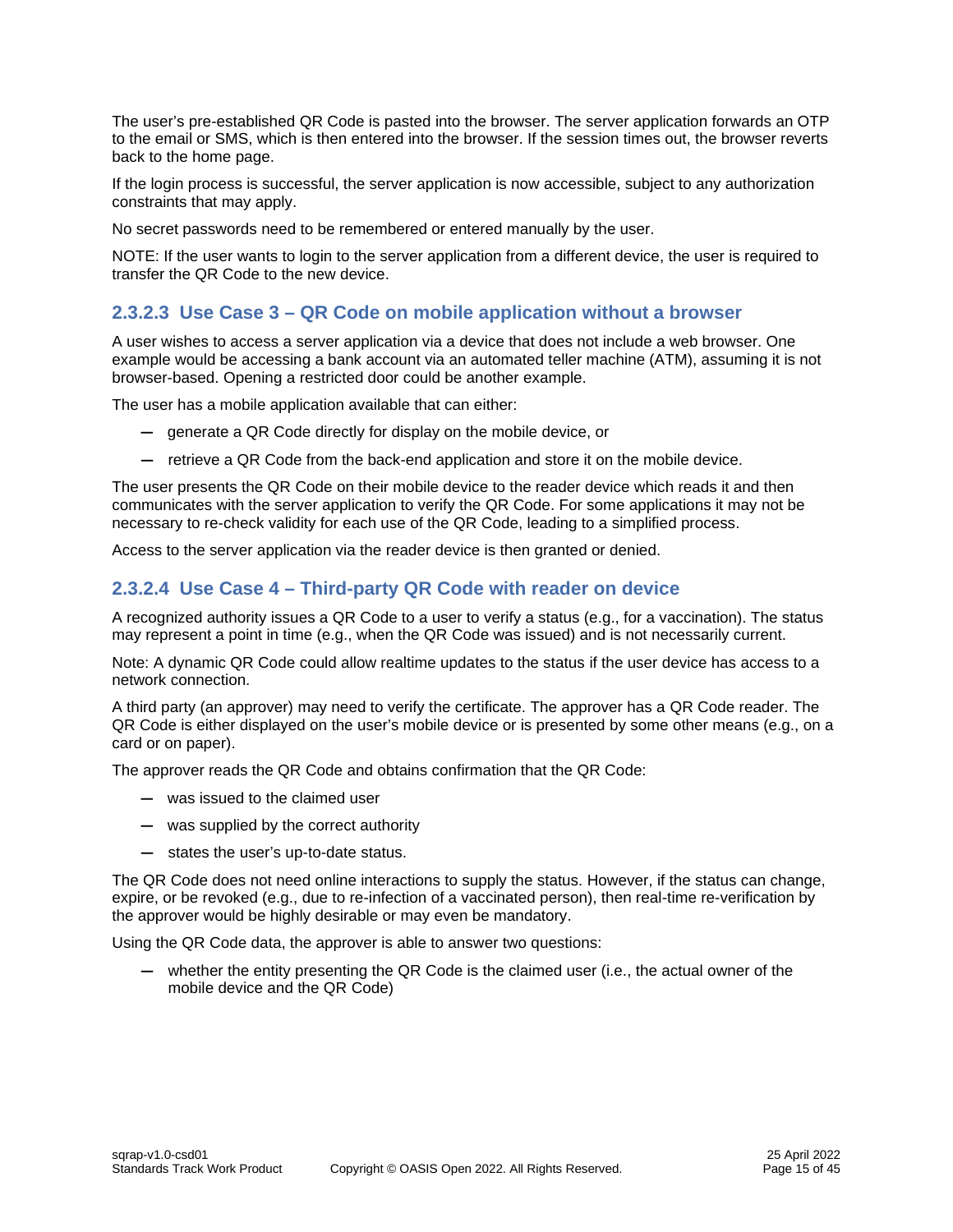# <span id="page-15-0"></span>**3 Authentication Reference Model**

[Normative]

# <span id="page-15-1"></span>**3.1 General**

This authentication reference model uses a QR Code to transfer authentication data from a Client's Web Access Device (e.g., a web browser display) to the Client's Authenticator (e.g., a mobile device) with strong assurance that it is not readily copied. The QR Code is specific to a login interaction and is not considered to be an authentication factor by itself.

A Relying Party mobile application SHALL be pre-installed on the Client's mobile device. This reference model does not include Client registration or enrollment functions.

The mobile device SHALL be sufficiently close to the web browser to allow the QR Code to be reliably read.

Both the web browser and the mobile device SHALL be able to connect to the Relying Party with acceptable service quality. The web browser and the mobile device SHALL use independent communications paths to reach the Relying Party.

Implementations of this authentication reference model SHALL NOT include authorization or access control processes.

Other functions associated with authentication assurance are out of scope for this standard.

# <span id="page-15-2"></span>**3.2 Parties and roles**

Implementations of the QR Code authentication reference model SHALL include four parties (logical or physical):

- **—** The **Client Party** is the user that requires access to an application or resource. The Client Party includes two roles:
	- o the user interface device, typically a browser-enabled device
	- $\circ$  a mobile device application that can read a QR Code and serve as the authenticator.
- **—** The **Relying Party** is the application that is the target of the login request; typically, it is a webbased server application. The Relying Party assumes the role of service provider and has:
	- o a web-based server application that can display QR Codes
	- $\circ$  a mobile device application that links to or contains a QR Code scanner/reader.
- **—** The **Authentication Party** is an authority that the Relying Party trusts to verify the Client Party.
- **—** The **QR Code Party** generates QR Codes corresponding to the authentication-related data (and optionally implementation-specific data).

NOTE – The Relying Party MAY include the QR Code Party and Authentication Party.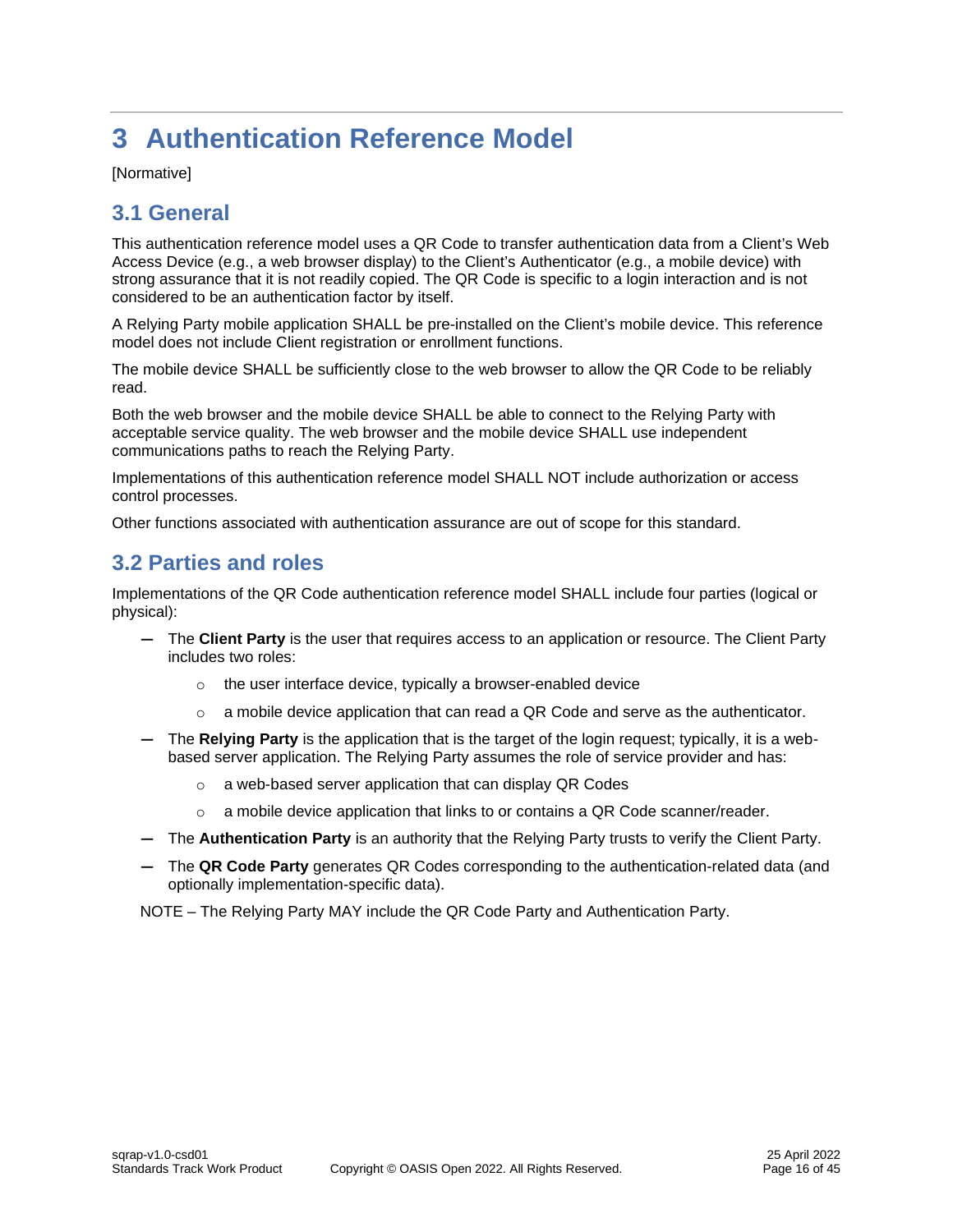

**Figure 2**: QR Code authentication reference model

In Figure 2 the Relying Party, the QR Code Party and the Authentication Party are shown as separate and distinct, but physical separation is not a requirement. For example, the Authentication Party could implement both the Authentication Service and a QR Code Generator.

# <span id="page-16-0"></span>**3.3 Trust relationships**

The relationship between the Relying Party and the Client Party, at the time of an authentication event, has a direct impact on the process for authentication and the scope of the potential threats to the authentication process.

Three scenarios are:

- **— Known and registered users**: the Client Party has previously established a trusted relationship with the Relying Party and has identified itself before authentication begins. The Relying Party can identify, without user interactions (e.g., with a browser cookie), the user who is to be authenticated.
- **— Unknown and registered users**: the Client Party has previously established a trusted relationship with the Relying Party but has not been identified. This requires user interaction (e.g., entering a username) during the authentication process to help the Relying Party determine who claims to be requesting authentication.
- **— Unknown and unregistered users**: the Client Party has not yet established a trusted relationship with the Relying Party. The Client Party cannot complete the QR Code authentication process.

# <span id="page-16-1"></span>**3.4 Dual channel model**

In the QR Code authentication reference model of Figure 2, two separate communication channels are used:

- the primary channel is the connection between the access device and the application/resource
- the secondary channel is the connection between the Authenticator and the Authentication Service.

Implementations of the QR Code authentication reference model SHALL include separate connections between:

- the Relaying Party and the Access Device
- the Relying Party and the Authenticator.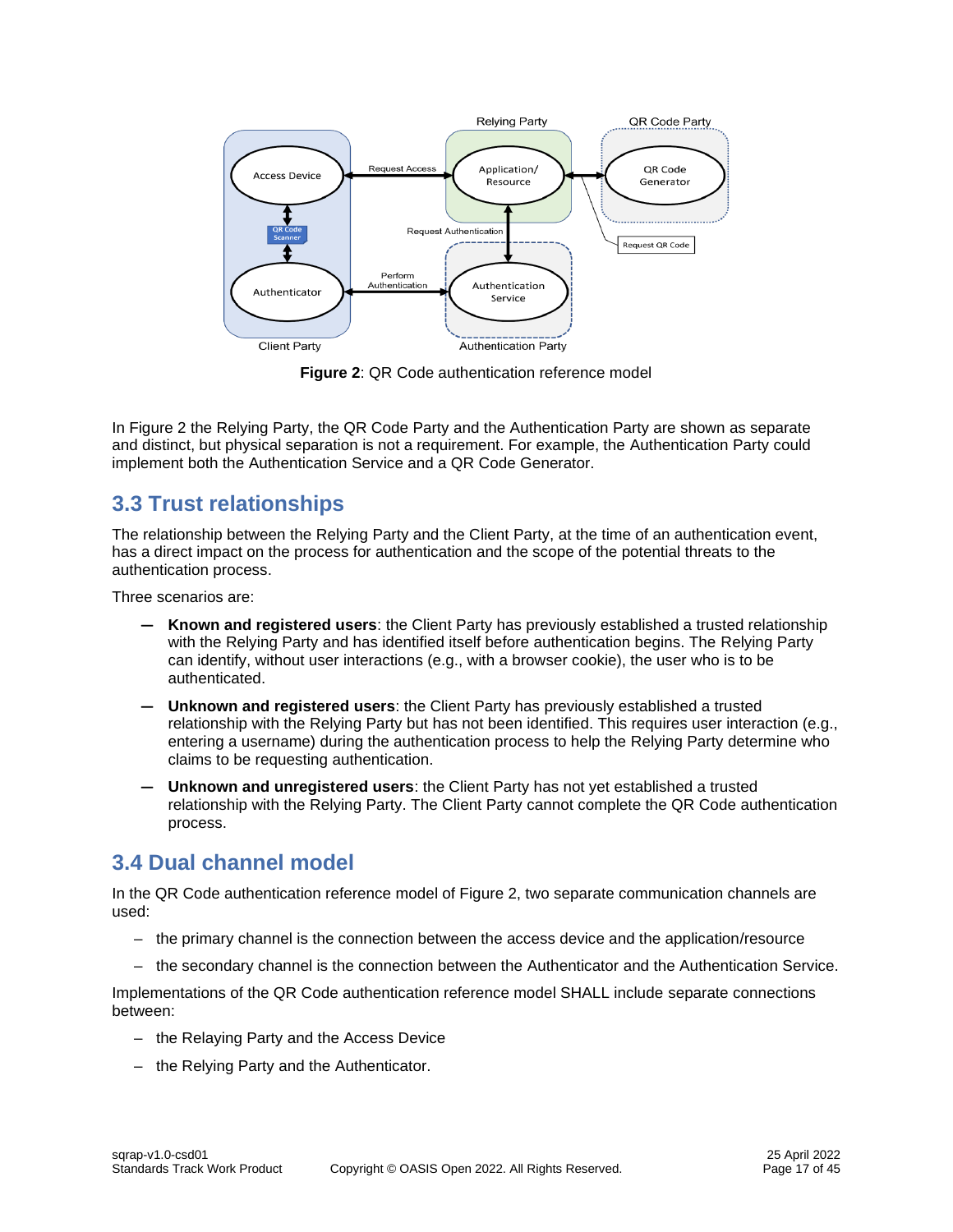# <span id="page-17-0"></span>**4 Secure QR Code Authentication Protocol**

[Normative]

# <span id="page-17-1"></span>**4.1 General**

The Secure QR Code Authentication Protocol (SQRAP) authenticates a Client Party (i.e., a user) for the purpose of logging on to a Relying Party application or resource without requiring a shared secret such as a pre-established, stored password. SQRAP is a "passwordless" authentication protocol.

SQRAP uses a QR Code as the bridge between the Access Device (i.e., the web browser) and the Authenticator (i.e., the user's trusted Mobile Device). The Mobile Device is considered to be an authentication factor (i.e., "something you have") while the QR Code by itself SHALL NOT be considered as an authentication factor.

The SQRAP protocol SHOULD NOT be assumed to guarantee compatibility among different implementations.

This standard does not specify the actions that are to be taken if a process failure or protocol violation occurs. Examples include when the user does not scan the QR Code within a specified time, or the Mobile Phone cannot connect to the relying party.

# <span id="page-17-2"></span>**4.2 Protocol states**

The SQRAP protocol SHOULD include five states:

- **– Awaiting login request**: The Relying Party is awaiting a login request from a Client Party (i.e., the user via the Access Device).
- **— Login pending**: A login request has been received by the Relying Party and the authentication process has been initiated but has not completed.
- **— QR Code displayed**: A QR Code has been generated, is displayed on the Access Device via the primary link and is ready to be scanned. The QR Code SHALL be delivered to the Access Device via the primary communications channel.
- **— QR Code payload verified**: The Authentication Party has notified the Relying Party of the authentication decision. The Mobile Phone SHALL communicate with the Authentication Service via the secondary channel.
- **— Login complete**: The Relying Party applies any access control policies, permissions, limitations, timers, etc. and displays a configured landing page on the Access Device.

The SQRAP protocol assumes the Client Party has a previously established relationship (e.g., an account) with the Relying Party application and has a validated identity. The Mobile Phone application is linked to the Relying Party application.

The SQRAP protocol SHALL use the QR Code as the only means for transferring coded data from the primary channel to the secondary channel. The QR Code is not considered to be a proof of identity.

### <span id="page-17-3"></span>**4.3 Message sequences**

Figure 3 specifies the flow of messages for the SQRAP protocol using the following terms to represent the parties described in Figure 2:

- **Mobile Phone (MP)** a trusted authenticator that serves as "something you have"
- **Access device (AD)** a device that is being used to login to the Relying Party; it is typically, but not necessarily, a web browser
- **Relying party (RP)** the application or resource that is to be accessed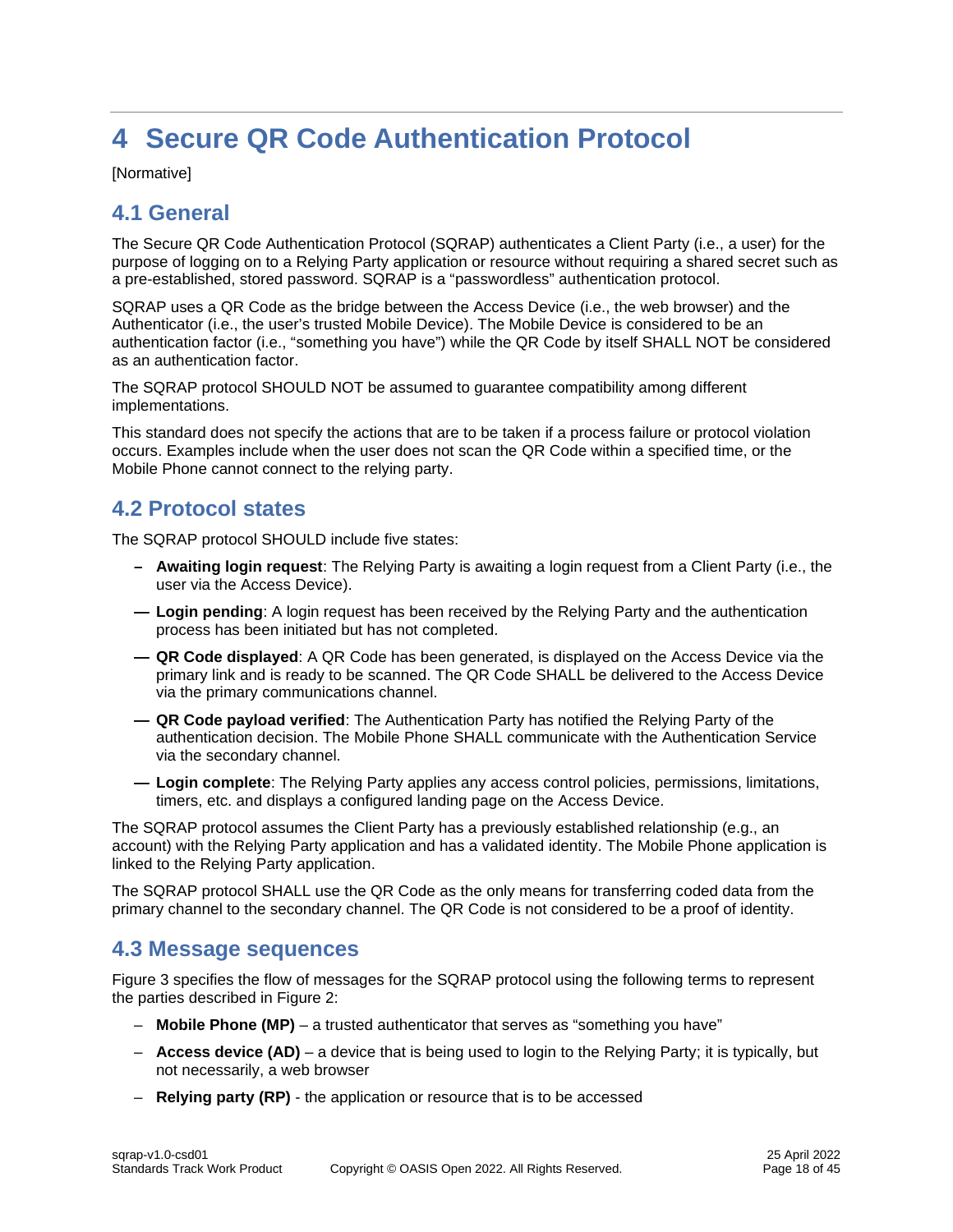

– **Authentication Service (AS)** – a function that verifies the user and generates a QR Code (i.e., includes the QR Generator

**Figure 3:** SQRAP message sequence

The RP and AS may be implemented as separate components or can be integrated into a single system. In Figure 3 the AS includes the QR Code Generator.

### <span id="page-18-0"></span>**4.4 Message descriptions**

The following describes each of the SQRAP messages that are identified in Figure 3. All messages and functions SHALL be included in implementations of SQRAP.

| [a]      | Initiate login                                                       |
|----------|----------------------------------------------------------------------|
| Source:  | Client Party (user) action                                           |
| Action:  | The user SHALL enter a URL in a browser or click on an open web page |
| Options: | - a username or email address MAY be requested by the browser        |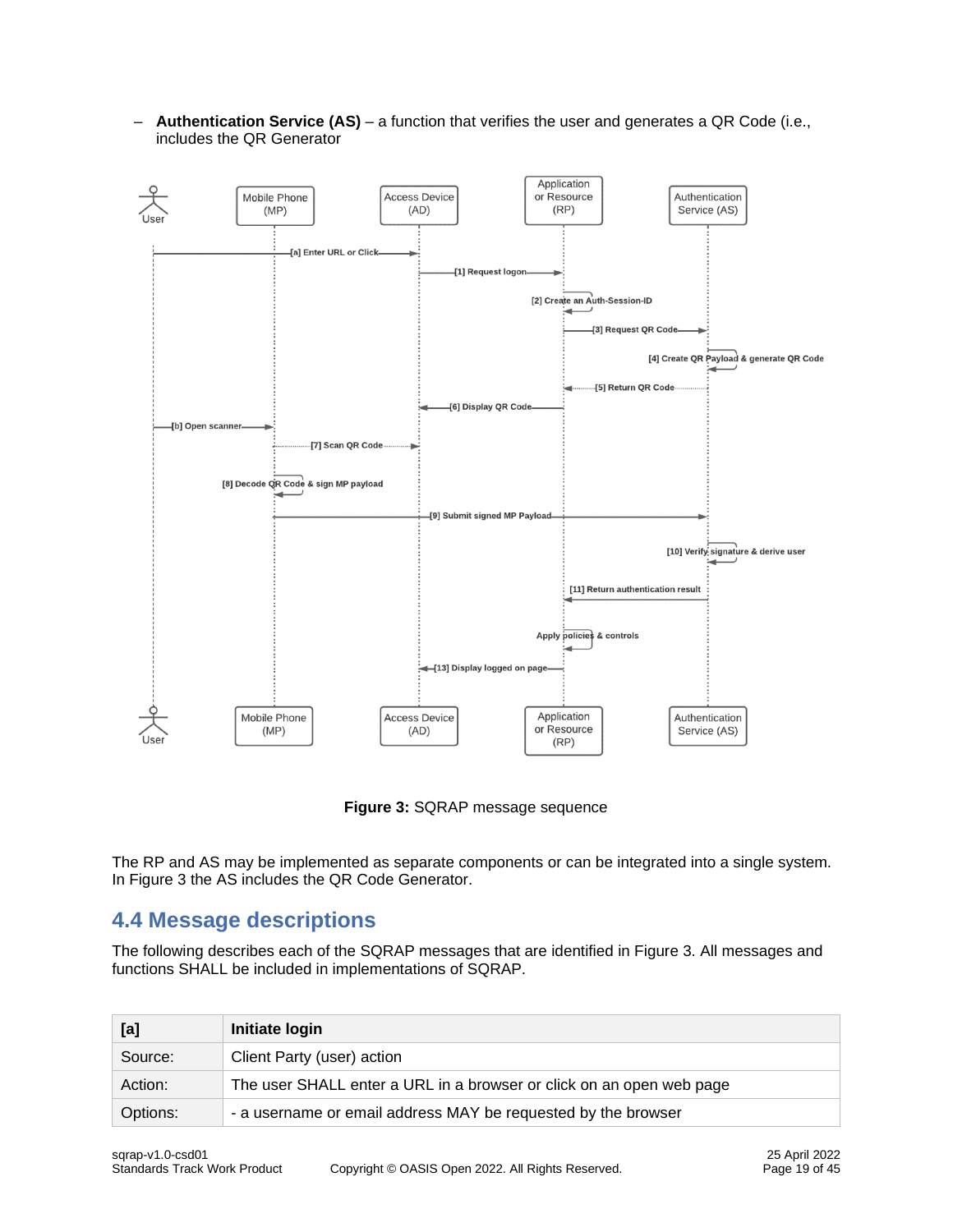| [1]      | <b>Request login</b>                                                                             |
|----------|--------------------------------------------------------------------------------------------------|
| Source:  | AD to RP                                                                                         |
| Action:  | This message requests a login to the RP.<br>This message SHALL be generated as a result of [a].  |
| Options: | - additional information such as a device-ID and/or a Username MAY be included in the<br>request |

| [2]      | <b>Create Auth-Session-ID</b>                                                                                                                                                                                                                                                                                                                  |
|----------|------------------------------------------------------------------------------------------------------------------------------------------------------------------------------------------------------------------------------------------------------------------------------------------------------------------------------------------------|
| Source:  | <b>RP</b> function                                                                                                                                                                                                                                                                                                                             |
| Action:  | The RP SHALL generate a unique auth-session-ID<br>The RP SHALL establish an authentication session and bind the login request to the<br>session.<br>The auth-session-ID format and content is implementation specific but SHALL be<br>compatible with standard QR Code data syntax and capacity requirements as specified<br>in ISO/IEC 18004. |
| Options: | - a session timeout SHOULD be provided with a recommended timeout of 30 seconds<br>- the auth-session-ID MAY be encrypted<br>- The implementation SHOULD store the auth-session-ID securely                                                                                                                                                    |

| $[3]$    | <b>Request QR Code</b>                                                                                                                                                       |
|----------|------------------------------------------------------------------------------------------------------------------------------------------------------------------------------|
| Source:  | RP to AS/QP                                                                                                                                                                  |
| Action:  | The RP SHALL deliver the auth-session-ID to the AS in the Request QR Code<br>message.                                                                                        |
| Options: | - the RP MAY include proprietary, implementation-specific information<br>- the RP SHOULD sign the request, especially if the AS is not physically co-located<br>with the RP. |

| [4]      | <b>Create QR Payload and Generate QR Code</b>                                                                                                                                                                                                                             |
|----------|---------------------------------------------------------------------------------------------------------------------------------------------------------------------------------------------------------------------------------------------------------------------------|
| Source:  | AS function                                                                                                                                                                                                                                                               |
| Action:  | The AS SHALL produce the QR Payload. The QR Payload SHALL, at a minimum,<br>include the auth-session-ID and MAY also include implementation-specific information.<br>The QR Payload SHALL be suitable for encoding into a QR Code that is supported by<br>the MP scanner. |
| Options: | - a time to live indicator MAY be included                                                                                                                                                                                                                                |

| [5]      | <b>Return QR Code</b>                                 |
|----------|-------------------------------------------------------|
| Source:  | AS to RP                                              |
| Action:  | The AS SHALL forward the generated QR Code to the RP. |
| Options: | - the AS MAY sign the return message.                 |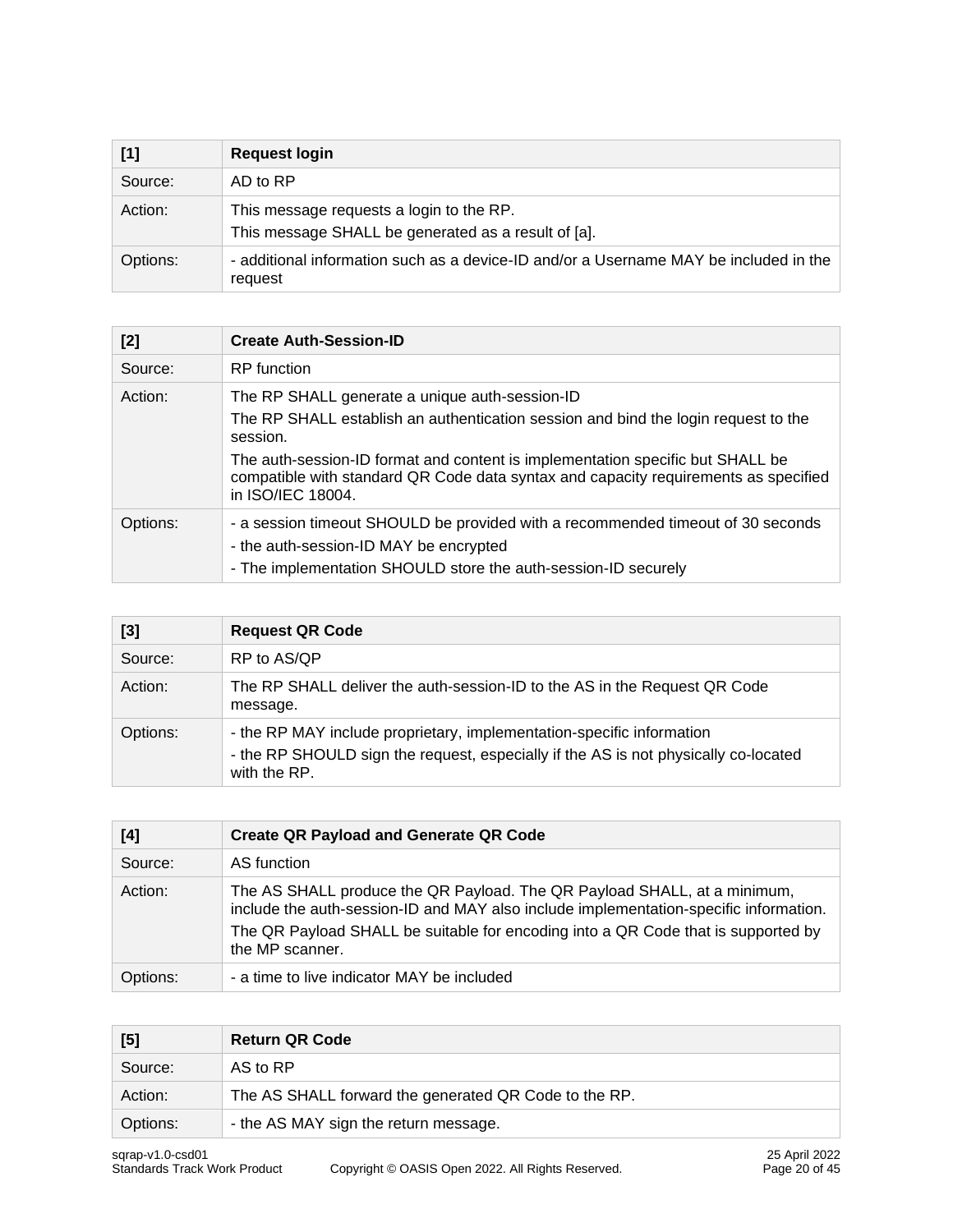| [6]      | <b>Display QR Code</b>                                       |
|----------|--------------------------------------------------------------|
| Source:  | AD function                                                  |
| Action:  | The RP SHALL display the QR Code on the AD.                  |
| Options: | - the RP MAY close the page if a designated time-out occurs. |

| [b]      | Open scanner                                                                                               |
|----------|------------------------------------------------------------------------------------------------------------|
| Source:  | User action<br>Note: this action may occur at any time prior to the QR Code time-out.                      |
| Action:  | The User SHOULD open the QR Code scanner on the MP.                                                        |
| Options: | - the MP SHOULD use the built-in scanner to read the QR Code and automatically<br>open the MP application. |
|          | - the user MAY manually open the MP application that is linked to the RP application.                      |

| [7]      | <b>Scan QR Code</b>                                                        |
|----------|----------------------------------------------------------------------------|
| Source:  | AD to MP                                                                   |
| Action:  | The QR Code displayed on the AD is scanned.                                |
| Options: | - the contents SHOULD be displayed on the MP screen prior to taking action |

| [8]      | Decode QR Code and sign MP Payload                                                                                                                                       |
|----------|--------------------------------------------------------------------------------------------------------------------------------------------------------------------------|
| Source:  | MP function                                                                                                                                                              |
| Action:  | The MP receives and decodes the QR Code and the content of the QR Payload is<br>extracted by the MP application.<br>The MP SHALL generate and SHALL sign the MP Payload. |
| Options: | - the MP MAY add implementation-specific information to the MP Payload.                                                                                                  |

| [9]      | <b>Submit signed MP Payload</b>                     |
|----------|-----------------------------------------------------|
| Source:  | MP to AS                                            |
| Action:  | The signed MP Payload SHALL be submitted to the AS. |
| Options: | - the MP Payload MAY be passed through the RP       |

| $[10]$  | Verify signature and derive User                                                        |
|---------|-----------------------------------------------------------------------------------------|
| Source: | AS function                                                                             |
| Action: | The AS SHALL verify the MP Payload signature, thereby proving the source was the<br>MP. |
|         | The AS derives the user from information contained in the MP Payload.                   |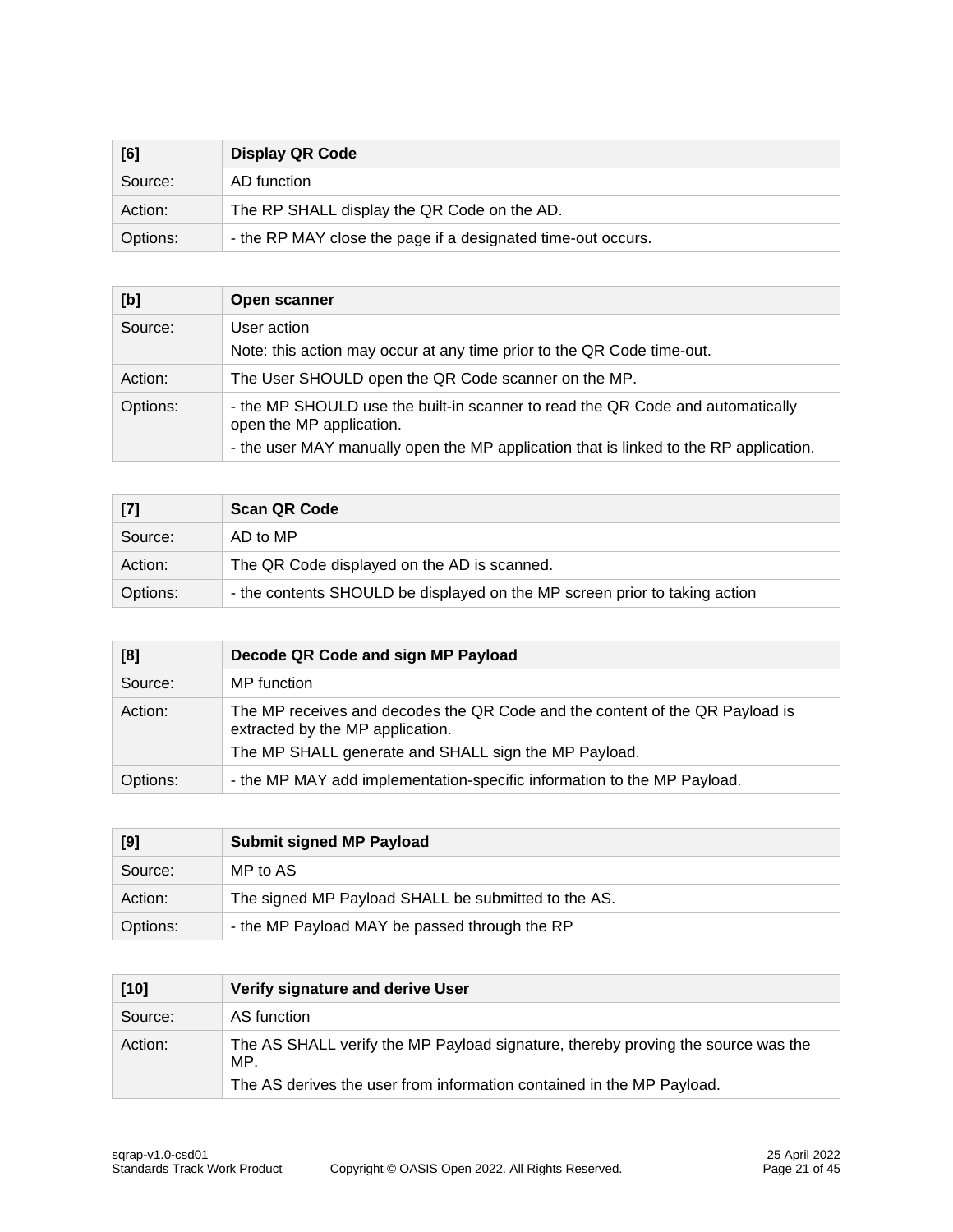|          | NOTE: The MP is assumed to have generated a keypair during registration and the AS<br>has the public key stored. The signed MP Payload should include a signature + key-id<br>which can be used to derive the User (and the public-key to validate the signature) |
|----------|-------------------------------------------------------------------------------------------------------------------------------------------------------------------------------------------------------------------------------------------------------------------|
| Options: |                                                                                                                                                                                                                                                                   |

| $[11]$   | <b>Return authentication result</b>                                                                                                                                                                      |
|----------|----------------------------------------------------------------------------------------------------------------------------------------------------------------------------------------------------------|
| Source:  | AS to RP                                                                                                                                                                                                 |
| Action:  | The AS SHALL return the authentication result (the assertion) to the RP.<br>A successful authentication SHOULD result in the assertion of an identifier<br>(pseudonymous or non-pseudonymous) to the RP. |
| Options: | - the AS MAY provide a reason for any negative result.<br>- the AS MAY provide additional identity-related information to the RP.                                                                        |

| $[12]$   | <b>Apply policies (controls)</b>                                                                                                                        |
|----------|---------------------------------------------------------------------------------------------------------------------------------------------------------|
| Source:  | RP function                                                                                                                                             |
| Action:  | The RP SHOULD create a new session-ID for an authenticated user based on the<br>previously established login auth-session-ID and the MP Payload.        |
|          | The RP SHOULD invalidate the original auth-session-ID (as generated in [2]) to<br>prevent session fixation and reuse attacks.                           |
|          | The RP application SHALL configure the initial landing page for the user with the<br>policies and controls that have been pre-determined for that user. |
| Options: | - the RP MAY keep track of the auth-session-IDs for auditing purposes.                                                                                  |

| [13]     | Display landing page                                                                                                                                                                                                 |
|----------|----------------------------------------------------------------------------------------------------------------------------------------------------------------------------------------------------------------------|
| Source:  | RP to AD                                                                                                                                                                                                             |
| Action:  | The RP SHALL display the configured landing page.<br>NOTE: When using a web browser, to minimize the possibility of successful phishing<br>attacks, the AD should be re-directed to a pre-determined URL for the RP. |
| Options: |                                                                                                                                                                                                                      |

# <span id="page-21-0"></span>**4.5 Implementation guidance**

The following serves as guidance for implementers of the SQRAP protocol.

To mitigate attacks related to re-using generated QR Codes:

- Each QR Code SHOULD contain a nonce value, which would be invalidated when the authentication process has been completed
- The QR Code displayed to the client SHOULD be cryptographically signed by an entity that is trusted by the RP application
- The QR Code SHOULD contain an expiration time, which is within reasonable time limits for user to complete the login process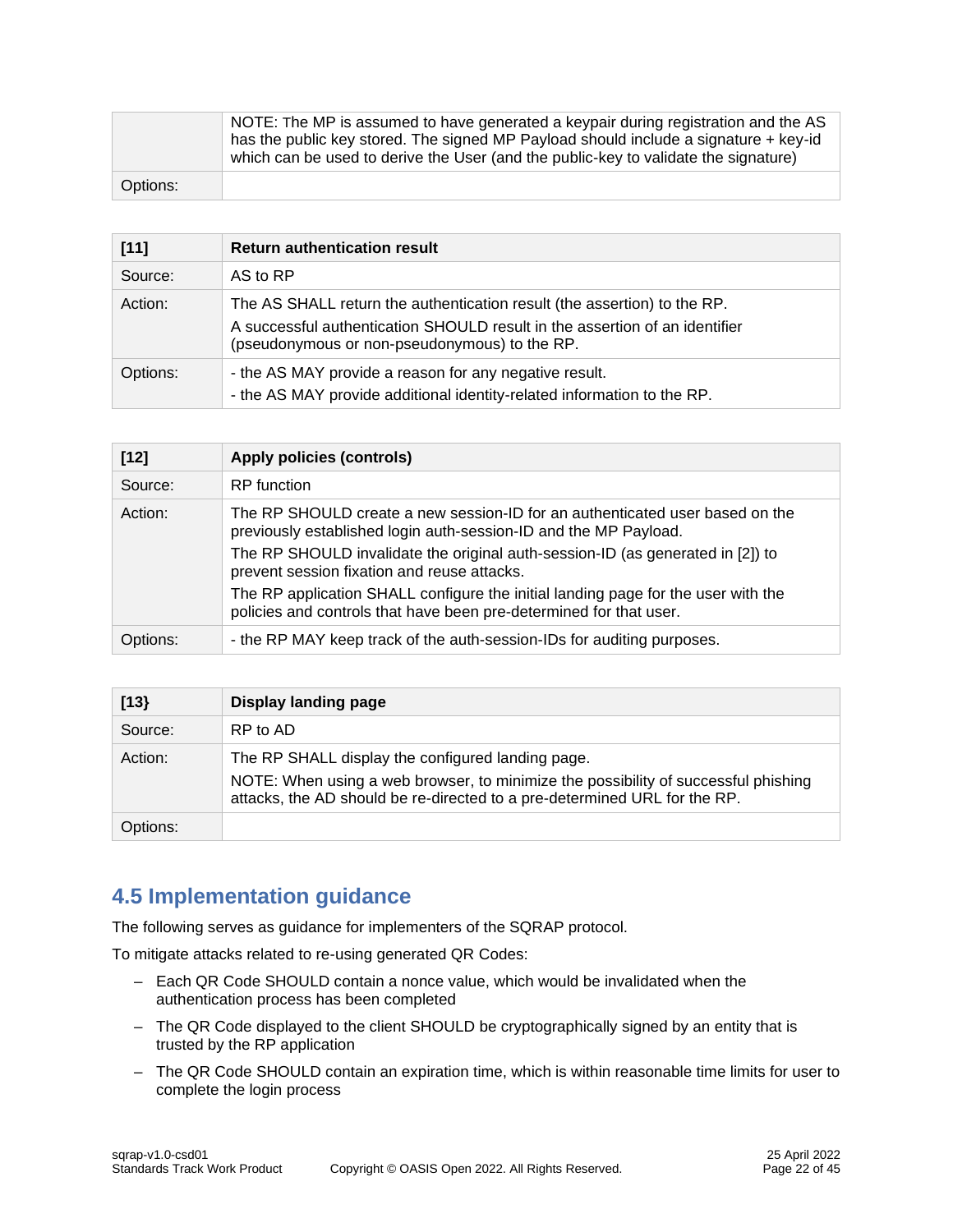– Service SHOULD make its best effort to conceal the User ID from the QR Code, as that could become a vector to other attacks against the user (e.g., brute force, spam, etc.)

If server-side session storage is available, the per-session auth-session-ID MAY be used to refer to data that is secured in server. Otherwise, the data SHOULD be encrypted using a per-session or per-device key.

Optionally, authentication processes MAY be enhanced using additional challenge-response mechanisms, such as asking the User for something they know.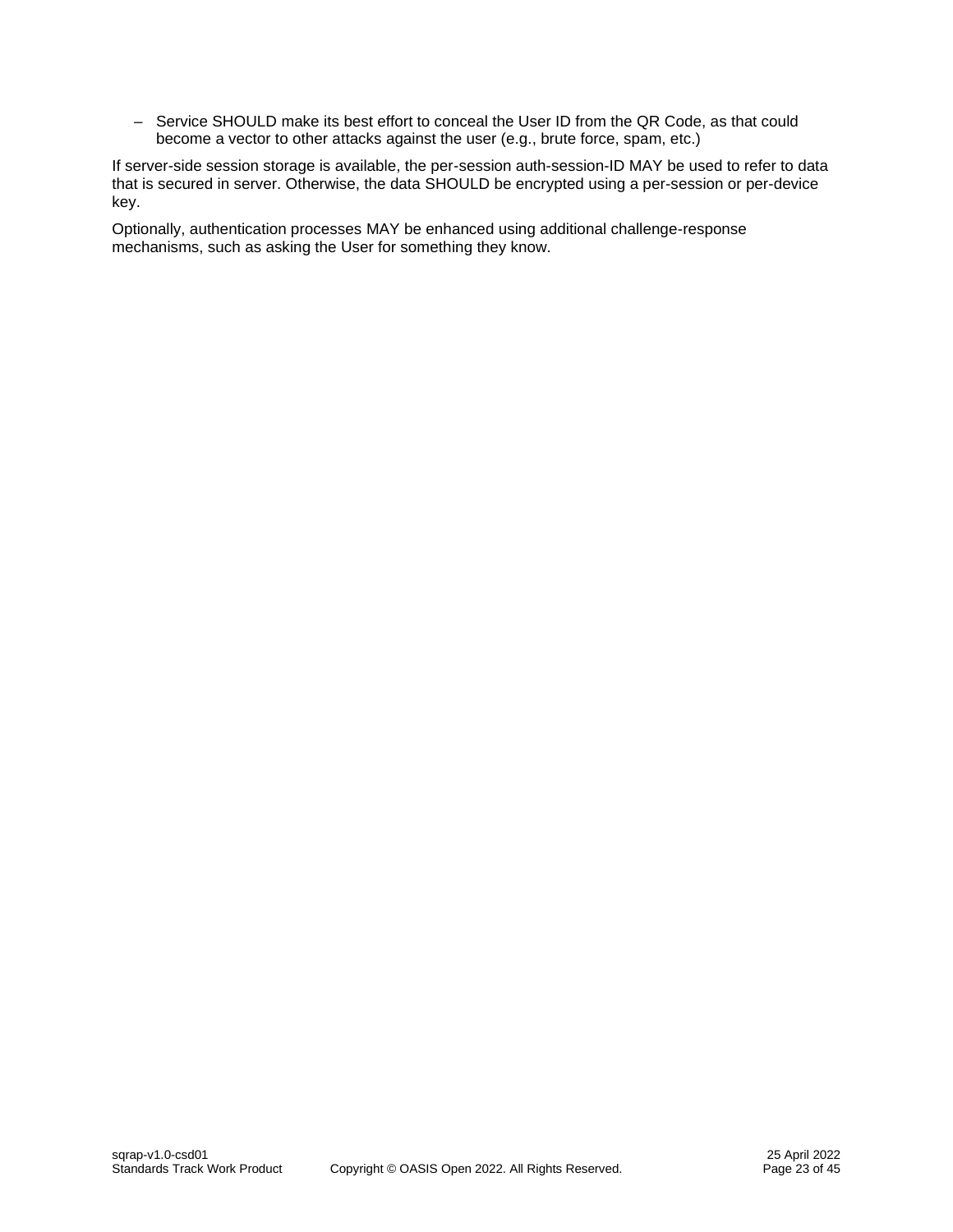# <span id="page-23-0"></span>**5 SQRAP Threat Assessment**

[Informative]

# <span id="page-23-1"></span>**5.1 General**

QR Codes are appealing targets for hackers who are aiming at mobile users, especially for social media QR Codes that can be replaced if they are static QR Codes or altered if they are dynamic QR Codes.

A QR Code is very difficult to compare to a known good reference code and, since it is impossible to remember or validate without an application, it has to be captured whether it is valid or not.

In most cases, MP users are expected to react quickly to commands and provide quick responses (due to time-outs) which tend to hinder their ability to examine and assess the information presented by the QR Code.

This clause briefly reviews various types of attack but is not meant to be a comprehensive listing of all possible QR Code threats.

# <span id="page-23-2"></span>**5.2 Types of attack**

### <span id="page-23-3"></span>**5.2.1 Man in the middle**

Man-in-the-Middle attacks occur when a hacker or compromised system sits in between two uncompromised people or systems and deciphers the information they're passing to each other, including passwords. If Alice and Bob are passing notes in class, but Jeremy has to relay those notes, Jeremy has the opportunity to be the man in the middle.

An attacker may lure an unsuspecting victim to a phishing site by acting as a "man in the middle." After authentication is completed, the attacker can assume the identity of the victim. This is possible because the device scanning the QR Code cannot validate the origin of the QR Code.

In this type of attack, a hacker can place a fake QR Code sticker over a relying party legitimate QR Code. In some cases, the hacker can trick user to scan the fake QR Code through false advertisement on social media or printed magazines. Once a QR Code is scanned, the attacker will capture the victim's credentials and then the hacker can either redirect the user back to the correct website with some kind of error message.

As a variation, the hacker can proceed to log one to the real website pretending to be the legitimate account owner. The hacker can forward the real website messages to the user and could perform additional illegal activities.

Even if a hacker or malicious program inserts itself into the interaction between users and applications and captures the information users enter, MFA would require users to supply credentials from a different device. This can prevent eavesdroppers from intercepting or manipulating communications between the user and application. Push-based authenticators such as mobile phone authenticators are well-suited to provide a secure MFA mechanism without inconveniencing users.

### <span id="page-23-4"></span>**5.2.2 Credential stuffing**

Credential stuffing takes advantage of accounts that never had their passwords changed after an account break-in. Hackers will try various combinations of former usernames and passwords, hoping the victim never changed them. credential stuffing attacks, in which cybercriminals automatically and simultaneously try a list of stolen usernames and passwords on multiple sites.

Elimination of passwords eliminates this form of attack.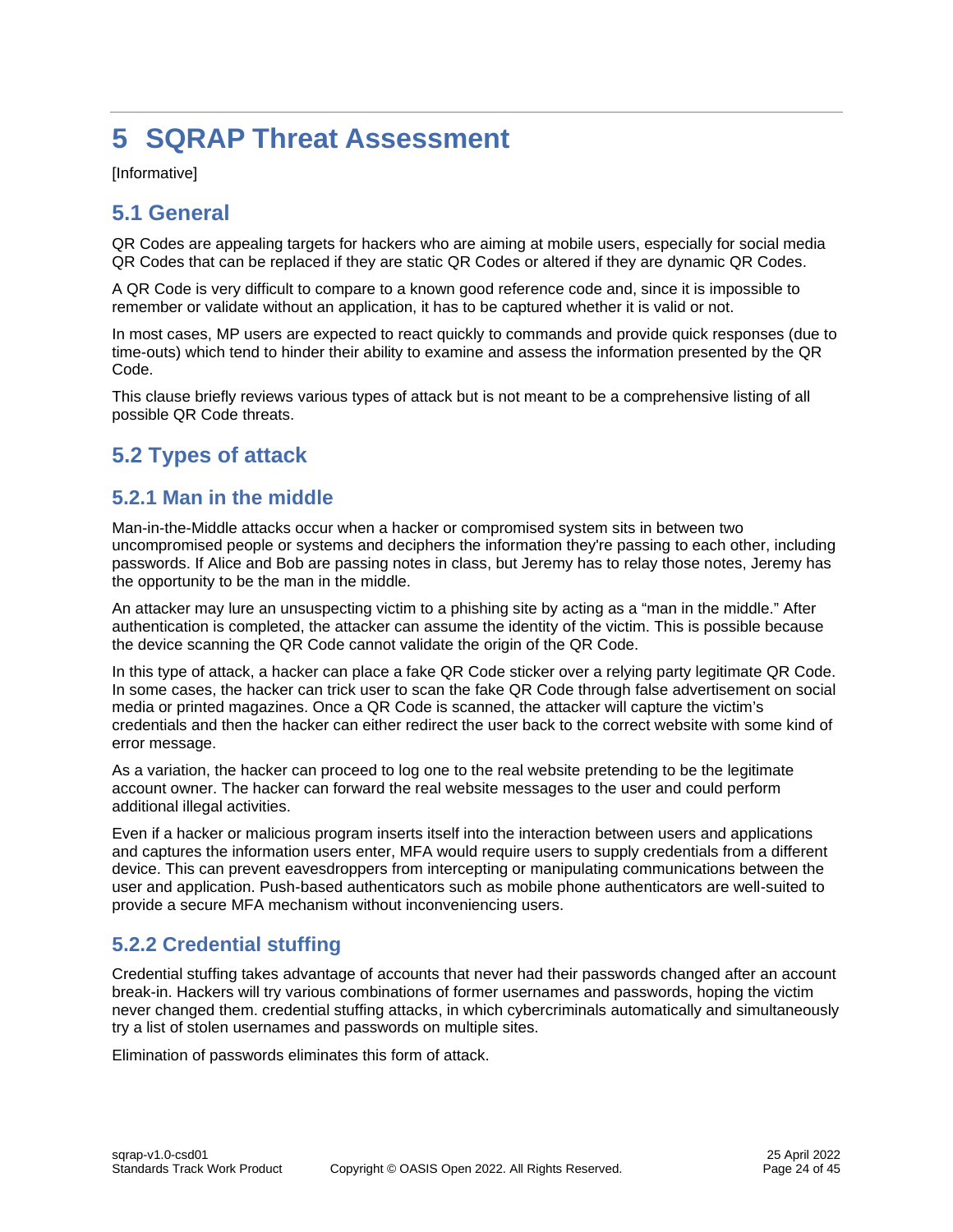### <span id="page-24-0"></span>**5.2.3 Keyloggers**

Keyloggers are a type of malicious software designed to track every keystroke and report it back to a hacker. Typically, a user will download the software believing it to be legitimate, only for it to install a keylogger without notice.

Cybercriminals install keyloggers on a victim's device, often via a virus. The program captures every keystroke the victim makes and records their usernames, passwords, answers to security questions, banking and credit card details, sites visited, and more. Cybercriminals then use this sensitive information for malicious purposes.

Use of QR Codes to transfer data from the primary display to the mobile phone eliminates the need for keying and therefore negates the danger of keylogging.

### <span id="page-24-1"></span>**5.2.4 QR Code rebroadcast**

Due to the machine-readable nature of a QR Code, it can be read and re-displayed by a machine. This allows an attacker to initiate an Authentication with a relying party, capture the QR Code, and rebroadcast the QR to a group of unsuspecting victims.

Without mitigation, this could allow an attacker to social engineer a victim into scanning the Authentication QR Code and completing the Authentication on behalf of the attacker. This results in the attacker being authenticated to the relying party as the victim.

This attack can be used at scale and targets multiple victims at once.

When the relying party has taken steps to mitigate the general QR Code rebroadcast threat, an attacker can still use a targeted attack against a single victim.

In this scenario, the attacker uses social engineering to guide the victim through a registration step while pretending to be relying party. Once known to the relying party, the attacker again uses social engineering to guide the victim through the Authentication process. This results in the attacker being Authenticated to the relying party as the victim.

This attack requires targeting an individual victim each time.

### <span id="page-24-2"></span>**5.2.5 Phishing, spear phishing, whaling, etc.**

Phishing is when a hacker posing as a trustworthy party sends you a fraudulent email, hoping you will reveal your personal information voluntarily. Sometimes they lead you to fake "reset your password" screens; other times, the links install malicious code on your device. In this attack, hackers can post, publish or even email QR Codes that entice people to scan them by claiming some rewards and privileges such as free WIFI access and a discount coupon. In this attack, the QR Code is used in a malicious fashion to direct the user to a bad site that can infect the device with Malware or Virus.

The above attack can easily be converted to a Spear Phishing attack via the special targeting of a specific individual or a particular group such as tourists or at a social gathering.

Here are a few examples of phishing:

- **—** Regular phishing: You get an email from what looks like goodwebsite.com asking you to reset your password, but you didn't read closely and it's actually goodwobsite.com. You "reset your password" and the hacker steals your credentials.
- **—** Spear phishing: A hacker targets you specifically with an email that appears to be from a friend, colleague, or associate. It has a brief, generic blurb ("Check out the invoice I attached and let me know if it makes sense.") and hopes you click on the malicious attachment.
- **—** Smishing and vishing: You receive a text message (SMS phishing, or smishing) or phone call (voice phishing, or vishing) from a hacker who informs you that your account has been frozen or that fraud has been detected. You enter your account information, and the hacker steals it.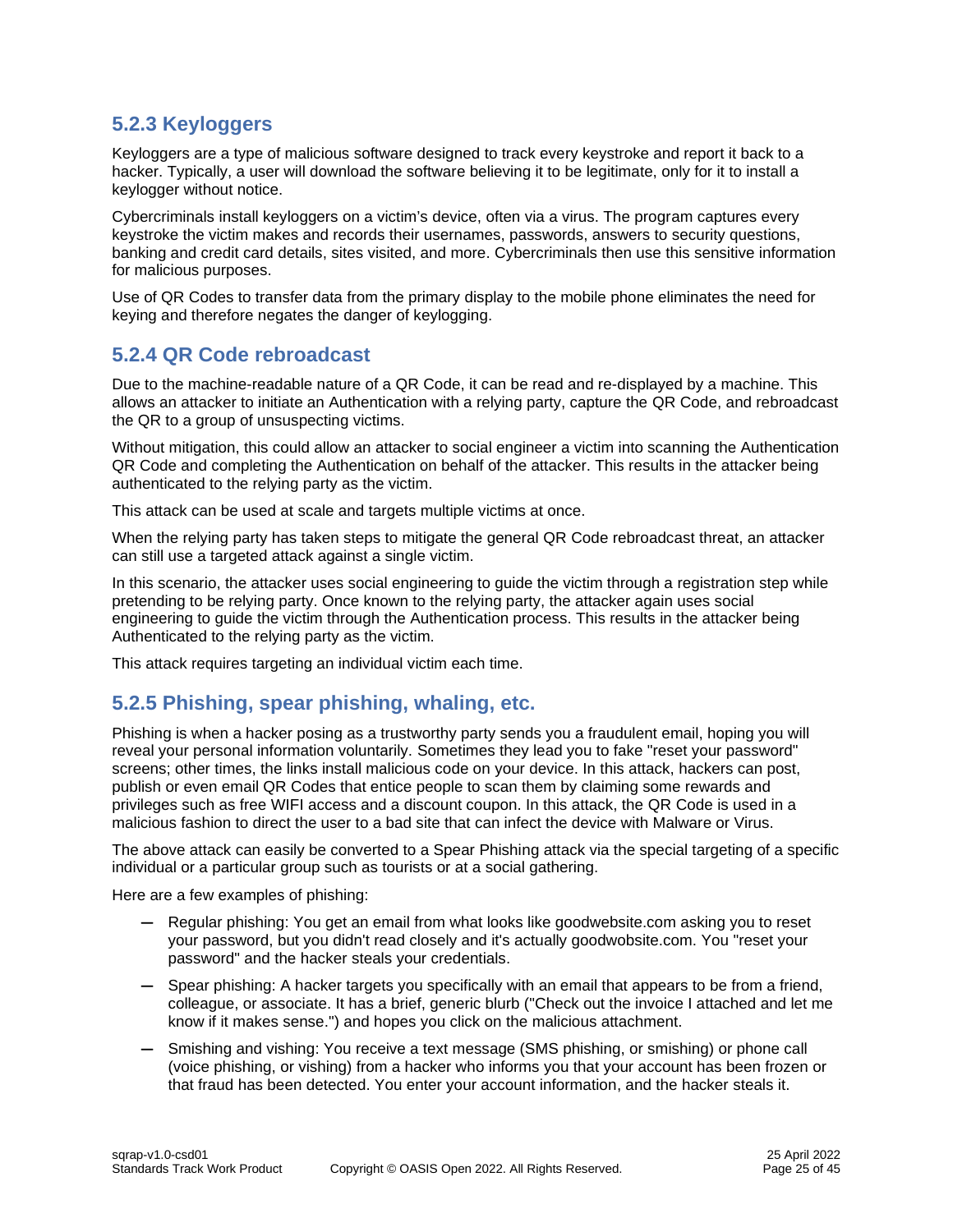**—** Whaling: You or your organization receive an email purportedly from a senior figure in your company. You don't do your homework on the email's veracity and send sensitive information to a hacker.

An attacker may launch a phishing attack to steal a user's credentials. But, if the user's account is protected by MFA, the attacker won't be able to access it. This is because a phishing email won't provide the other authentication factors, such as one-time passwords (OTPs) sent to a different device (e.g. a mobile phone), fingerprints, or other biometric factors required to gain access to the system.

In attacks where the attacker tries to trick a user into entering their credentials, certain types of MFA such as WebAuthn require the user to enter a key or fingerprint from the system they are logging in from. These details cannot be captured by the attacker, thus protecting the system and user.

### <span id="page-25-0"></span>**5.2.6 Brute force attack**

If a password is equivalent to using a key to open a door, a brute force attack is using a battering ram. A hacker can try [2.18 trillion password/username](https://phoenixnap.com/blog/brute-force-attack) combinations in 22 seconds, and if your password is simple, your account could be in the crosshairs.

An attacker may manage to find a working username and password with a brute force, reverse brute force attack, or dictionary attack. However, they don't know or have the other authentication factors required by the MFA system, so they cannot access the system.

In a *Brute Force attack*, the cybercriminal uses a program to generate and use many possible username/password combinations, hoping that at least one will help them gain access to an enterprise system. Brute force attacks are very common and provide many benefits to cybercriminals:

- Place spam ads on websites to make money when the ad is clicked or viewed
- Infect a site's visitors with activity-tracking spyware, steal their data, and sell it to marketers (or on the dark web)
- Hack into user accounts to steal personal data, financial data, or money
- Spread malware or hijack enterprise systems to disrupt operations

In a *reverse brute-force attack*, the attacker tries common passwords, e.g., "password" or "123456" to try to brute-force a username and gain access to many accounts.

A type of brute force attack, dictionary attacks rely on our habit of picking "basic" words as our password, the most common of which hackers have collated into "cracking dictionaries." More sophisticated dictionary attacks incorporate words that are personally important to you, like a birthplace, child's name, or pet's name.

### <span id="page-25-1"></span>**5.2.7 Dictionary attack**

*Dictionary attacks* are a common type of brute force attack, where the attacker works through a dictionary of possible passwords and tries them all to gain access.

A *credential stuffing attack* is a type of brute force attack that also takes advantage of passwords. Many people often use the same username and/or password on multiple accounts. Attackers take advantage of this fact to perpetrate credential stuffing attacks where they steal credentials and try to use them to access many accounts. Sometimes they may obtain credentials from one organization, either through a data breach or from the dark web and use them to access user accounts at another organization. They hope that at least some of the same credentials will enable them to:

- Sell access to compromised accounts
- Steal identities
- Perpetrate fraud
- Steal sensitive enterprise information, e.g., business secrets, Personally Identifiable Information (PII), financial information, intellectual property, etc.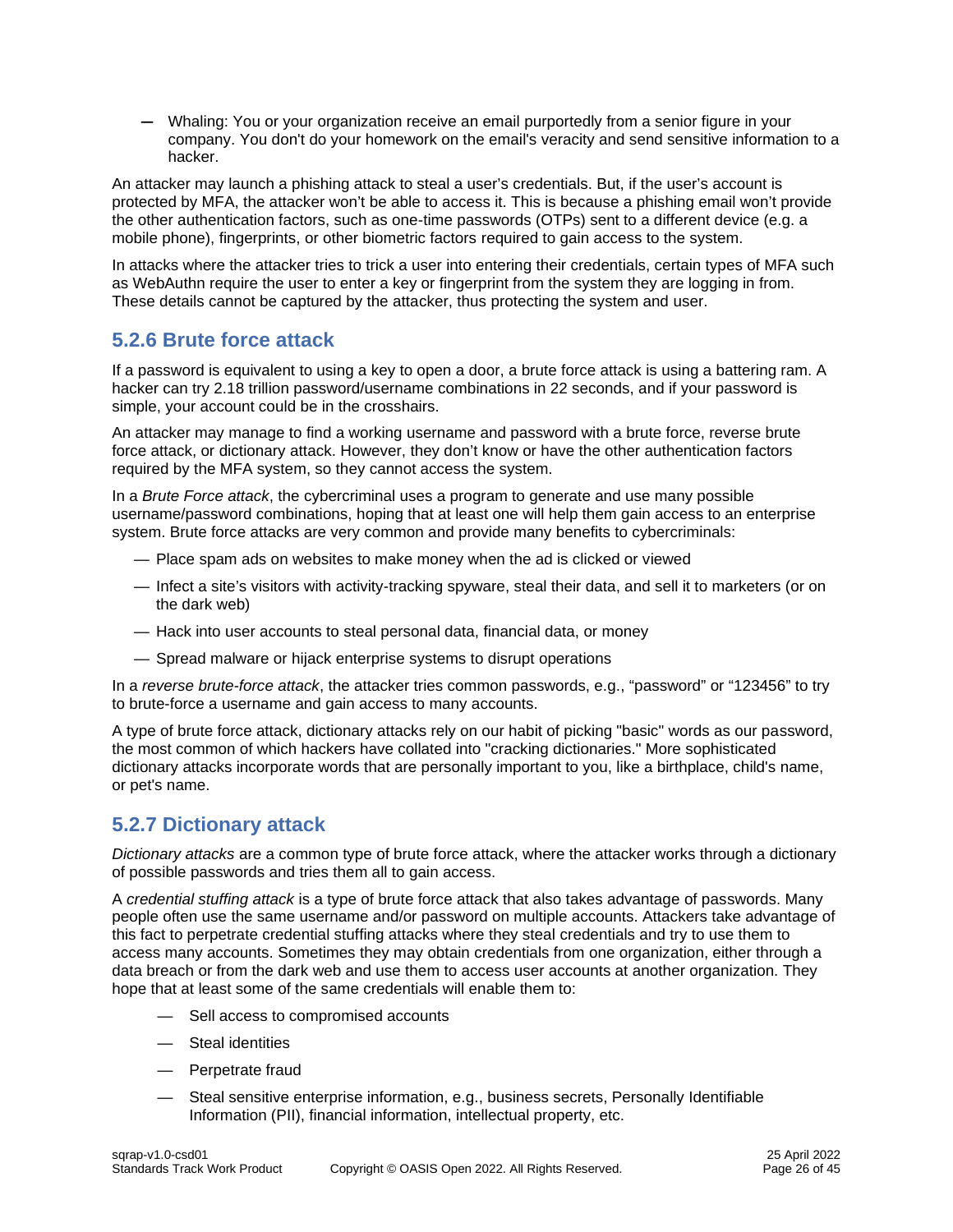— Spy on the enterprise (corporate espionage).

# <span id="page-26-0"></span>**5.2.8 Implementation errors**

In this form of an attack, a hacker can take advantage of errors that are the result from improper implementation of a QR solution from a legitimate relying party. The following errors can happen:

- Relying party forgets to register a domain name that is pointed to by the QR Code. A hacker can register the domain name and take over the official relying party service.
- Relying party mistype the domain name in a QR Code and a hacker registering the misspelled domain name and then using it to defraud users.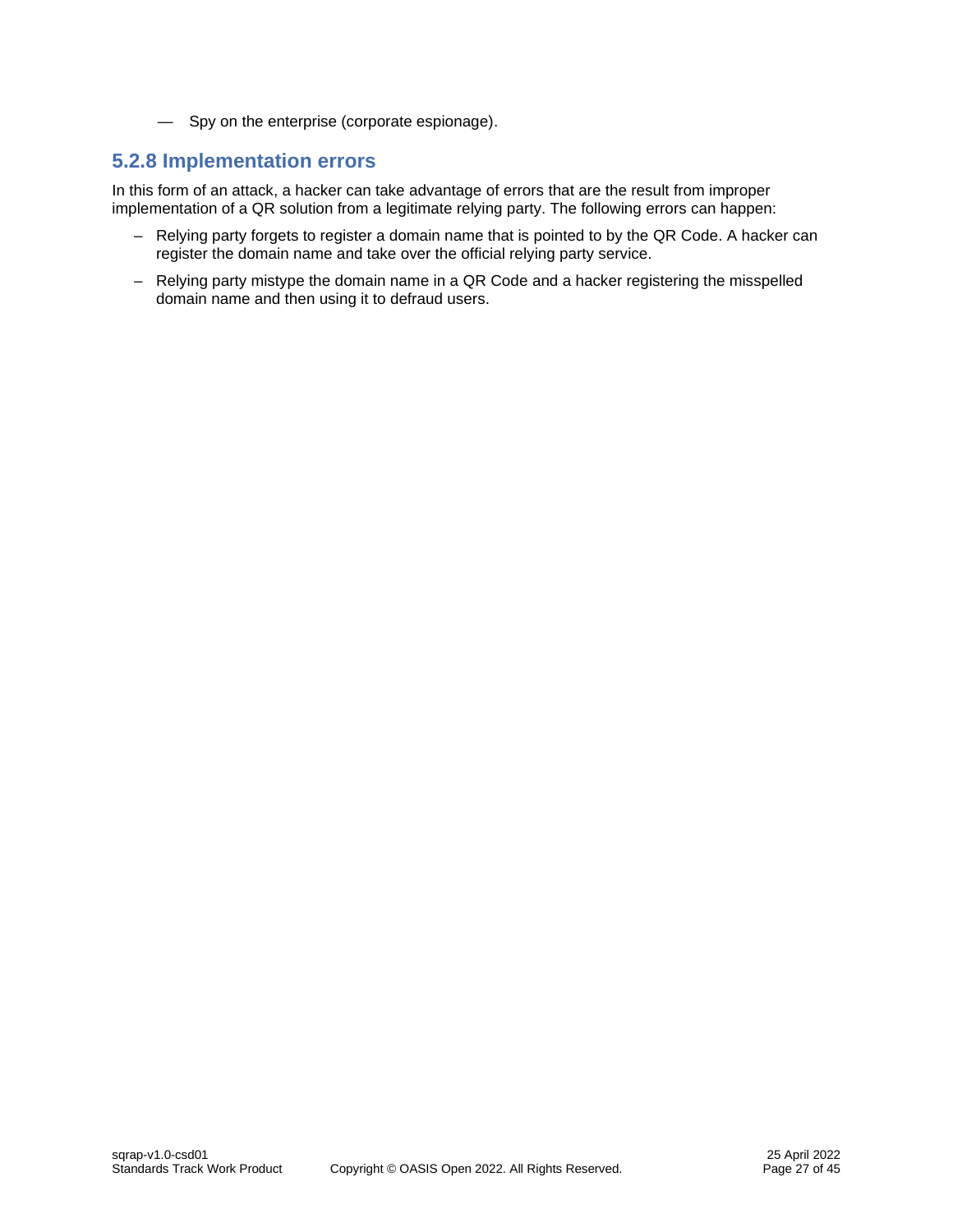# <span id="page-27-0"></span>**6 Conformance**

#### [Normative]

SQRAP conformance is defined as conformance to a user authentication system that is comprised of all the architectural components of the QR Code authentication infrastructure and satisfies at least the minimum conformance requirements for each of the SQRAP reference architecture components.

A system implementing QR Code authentication that conforms to this document SHALL include the following components:

- a mobile authenticator
- an authentication service
- a QR Code generator
- a QR Code reader
- primary and secondary communication channels

The conformance items in clauses 3 and 4 apply to this document as follows:

- 1. This document is applicable to all specifications. In order to claim conformance to this document, all the requirements in clauses 3 and 4 SHALL be met.
- 2. This document SHALL be implemented in its entirety. It defines no profiles and no levels.
- 3. This document allows extensions. Extensions included in a conforming specification would address additional conformance issues and/or contain additional statements contributing to a clearer, more measurable, less ambiguous specification.
- 4. This document contains no discretionary items.
- 5. This document's normative language is English. Translation into other languages is permitted.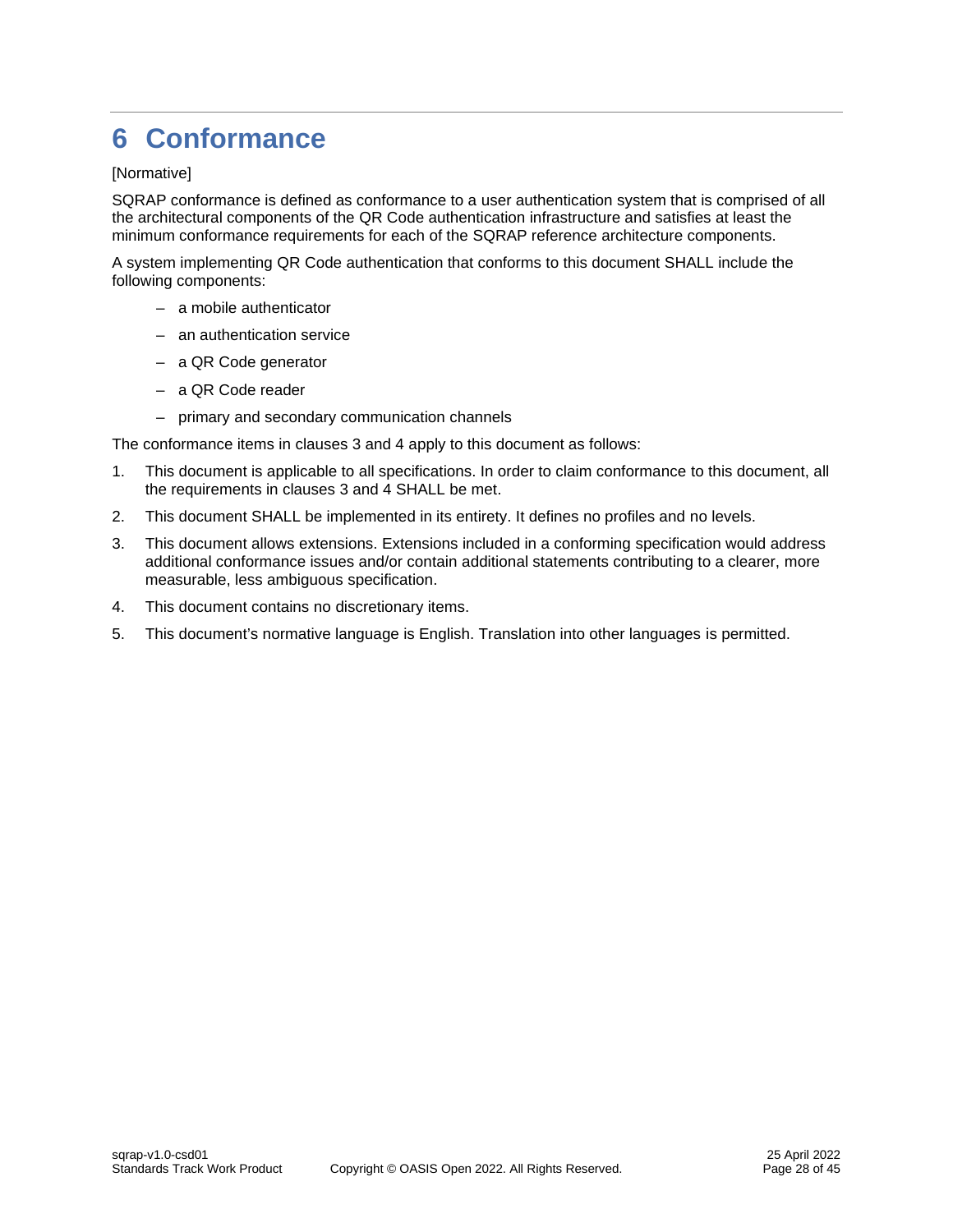# <span id="page-28-0"></span>**Appendix A. References**

This appendix contains the normative and informative references that are used in this document.

While any hyperlinks included in this appendix were valid at the time of publication, OASIS cannot guarantee their long-term validity.

# <span id="page-28-1"></span>**A.1 Normative References**

The following documents are referenced in such a way that some or all of their content constitutes requirements of this document.

#### **ISO/IEC 18004**

Information technology — Automatic identification and data capture techniques — QR Code bar code symbology specification,<https://www.iso.org/standard/62021.html>

# <span id="page-28-2"></span>**A.2 Informative References**

The following referenced documents are not required for the application of this document but may assist the reader with regard to a particular subject area.

#### **ISO/IEC 9798-1**

Information technology — Security techniques — Entity authentication — Part 1: General <https://www.iso.org/standard/53634.html>

#### **ISO/IEC TS 29003**

Information technology — Security techniques — Identity proofing, <https://www.iso.org/standard/62290.html>

#### **ISO/IEC 29115**

Information technology — Security techniques — Entity authentication assurance framework, <https://www.iso.org/standard/45138.html>

#### **ITU-T X.1252**

Series X: Data Networks, Open System Communications and Security, Cyberspace security – Identity management, Baseline identity management terms and definitions, April 2021, [https://www.itu.int/rec/T-](https://www.itu.int/rec/T-REC-X.1252/en)[REC-X.1252/en](https://www.itu.int/rec/T-REC-X.1252/en)

#### **ITU-T X.1254**

Series X: Data Networks, Open System Communications and Security, Cyberspace security – Identity management, Entity authentication assurance framework, September 2020, [https://www.itu.int/rec/T-](https://www.itu.int/rec/T-REC-X.1254-202009-I/en)[REC-X.1254-202009-I/en](https://www.itu.int/rec/T-REC-X.1254-202009-I/en)

#### **NIST Special Publication 800-63-3**

Digital Identity Guidelines, June 2017, [https://nvlpubs.nist.gov/nistpubs/SpecialPublications/NIST.SP.800-](https://nvlpubs.nist.gov/nistpubs/SpecialPublications/NIST.SP.800-63-3.pdf) [63-3.pdf](https://nvlpubs.nist.gov/nistpubs/SpecialPublications/NIST.SP.800-63-3.pdf)

#### **NIST Special Publication 800-63B**

Authentication and Lifecycle Management, June 2017, <https://nvlpubs.nist.gov/nistpubs/specialpublications/nist.sp.800-63b.pdf>

#### **NIST Special Publication 800-207**

Zero Trust Architecture, August 2020, [https://nvlpubs.nist.gov/nistpubs/SpecialPublications/NIST.SP.800-](https://nvlpubs.nist.gov/nistpubs/SpecialPublications/NIST.SP.800-207.pdf) [207.pdf](https://nvlpubs.nist.gov/nistpubs/SpecialPublications/NIST.SP.800-207.pdf)

#### **FIDO Alliance Specifications Overview**

<https://fidoalliance.org/specifications/>

#### **QRCode.com**

[QRCode.com](https://www.qrcode.com/en/)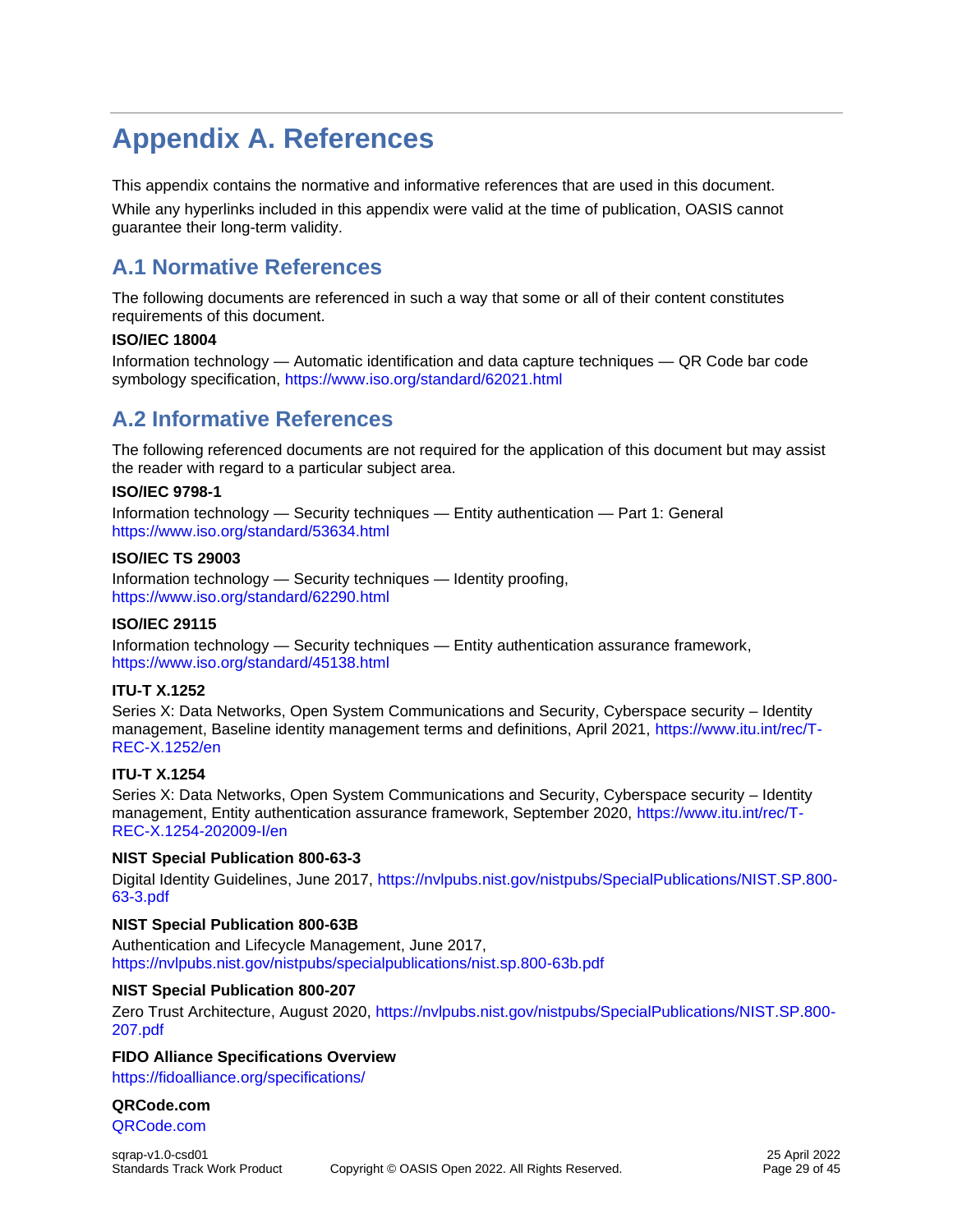# <span id="page-29-0"></span>**Appendix B. Acknowledgments**

[Informative]

# <span id="page-29-1"></span>**B.1 Special Thanks**

Substantial contributions to this document from the following individuals are gratefully acknowledged: Abbie Barbir, Aetna – Secretary Jason Burnett, Digital Trust Networks – Voting Member Ori Eisen, Trusona – Voting Member David Kopack, Trusona – Chair Lauri Korts-Parn, NEC Corp. – Member Clayton Lengel-Zigich, Trusona - Member Ryan Rowcliffe, Hypr – Member Bojan Simic, Hypr – Chair Don Sheppard, Individual Member – Editor Hiroshi Takechi, NEC Corp. – Voting Member

# <span id="page-29-2"></span>**B.2 Participants**

The following individuals were members of this Technical Committee during the creation of this document and their contributions are gratefully acknowledged:

| <b>Person</b>           | Organization           | Role                 |
|-------------------------|------------------------|----------------------|
| <b>Abbie Barbir</b>     | Aetna                  | Secretary            |
| Cisa Kurian             | Aetna                  | Member               |
| <b>Erick Verry</b>      | Aetna                  | Member               |
| Drummond Reed           | Evernym                | Member               |
| <b>Ryan Rowcliffe</b>   | <b>HYPR CORP</b>       | Member               |
| <b>Bojan Simic</b>      | <b>HYPR CORP</b>       | Chair                |
| <b>Sander Fieten</b>    | Individual             | Member               |
| <b>Detlef Huehnlein</b> | Individual             | Member               |
| <b>Andreas Kuehne</b>   | Individual             | Member               |
| John Sabo               | Individual             | <b>Voting Member</b> |
| Donald Sheppard         | Individual             | Member               |
| Lauri Korts-Pärn        | <b>NEC Corporation</b> | Member               |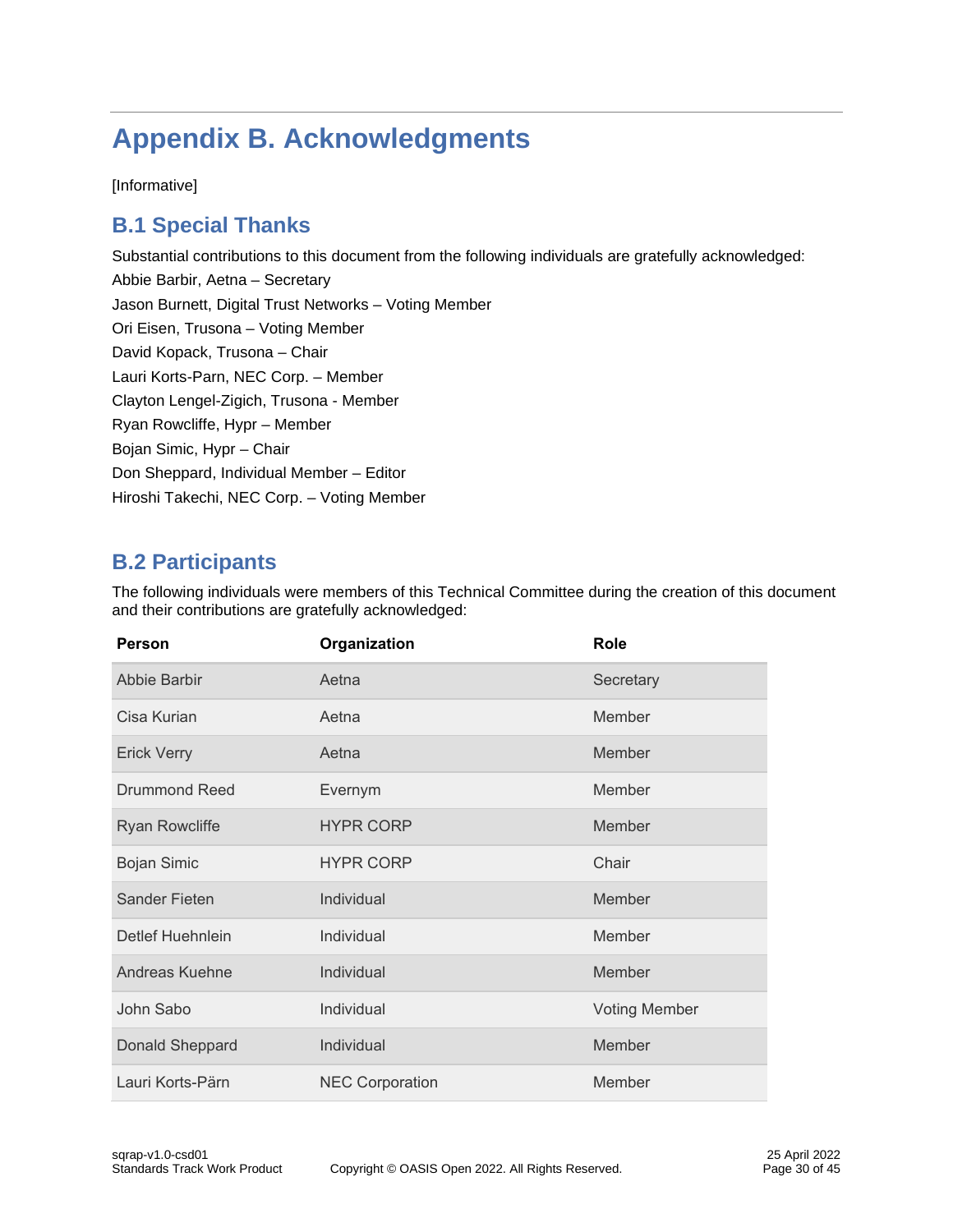| Person          | Organization            | Role                 |
|-----------------|-------------------------|----------------------|
| Hiroshi Takechi | <b>NEC Corporation</b>  | <b>Voting Member</b> |
| Duncan Sparrell | sFractal Consulting LLC | Member               |
| Ori Eisen       | Trusona, Inc.           | <b>Voting Member</b> |
| David Kopack    | Trusona, Inc.           | Chair                |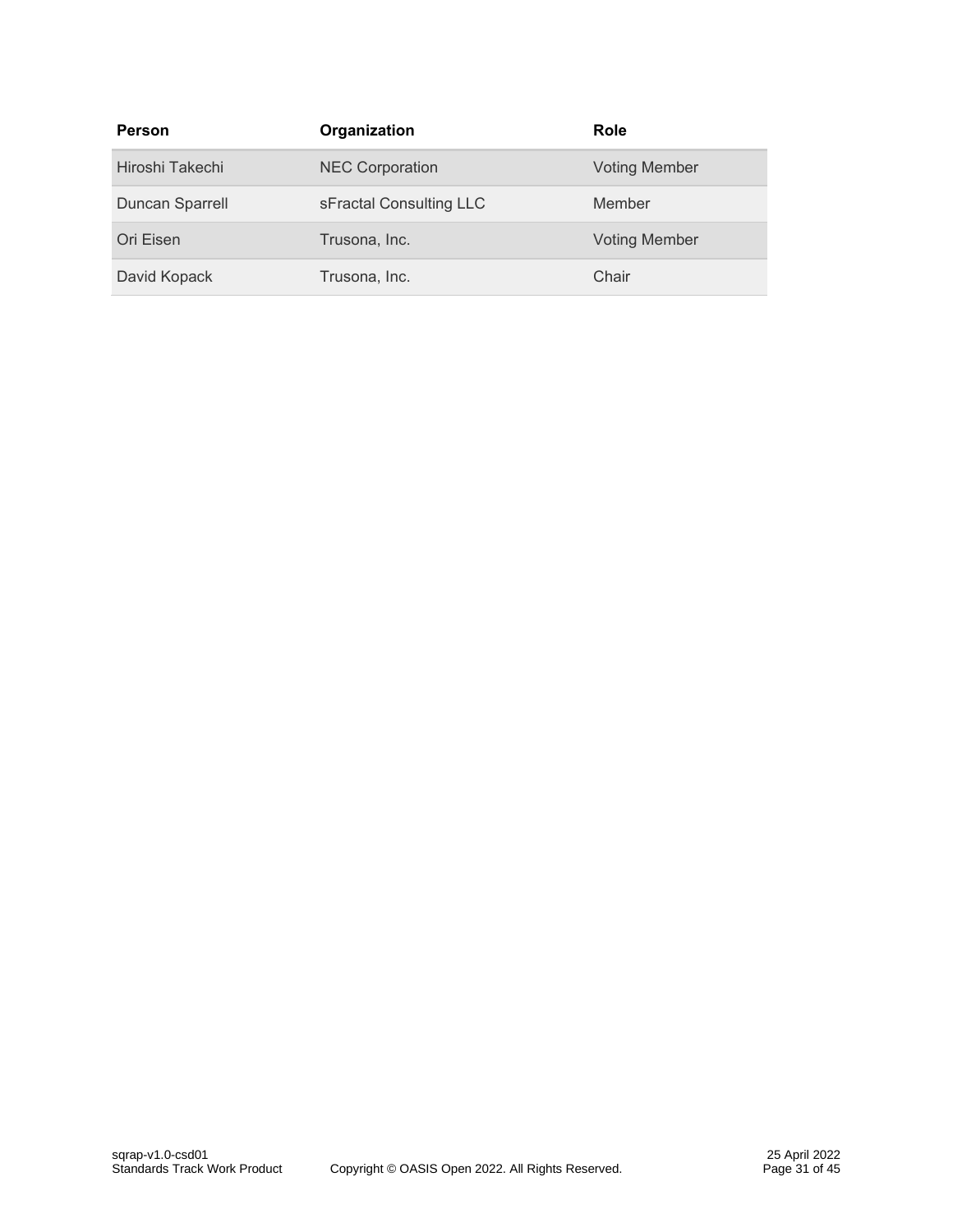# <span id="page-31-0"></span>**Appendix C. Revision History**

| <b>Revision</b> | Date        | <b>Editor</b> | <b>Changes Made</b> |
|-----------------|-------------|---------------|---------------------|
| 1.0             | May 2, 2022 | D. Sheppard   | Initial document    |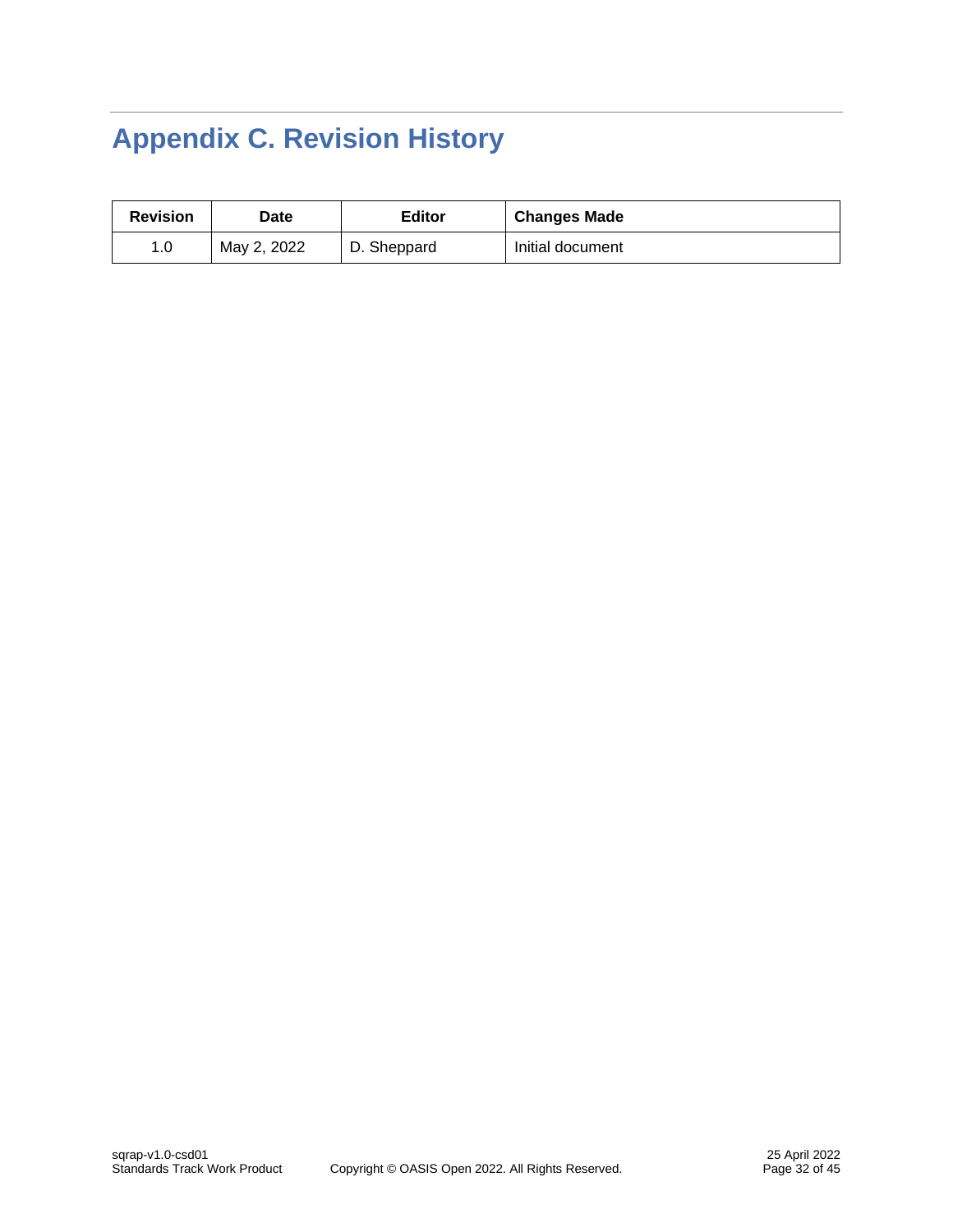# <span id="page-32-0"></span>**Appendix D. QR Code Technology**

#### [Informative]

This annex provides an overview of QR Code technology and capabilities. This annex is based on content from DENSO WAVE (Orcode.com) and **ISO/IEC 18004:2015**.

# <span id="page-32-1"></span>**D.1 What is a QR Code**

The term "QR Code" stands for Quick Response Code.

QR Codes are symbols that are displayed as in a matrix form. They consist of an array of nominally square modules arranged in an overall square pattern, including a unique finder pattern located at three corners of the symbol (in Micro QR Code symbols, at a single corner). The finder pattern assists in easy location of the QR Code position, size, and inclination. A QR Code can also be thought of as a twodimensional bar code.

QR Codes form a syntax for visual representation of a specified number of bits. As an analogy – the symbol "A" visually represents the eight binary bits "01000001". QR Codes visually transfer an amount of data from a presenter to one or more readers without using data communications. Four levels of error correction are available.



Module dimensions are user-specified to enable symbol production by a wide variety of techniques. There are four technically different, but closely related members of the QR Code family, which represent an evolutionary sequence:

- (a) QR Code Model 1: the original specification for a QR Code (described in AIM ITS 97-001 International Symbology Specification-QR Code); this version consists of a grid of 21 X 21 modules with 133 modules available for storing encoded data.
- (b) QR Code Model 2: an enhanced form with additional features (primarily the addition of alignment patterns to assist navigation in larger symbols) and was the basis of the first edition of ISO/IEC 18004.
- (c) QR Code (the basis of the second edition of ISO/IEC 18004) is similar to QR Code Model 2; its format differs only in the addition of the facility for symbols to appear in a mirror image orientation for reflectance reversal (light symbols on dark backgrounds) and the option for specifying alternative character sets to the default.
- (d) Micro QR Code: a variant of QR Code with a reduced number of overhead modules and a restricted range of sizes, which enables small to moderate amount of data to be represented in a small symbol (also specified in the second edition of ISO/IEC 18004).

There are over 40 different flavors of QR Code, each with different data and error rate capacities. QR Code Version 40, the largest QR Code version, can support up to 4296 alphanumeric characters.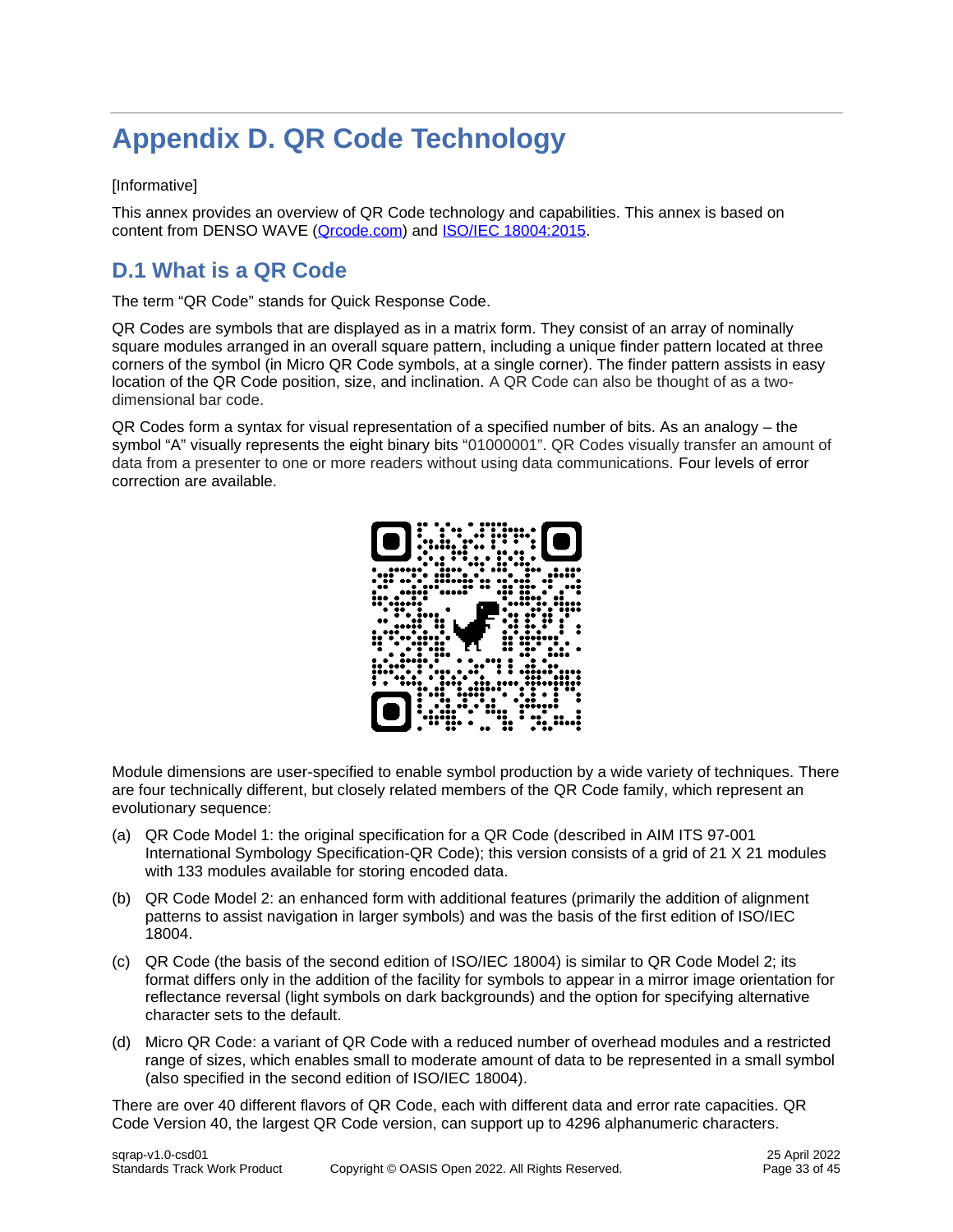QR Codes encode the data in two dimensions (vertical and horizontal). To extract the data, a device with a camera captures an image of the QR Code and then decodes it using QR Code reader software. QR Codes can be decoded even in the presence of errors due to the robust error correction capabilities.

# <span id="page-33-0"></span>**D.2 What makes up a QR Code**

Visually, a QR Code looks like a twisted crossword puzzle, but its design is crucial to its function. Here are some of its most important elements.

- **Position detection markers:** The prominent squares located in three corners of each code offer easier recognition and assist with reading the QR Code at high speed.
- Alignment markers: These can help straighten out codes placed on curved surfaces. It's smaller than a position detection marker but will become larger the more information a QR Code holds.
- **Timing pattern:** The black and white alternating modules configure the data grid and help the scanner calculate how large the data matrix is.
- **Version information:** This determines which of the 40 different QR Code versions is being used, with the most common versions being 1 to 7.
- **Format information:** This pattern holds information about the data mask pattern and error tolerance of the code, making it easier to scan.
- **Data and error correction keys:** The error correction function shares a structural space where all the data in a QR Code is contained. This correction block's mechanism is essential to allowing up to 30% of a code being read if damaged.
- **Quiet Zone:** This white space can be seen as the border of a QR Code to help improve comprehension for scanning and provide structure. It determines what is and isn't part of the code.

# <span id="page-33-1"></span>**D.3 What do QR Codes do**

QR Codes are a form of encoding for data in much the same way as ASCII encodes character sets such as the English alphabet. In addition to alphanumeric characters, QR Codes can encode binaries, Kanjis1 or control codes. By itself, a QR Code doesn't do anything other than encode data for display and scanning by a reader.

For example, a QR Code can be printed on a poster, displayed publicly, and then captured by a smartphone, thereby allowing immediate access to detailed descriptions or references that would not fit on the poster.

QR Codes can either be static or dynamic. A static QR Code is a QR Code with fixed information. Dynamic QR Codes are editable and offer more features than Static QR Codes. For example, the destination URL can be changed after the QR Code has been generated, while the short URL embedded in the code remains the same. Dynamic QR Codes are easier to scan than Static QR Codes because the QR Code image is less dense.

### **D.3.1 Static vs. dynamic QR Codes**

QR Codes vary in design depending on the encoded data and function and can be categorized primarily in two ways: static and dynamic.

A static QR Code cannot be modified once it has been created. This is ideal for creating QR Codes in mass for an event. A drawback is its lack of creativity and that it may not allow for analytics on how many times the code may have been scanned. An example of a good static QR Code would be one for your Wi-Fi password.

Dynamic QR Codes allow you to change and edit the code as many times as you need. When the code is scanned, it redirects you to the URL contained inside. These codes offer the freedom to package your design, like adding contrasting colors. They also have the ability to track and measure advertising statistics.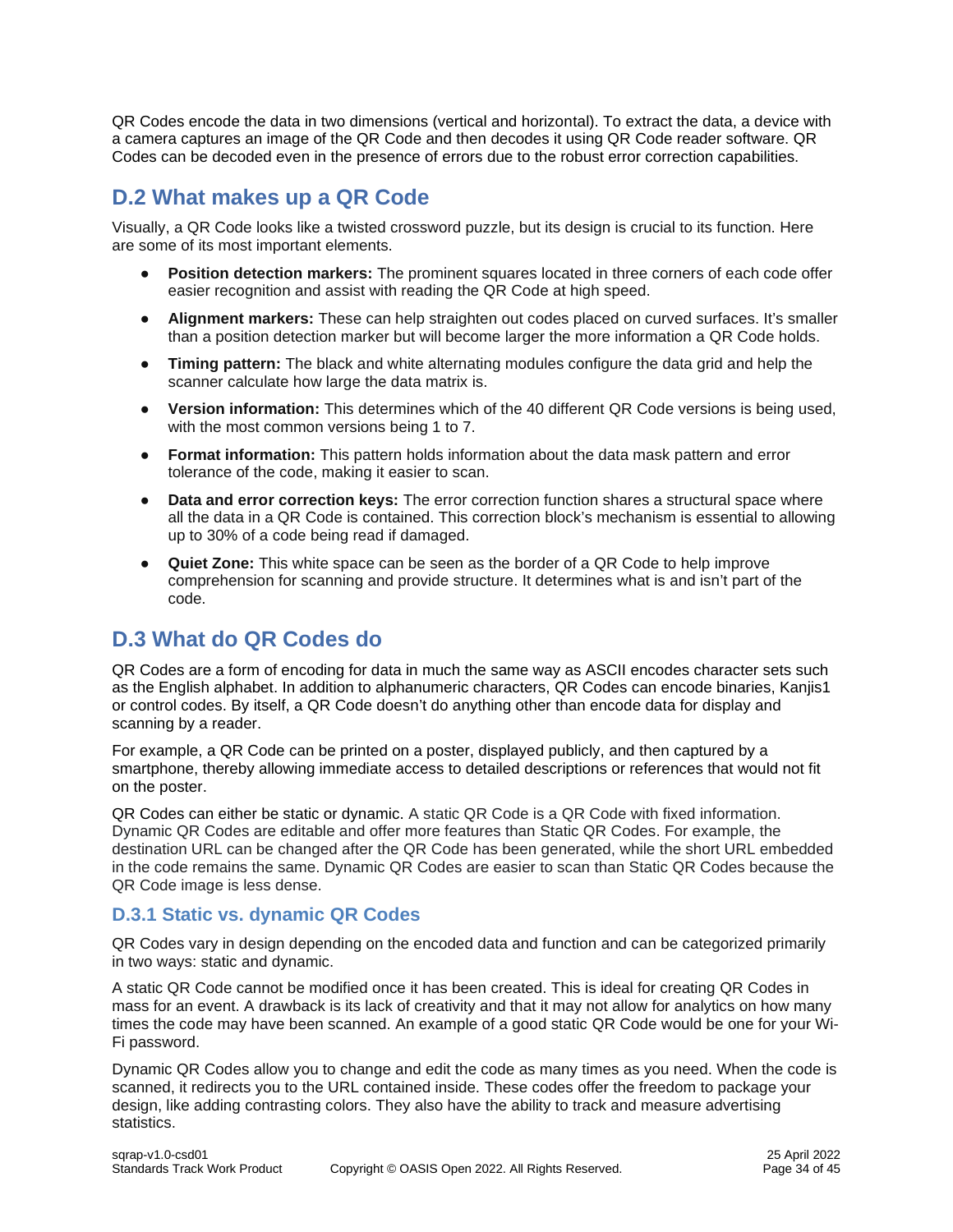These added insights allow the QR Code creator access to where and with what device the code was scanned. Along with adding in campaign information and resetting scans, all the results collected can be downloaded as comma-separated values or a CSV report.

# <span id="page-34-0"></span>**D.4 When can they be used**

QR Codes, which transfer an amount of data as a graphic, can be used in a wide range of situations, especially when data transfer via networking is not practical.

QR Codes can deliver:

- static information (e.g., a location name, a warning)
- pointers to websites (e.g., a link to a restaurant website)
- embedded functions (e.g., a timer or calculation function)
- dynamic or situation-dependent software apps

QR Codes are still used to track products and product information through a supply chain, but they are also used for so much more. You've likely used a QR Code to view a menu, link a social profile or add friends to an account, board a flight, download an application, send and receive payments, access Wi-Fi, and authenticate your login details. The possibilities with QR Codes are truly endless.

Denso Wave has also made some significant improvements to the code's design. Now QR Codes can come with brand protection, anti-forgery measures, and traceability, all features meant to improve the QR Code experience as they become increasingly more common across industries.

# <span id="page-34-1"></span>**D.5 Where do you find QR Codes**

QR Codes are an increasingly popular means for enhancing the customer experience in many situations, especially when health and safety may be a factor. Reading a QR Code on a smartphone is much easier than typing a URL for a specific website page.

Some examples of QR Code uses are:

*Tracking assets* – A QR Code can replace a barcode attached to an asset. Scanning devices are readily available and the QR Code can be read at various angles. A QR Code can operate normally even with only 30% of the QR Code intact while even slight damage to a barcode, such as a small tear or crease, can cause it to fail completely. QR Codes can store significantly more numerical data than a barcode (25 characters vs. 2500 numerical characters). More storage enables QR Code use for enhanced asset management processes such as location tracking, viewing maintenance and repair history, managing lifecycles, and building check-in/check-out capabilities.

*Desktop login* – Applications can use a QR Code with a smartphone app to verify a user login on a desktop or laptop browser (e.g., [WhatsApp](https://www.whatsapp.com/) or [LINE\)](https://line.me/en/). The QR Code is shown on the login page and, when a registered user scans it with a verified smartphone, they will automatically be logged in. Authentication is performed by the smartphone which contacts the app server. This eliminated the need to remember passwords or authenticator numbers.

*Digital data access* – Libraries - As many things shift to online, we want to make accessing these resources easier for you. When you use your phone's camera or a QR reader app, the resource that you're interested in will launch in your phone's internet browser. No navigating our website or having to stop and ask. If you're not at the library, you will land on the page to enter your library card number and PIN/password for access. If you use the QR Code in the library, you'll be taken directly to the resource.

*News and advertising* – Newspapers and magazines can use a QR Code to point to references or more detailed information such as reports and in-depth analyses. QR Codes for print advertisements are an excellent way of sharing additional information without taking up too much space. Local television stations have also begun to utilize codes on local newscasts to allow viewers quicker access to stories or information mentioned in the newscasts overall.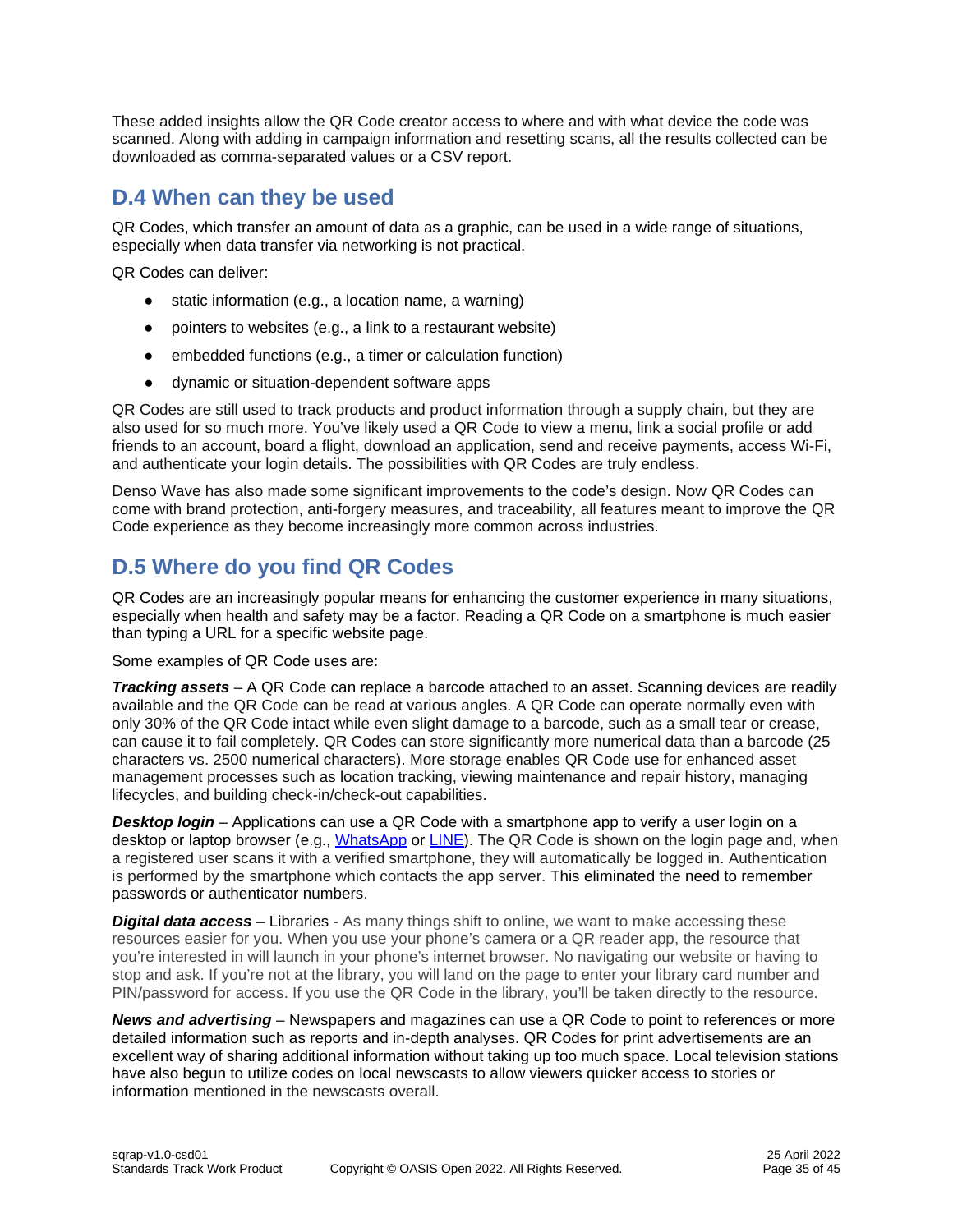*Passports* – QR Codes can be used for passports or other certificates including COVID-19 vaccination certificates. For example, QR Codes are being used as proof of vaccination for COVID-19 in various jurisdictions including [California,](https://myvaccinerecord.cdph.ca.gov/) [Canada,](https://covid-19.ontario.ca/proof-covid-19-vaccination) [Australia,](https://www.smartraveller.gov.au/COVID-19/COVID-19-vaccination-certificates) and the [European Union.](https://ec.europa.eu/info/live-work-travel-eu/coronavirus-response/safe-covid-19-vaccines-europeans/eu-digital-covid-certificate_en) A vaccine passport will typically include your name, date of birth, and COVID-19 vaccine history including which doses you got, and when you got them.

*Contactless transactions* – A smartphone display a QR Code that, when scanned, can open a door or other locked item; a bank ATM such as one [NCR](https://www.ncr.com/content/dam/ncrcom/content-type/datasheets/cs_mobilecashwithdrawal.pdf) model can display a QR Code for smartphone-based access (which is similar to application login).

*Customer experience* – A QR Code can provide immediate access to information such as warranty or support instructions for a product or service, thereby eliminating the need store and keep track of paperbased documentation. Details for products such as grocery items can be accessed, such as using the [SmartLabel](https://www.smartlabel.org/) application.

*Stores* – A QR Code can provide a link to specifications for products on the shelf and could be used for promotions and discounts; QR Codes could also be used to scan items into a "shopping cart" for more automated checkout.

*Restaurants* – A QR Code can point to the restaurant's website, display the menu or initiate a take-out order.

# <span id="page-35-0"></span>**D.6 Pros and cons of QR Codes**

QR Codes have many advantages over linear bar codes.

- They consist of black squares arranged on a white background, which can store more data than linear bar codes. The more squares per side there are, the more data is encoded in a QR Code.
- You can scan QR Codes from digital screens. This is not the case for linear bar codes, which you can only scan from paper.
- While the software used to generate QR Codes doesn't collect personal information from users, the location and time of a scan, the number of times a code is scanned, and the operating system of the device that performed the scan are all available to the code's creators.
- A QR Code can't be hacked, but a hacker can generate a malicious QR Code that sends you to a fake website where they'll steal your personal data and can track your location, so always try to verify where your QR Code originated from.
- QR Codes are convenient to use but can suffer from security risk such as replacing the QR Code on public display. For example, hackers can can encode malicious links in QR Codes that direct users to malicious phishing sites. It is very easy for a bad actor to replace QR Codes in public places by their own printed malicious QR.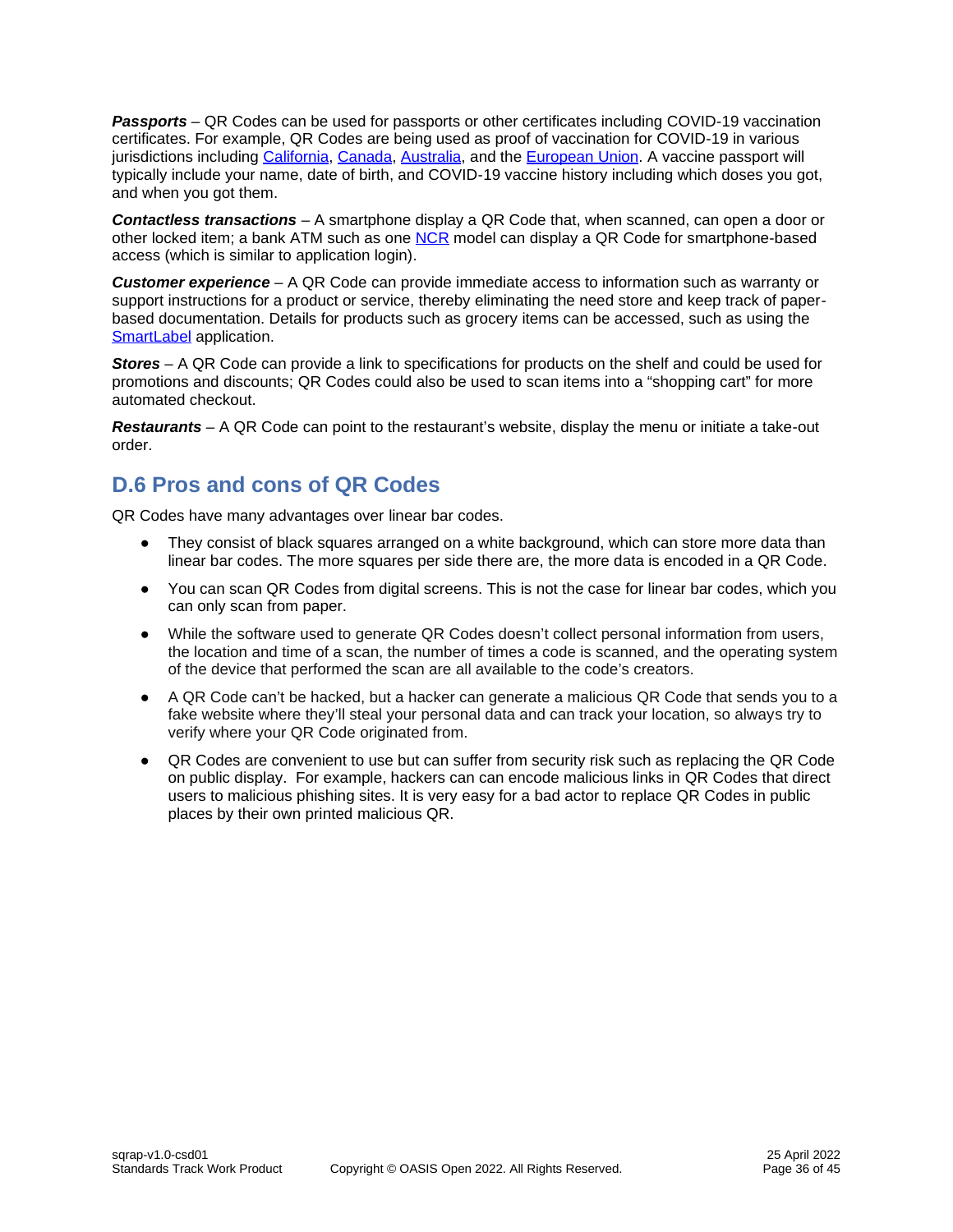# <span id="page-36-0"></span>**Appendix E. Detailed Use Case Descriptions**

#### [Informative]

# <span id="page-36-1"></span>**E.1 Use Case 1 – User login with a QR Code and mobile phone**

#### **Notes:**

- The "User" is a party or person wishing to login to an "Application" provided by a relying party
- The User needs to login from an access "Device" (such as a desktop computer or laptop) via a web browser
- The User has an internet-connected mobile device, referred to as a "Phone", that is pre-registered to the Application
- Any external party that attempts to intercept, change, or disrupt the login process is called an "Attacker."

#### **Problem description**

The User wishes to access the Application using a desktop or laptop Device.

The relying party requires the User to be securely verified prior to granting access to the Application.

The User, who wishes to avoid yet another password or security key, wants to use a QR Code "no touch" solution that eliminates both the username and a static password.

#### **Example of use**

WhatsApp provides an option for desktop login using a QR Code scanned by its mobile app.

A typical example would be to access a messaging service or a shopping cart on a retail website.

#### **Use case assumptions**

- 1. Any web browser other than the User's Phone can be used.
- 2. The Application supports login with a QR Code.
- 3. The Phone supports QR Code scanning and decoding.
- 4. The User has a previously established relationship with the Application.
- 5. Successful User validation is a pre-requisite for access to the Application.
- 6. The User knows a URL for the target Application.

#### **Starting conditions**

- 1. The User has opened the Application on the Phone and has accessed a QR Code reader.
- 2. The internet is available and performing adequately for both the User's browser and for the Phone.
- 3. The User's Phone is accessible and can read a QR Code displayed on the Device.

#### **Basic login process**

- 1. The User enters the Application URL in the Device browser.
- 2. The Device displays the Application login page which displays a QR Code. The User may need to select a QR Code option for it to be displayed.

The QR Code displayed on the Device is dynamic and includes a time-out function.

3. The User scans the QR Code with the Phone. If the QR Code is not scanned within a specified time, the Browser resets the login page. The User can try scanning the QR Code again or can select another login option.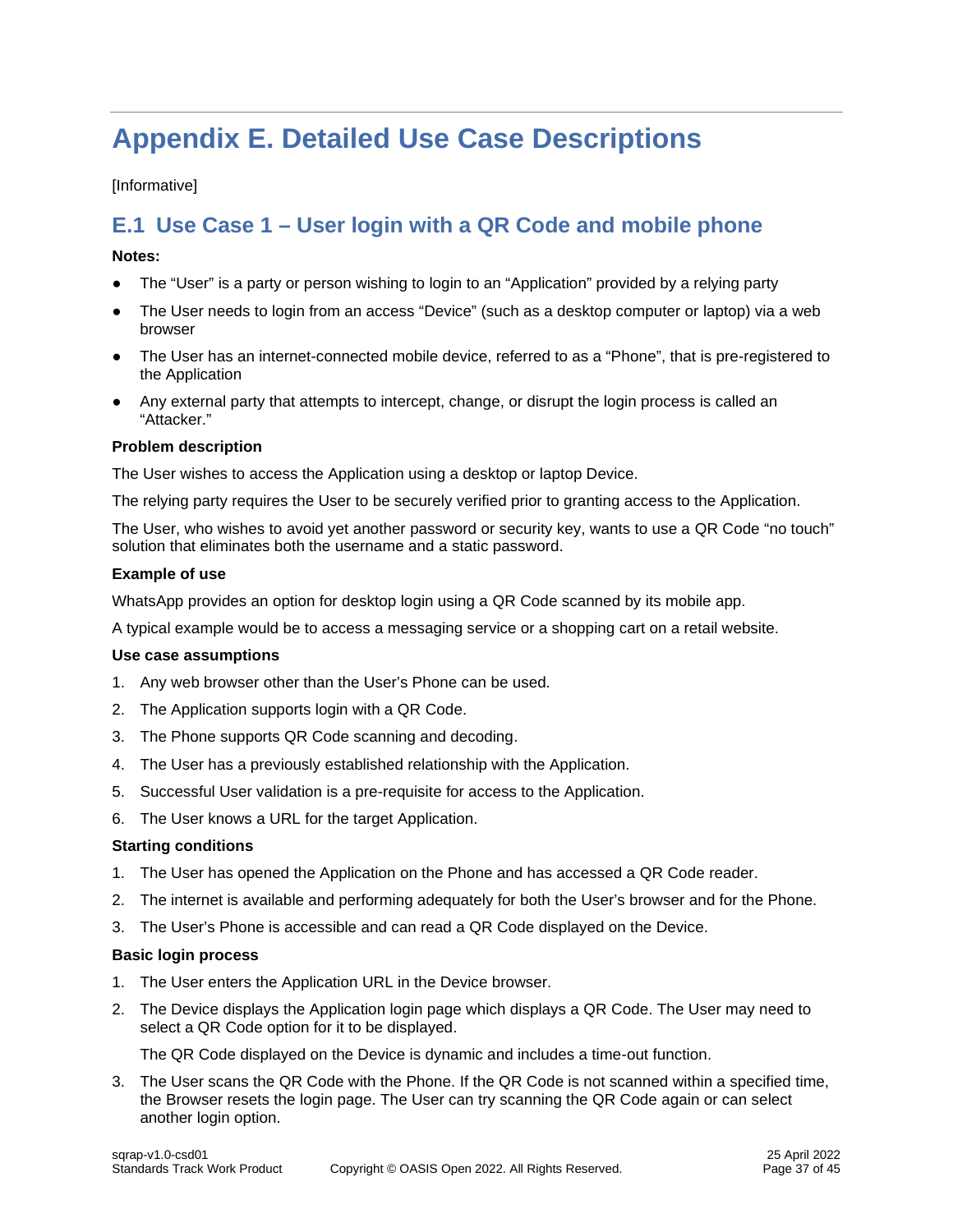- 4. If the QR Code times out or the scan is invalid, an error message is displayed on the Phone. After some specified number of failed attempts, an error message is displayed, and the User may be locked out.
- 5. If the User QR Code is successfully validated, and optionally if other access control conditions are met, then the User is logged in and the Application's landing page is displayed.

#### **Benefits/challenges of the QR Code approach**

The use of a QR Code for this use case has the following benefits:

- Passwords are not needed and do not need to be remembered
- A shared secret is not used
- The QR Code cannot be easily phished or shared
- The QR Code approach can coexist with other verification methods

The following challenges arise from this login solution:

- A compatible Phone must be at hand
- Two communication channels must be available
- The login is not easily shared by multiple applications

#### **Threat scenarios**

| <b>Risk</b>    | <b>Title</b>                | <b>Description</b>                                                                                                                                                                                                                                                                                                                                                                                                                                                                                                                                                            | <b>Mitigation</b>                                                                                                                                                                                                                                         |
|----------------|-----------------------------|-------------------------------------------------------------------------------------------------------------------------------------------------------------------------------------------------------------------------------------------------------------------------------------------------------------------------------------------------------------------------------------------------------------------------------------------------------------------------------------------------------------------------------------------------------------------------------|-----------------------------------------------------------------------------------------------------------------------------------------------------------------------------------------------------------------------------------------------------------|
| $\mathbf{1}$   | <b>QR Code substitution</b> | An Attacker may find a way to<br>substitute the QR Code that is<br>displayed on the Device.<br>If the QR Code is derived from the<br>Session ID, there is a risk that the<br>Attacker can force the User to use a<br>Session ID that is shared with the<br>Attacker, resulting in the Attacker's<br>session being logged in by the User.<br>If the QR Code contains a URL, then<br>the User can be redirected to a<br>website that is controlled by the<br>Attacker, or the attacker can force a<br>downgrade of the web protocol to http<br>for possible credential capture. | Avoidable if the Session ID is<br>encrypted and signed, or if<br>the relying party includes the<br>Authentication Service.                                                                                                                                |
| $\overline{2}$ | QR Code scanning            | An Attacker may be able to scan the<br>QR Code on their own Phone before<br>the User is able to scan it.                                                                                                                                                                                                                                                                                                                                                                                                                                                                      | If the Phone is pre-registered<br>to the Application, then<br>receiving the QR Code back<br>from an unknown device<br>should be an error.                                                                                                                 |
| 3              | Device access               | An Attacker may have full access to<br>the initially unauthenticated Device<br>without the User's knowledge.<br>After the User has logged on, the<br>Attacker can perform activities as a<br>User, and can potentially completely<br>hijack the account.                                                                                                                                                                                                                                                                                                                      | Any irreversible account<br>activities (like confirmation<br>email/phone number or<br>password change, transfer of<br>funds, account ownership<br>etc.) occurring on the<br>browser should be confirmed<br>separately at a previously<br>logged-in Phone. |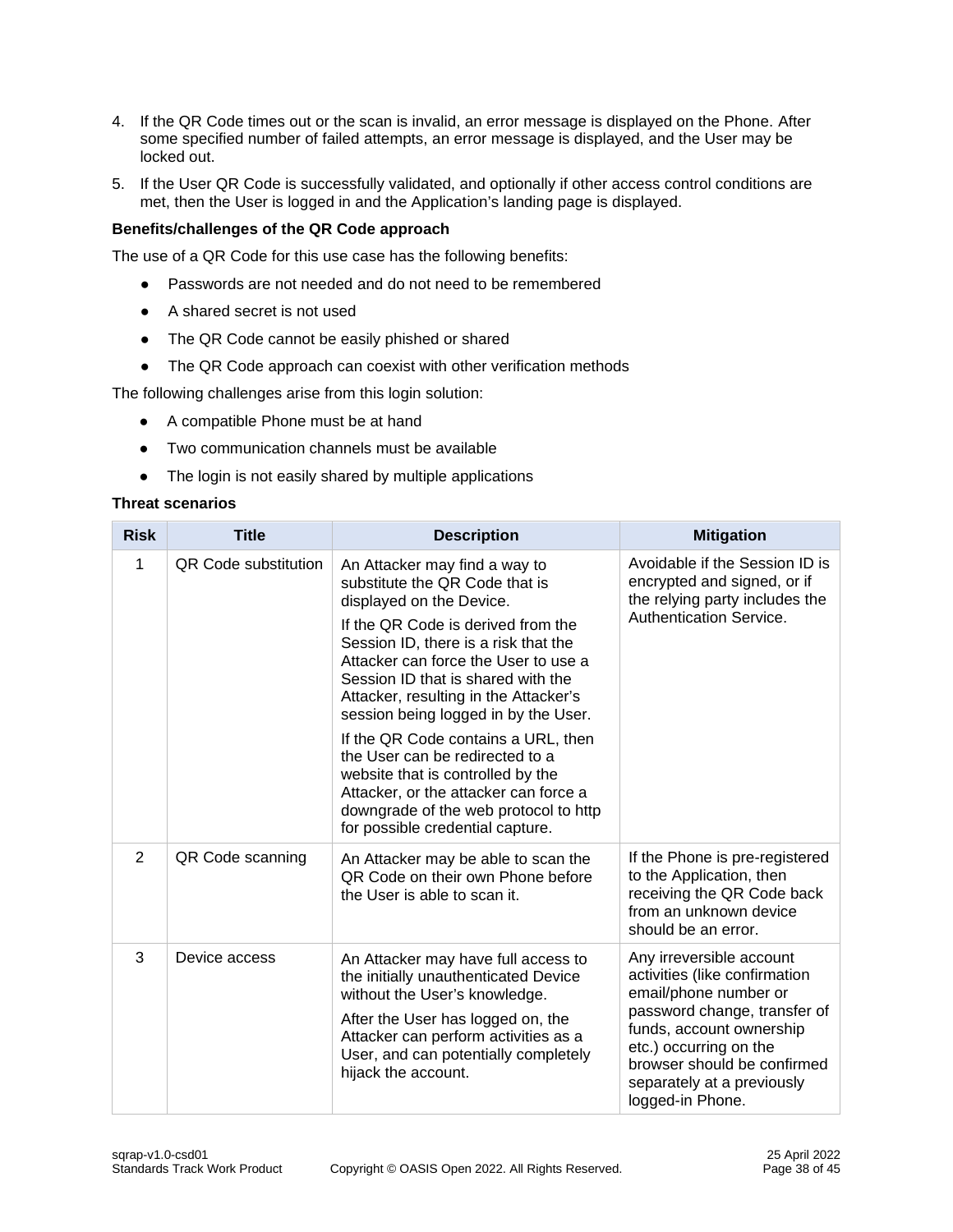# <span id="page-38-0"></span>**E.2 Use Case 2 – User login with a pre-established QR Code and one time password**

#### **Notes**:

- The "User" is a party or person wishing to login to an "Application" provided by a relying party
- The User needs to login from an access "Device" (such as a desktop computer or laptop) via a standard browser
- The User has a mobile "Phone" with a phone number that has been registered to the Application. The Phone does not support mobile applications.
- Any external party that attempts to intercept, change, or disrupt the login process is called an "Attacker".

#### **Problem description**

The User wishes to access the Application using the Device.

The relying party requires the User to be securely verified prior to granting access to the Application.

The User, who wishes to avoid yet another password or security key, wants to use a QR Code "no touch" solution that eliminates both the username and password.

#### **Example of use**

This use case provides an option for desktop login using a QR Code combined with a one-time password.

#### **Use case assumptions**

- 1. The User knows the address (i.e., a URL) for the target Application.
- 2. The Application supports login with a QR Code.
- 3. The User has previously established a relationship with the Application.
- 4. The Application can accept a One Time Password (OTP) as a second authentication factor.
- 5. Successful authentication is a pre-requisite for User access to the Application via the Device.

#### **Starting conditions**

- 1. The User has previously accessed the Application, has registered a username and an email or SMS address.
- 2. The Application has delivered a secure login QR Code (including the username and password or any other handles) to the Device.
- 3. The User has saved the QR Code on the Device or on any other removable media that may be accessible.
- 4. The Device has internet access which is performing adequately.
- 5. The email or SMS service is available and is functioning with acceptable performance.

#### **Login process**

1. When the User enters the Application URL, the Device displays the Application login page which includes a QR Code option.

The browser must be on the same Device as the stored QR Code.

2. The User selects the QR Code option and copies the stored QR Code to the Application input block/page.

The static QR Code is re-useable and is encrypted.

3. If the QR Code is not entered in time, the Device resets to the main login page.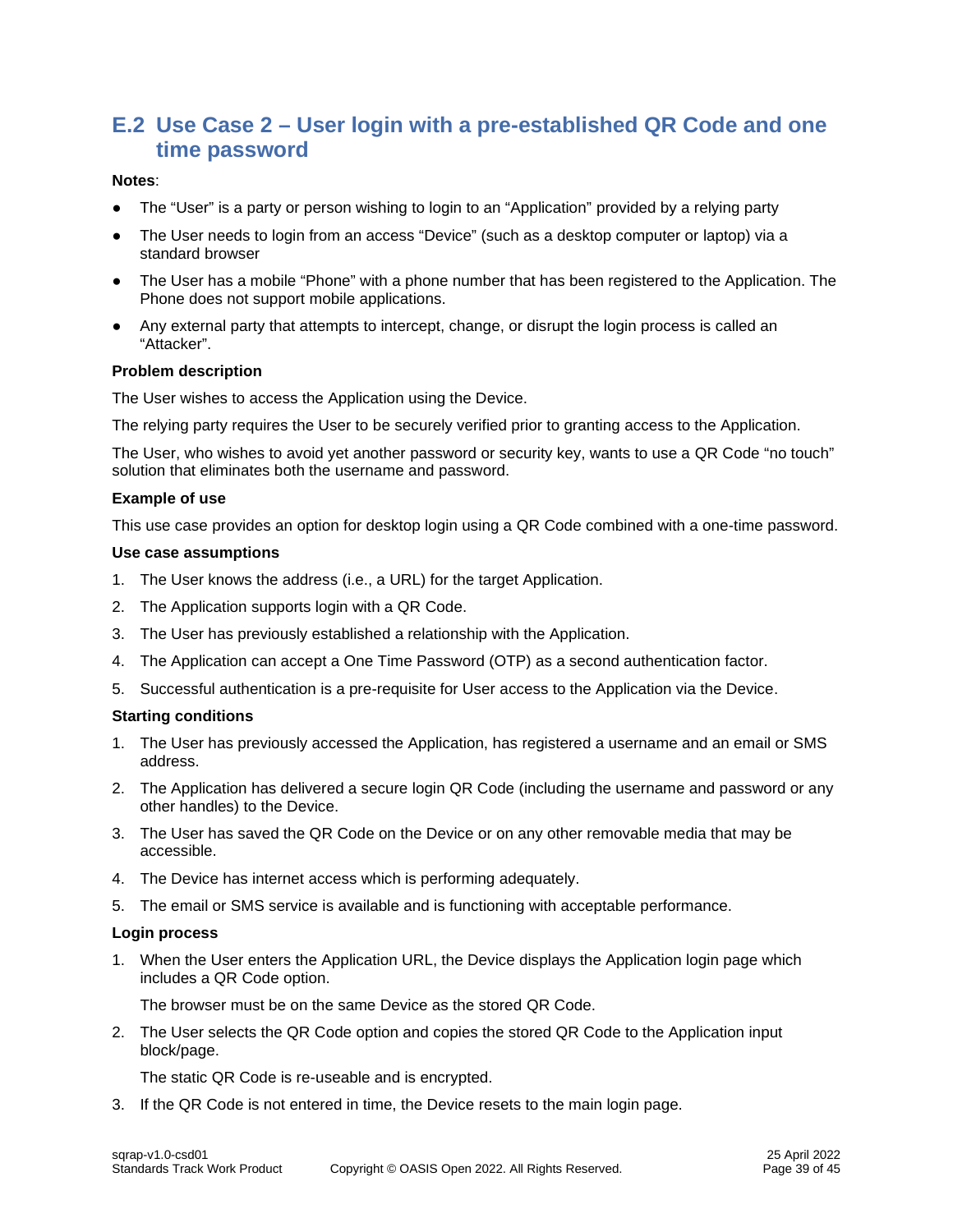The User can try again or select another login option.

4. The Application validates the QR Code. If the QR Code is correct, a One-Time Password (OTP) is sent to the designated email or an SMS address.

If the QR Code is invalid, the OTP is not sent, and an error message is displayed on the Device.

- 5. If the OTP is received successfully, the User inputs it to the Application.
- 6. The Application then completes the authentication process. If successful, and optionally if any other required conditions (i.e., authorizations) are met, then the User is logged in and the Application landing page is displayed.

If the OTP is not valid, an error message is displayed.

#### **Benefits/challenges of the QR Code + OTP approach**

The use of a QR Code for this use case has the following benefits:

- Passwords do not need to be remembered
- A shared secret is not needed
- The QR Code cannot be readily phished or shared
- A QR Code approach can coexist with other verification methods

The following challenges arise from this login solution:

- The email/SMS delivery of an OTP is less secure than a mobile app with QR Code reader
- The QR Code is static and potentially stored insecurely
- The solution is not easily shared by multiple applications
- Email/SMS must be available and not subject to significant delays

#### **Threat scenarios**

| <b>Risk</b>   | <b>Title</b>              | <b>Description</b>                                                                                                                                                                                                                                       | <b>Mitigation</b>                                                              |
|---------------|---------------------------|----------------------------------------------------------------------------------------------------------------------------------------------------------------------------------------------------------------------------------------------------------|--------------------------------------------------------------------------------|
| $\mathbf{1}$  | QR Code copying           | An Attacker with access to the Device<br>may be able to retrieve the QR Code.<br>The Attacker could copy the QR Code<br>to the login page and force an OTP to<br>be delivered.<br>The Attacker could delete or destroy<br>the QR Code to prevent access. | The Attacker must have both<br>the QR Code and the OTP to<br>emulate the User. |
| $\mathcal{P}$ | Email/SMS access          | An Attacker with the Phone may have<br>access to the email or SMS to capture<br>the OTP unless a login is required.<br>The Attacker could block access to the<br>Application by deleting or altering the<br>OTP.                                         | The Attacker must have both<br>the QR Code and the OTP to<br>emulate the User. |
| 3             | Application login<br>page | The Attacker might intercept the initial<br>URL and divert the login request to a<br>malicious website. The User might not<br>know how to proceed if the QR Code<br>matching fails.                                                                      | The Attacker must have both<br>the QR Code and the OTP to<br>emulate the User. |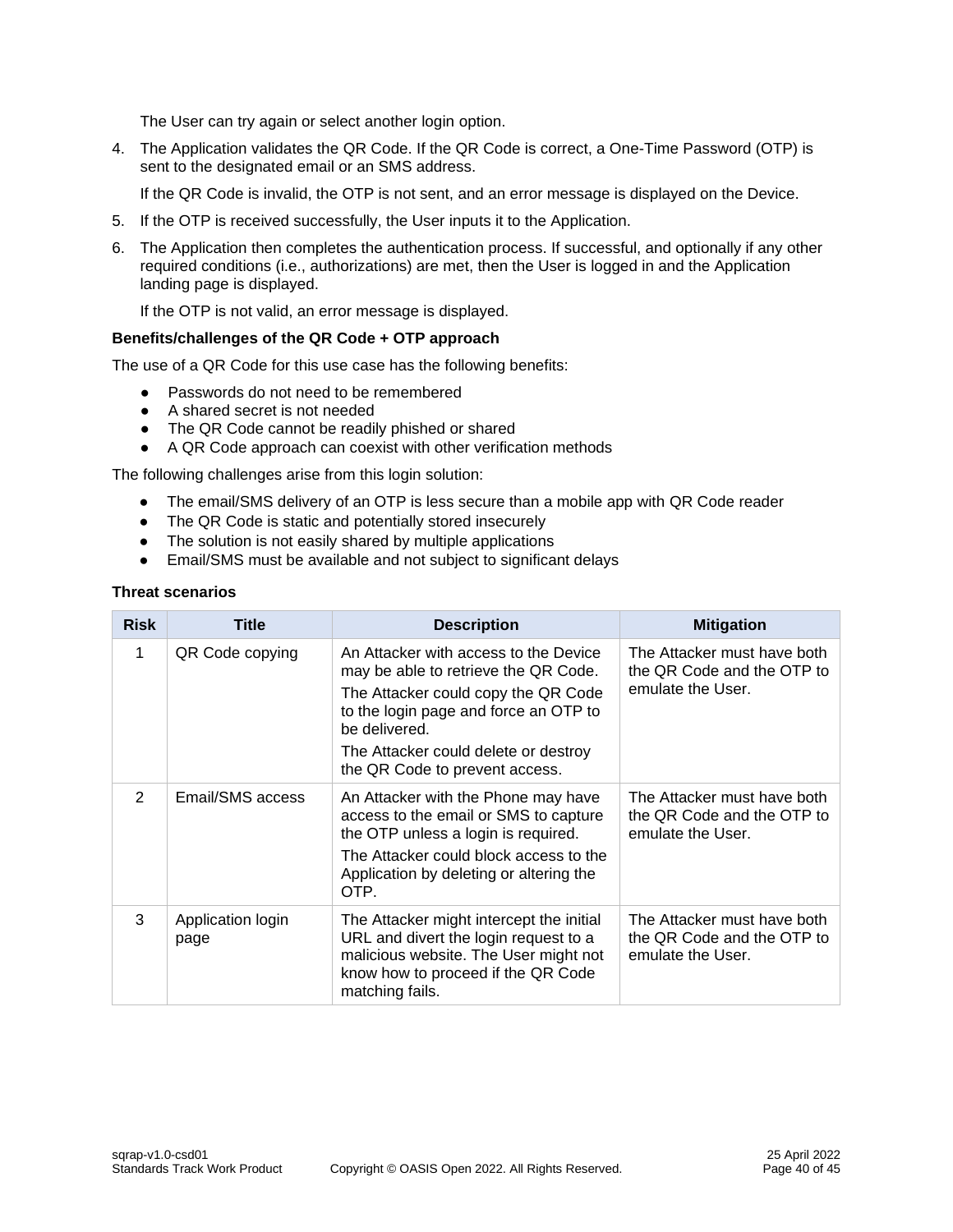# <span id="page-40-0"></span>**E.3 Use Case 3 – QR Code on mobile phone with reader on the device**

#### **Notes**:

- The "User" is a party or person wishing to access an "Application" provided by a relying party
- The User needs to login from a non-standard "Device" that has a QR Code reader.
- The User has a mobile "Phone" that can store the QR Code.
- Any external party that attempts to intercept, change, or disrupt the process is called an "Attacker".

#### **Problem description**

A User wishes to access the Application using a non-standard Device that may not be web-based. A typical example would be accessing a bank account via a proprietary automated teller machine (ATM).

The User has a Phone (smart phone or mobile device) available, but it may not have internet access at all times.

The relying party requires the User to be verified prior to granting access to the Application.

The User, who wishes to avoid yet another password or security key, prefers a solution that eliminates usernames, passwords, and dedicated access cards.

#### **Examples of Use**

(a) Access an Automated Teller Machine (ATM)

- QR Cash Standard Chartered Banks ATMs in Hong Kong [https://www.sc.com/hk/bank-with](https://www.sc.com/hk/bank-with-us/app-sc-mobile/qrcash/)[us/app-sc-mobile/qrcash/](https://www.sc.com/hk/bank-with-us/app-sc-mobile/qrcash/)
- In Switzerland: [https://www.six-group.com/dam/download/banking-services/cash/six-fs-bbs-qr](https://www.six-group.com/dam/download/banking-services/cash/six-fs-bbs-qr-code-en.pdf)[code-en.pdf](https://www.six-group.com/dam/download/banking-services/cash/six-fs-bbs-qr-code-en.pdf)
- (b) Entry through a restricted door
	- [https://www.fingertec.com/images/w\\_brochure/QR110-e.html](https://www.fingertec.com/images/w_brochure/QR110-e.html)

#### **Basic assumptions**

- 1. The Device has a QR Code reader that is physically accessible.
- 2. The Application supports access using a QR Code.
- 3. The Phone can retrieve and display a QR Code.
- 4. The User has a previously established relationship (e.g., a bank account) with the Application owner.
- 5. Successful User authentication is a pre-requisite for access to and use of the Application.

#### **Starting conditions**

1. A static QR Code has been stored on the Phone previously.

Alternatively, the QR Code can be dynamically retrieved if the Phone is connected.

#### **Access process**

1. The User presents the QR Code on the Phone for scanning by the Device.

The QR Code could be dynamic If the Phone is online. Otherwise, it would need to be a static QR Code.

2. The Device submits the QR Code to the Application securely.

If validated, the Device is activated for use. The functions of the Device will vary by application. If not validated, the QR Code is rejected, and an error message is displayed.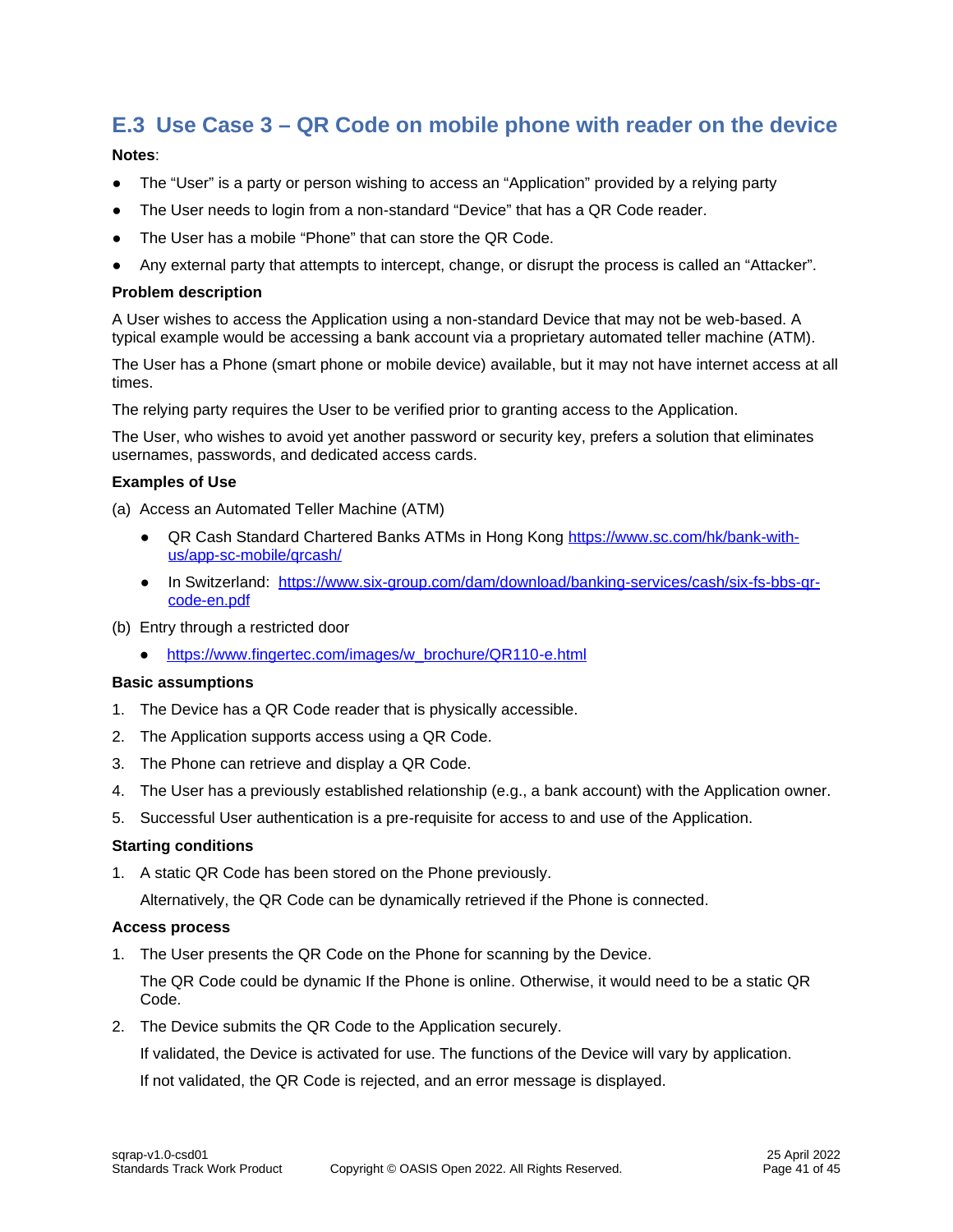#### **Benefits/Concerns of the QR Code Approach**

The use of a QR Code for this use case has the following benefits:

- No human physical contact during the transaction
- Compatible with multiple access methods
- The Phone is more secure than an access card
- The QR Code can be changed before or after each use

The following challenges arise from this solution:

- The reader may not be reliable, especially in exposed locations
- The Phone must be available, and the User may need to log into the mobile App

#### **Threat scenarios**

| <b>Risk</b> | Title                         | <b>Description</b>                                                                                         | <b>Mitigation</b>                                                                                  |
|-------------|-------------------------------|------------------------------------------------------------------------------------------------------------|----------------------------------------------------------------------------------------------------|
| 1           | Stolen QR Code                | An attacker might steal a static QR<br>Code and be able to use it, especially<br>if the Phone is off-line. | The Phone and QR Code<br>should be paired in order to<br>be valid                                  |
| 2           | Lost QR Code                  | The Phone may get lost, or the battery<br>may be drained, preventing access.                               | The User would need to<br>update their Application<br>registration prior to using the<br>new Phone |
| 3           | Compromised QR<br>Code reader | The reader may be replaced by an<br>Attacker's device.                                                     |                                                                                                    |

# <span id="page-41-0"></span>**E.4 Use Case 4 – Third party QR Code with reader on device (e.g., a vaccination status)**

#### **Notes:**

- The party or person wishing to use the system is called a "User"
- The User wants to show proof of "Status" to an "Approver"
- An "Authority" issues a QR Code that serves as a verification of Status
- The User has a "Phone" (a smartphone or equivalent mobile device)
- The Approver has a device that is able to read QR Codes
- Any external party that attempts to intercept, change, or disrupt the process is an "Attacker."

#### **Problem description**

A static QR Code is issued to a User by a recognized Authority to provide a Status. The QR Code is stored on the Phone. The QR Code contains data that:

- (a) confirms the QR Code was issued by the Authority;
- (b) confirms the QR Code was issued to the User; and
- (c) verifies the User's Status (e.g., a COVID-19 vaccination status).

The Status represents validation at a specified point in time (e.g., when the QR Code was issued) and may not be current. If the Status can change, expire, or be revoked, then a real-time update of the verification would be desirable or even mandatory.

The QR Code could be displayed on the User's Phone or presented by any other means (e.g., card or paper).

The Approver has a device that can read the QR Code. The Approver must answer two questions: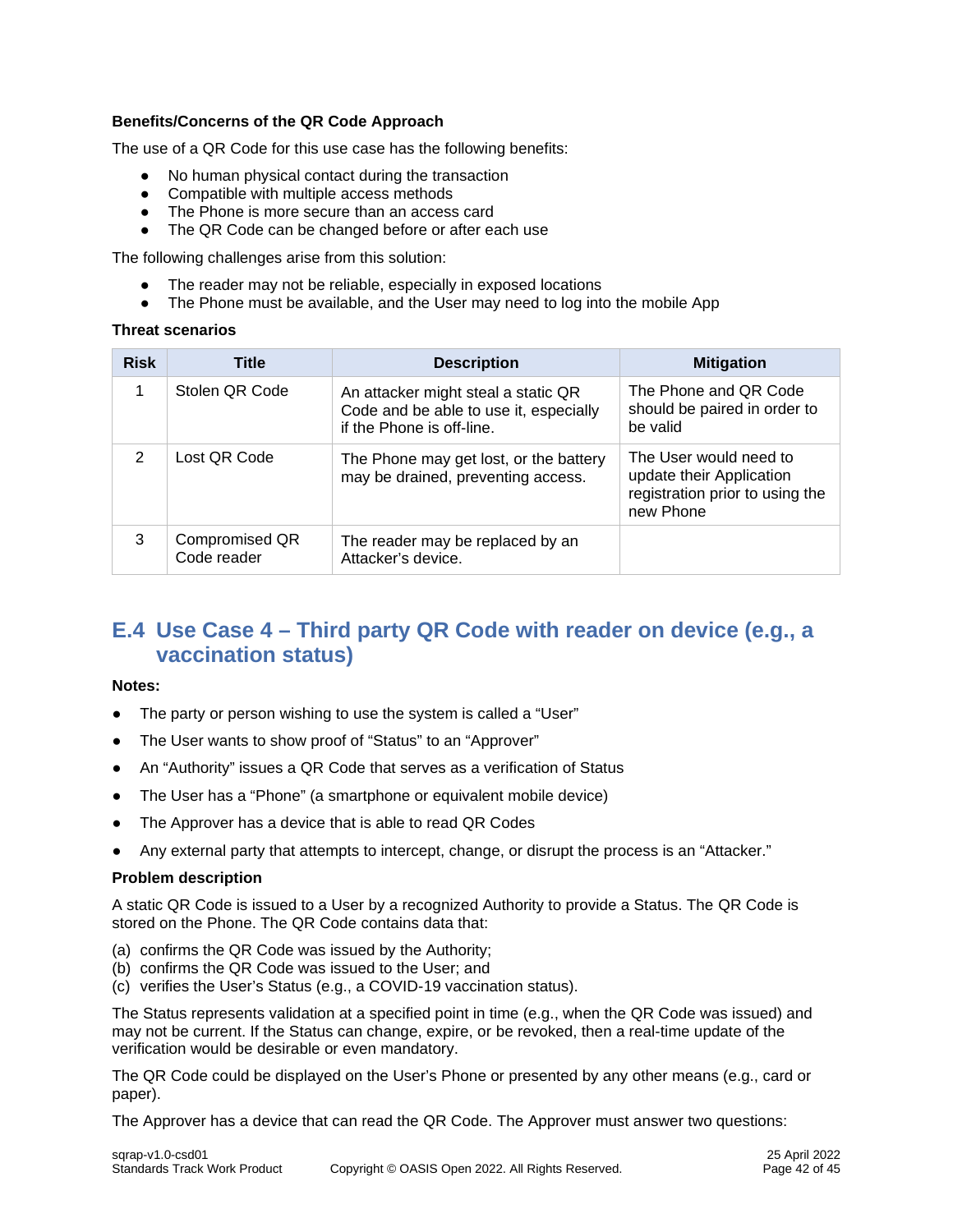- (a) Is the party presenting the QR Code the correct User (i.e., is the person presenting the QR Code the owner of the Phone)?
- (b) What is the User's current Status?

#### **Basic assumptions**

- 1. The User is able to present the QR Code to the Approver (e.g., in a store).
- 2. The Phone displaying the QR Code can authenticate the User.

For dynamic re-validation of the QR Code:

- 3. The Approver can request the Authority to re-confirm the validation.
- 4. The Authority can verify that the QR Code is valid.

#### **Starting conditions**

- 1. The User has previously received or downloaded a QR Code containing their Status at the time of issuance.
- 2. For re-validation the internet is available and performing adequately for the Approver.
- 3. The User has the Phone available and can present the QR Code to the Approver.

#### **Verification process**

1. The User opens the Phone and displays the QR Code. It must be possible to accept/deny permission when network access to the Authority is not available.

Note: It is not required to have a mobile application to display the QR Code, but access to a mobile application would allow retrieval of a dynamic QR Code for each use.

2. The Approver scans the QR Code and extracts the Status.

The result may be a simple Approve/Deny indicator, or it may include other instructions.

There is a small risk that the Status is out-of-date (e.g., a vaccination status may not include follow-on infections).

Displaying a QR Code using means other than a Phone is less secure because the QR Code may not be for the presenter.

3. If verification is successful (and optionally if other conditions are met), the User is approved.

If the verification is unsuccessful (i.e., QR Code not readable, expired, or negative), then approval may be denied (although a User should not knowingly offer a negative status QR Code).

4. If the Approver has network access, then an updated QR Code can be requested from the Authority.

#### **Benefits/concerns of the QR Code approach**

The use of a QR Code for this use case has the following benefits:

- No human physical contact during the transaction
- Compatible with multiple display methods
- The Phone is more secure than an access card or paper
- The QR Code can be changed before or after each use

The following challenges arise from this solution:

- Validates "when produced" status instead of current status
- Users who know they have negative status may be motivated to "borrow" a valid QR Code
- May not be able to explain a denial
- The internet and the Authority app must be available for dynamic updates
- The Phone must be available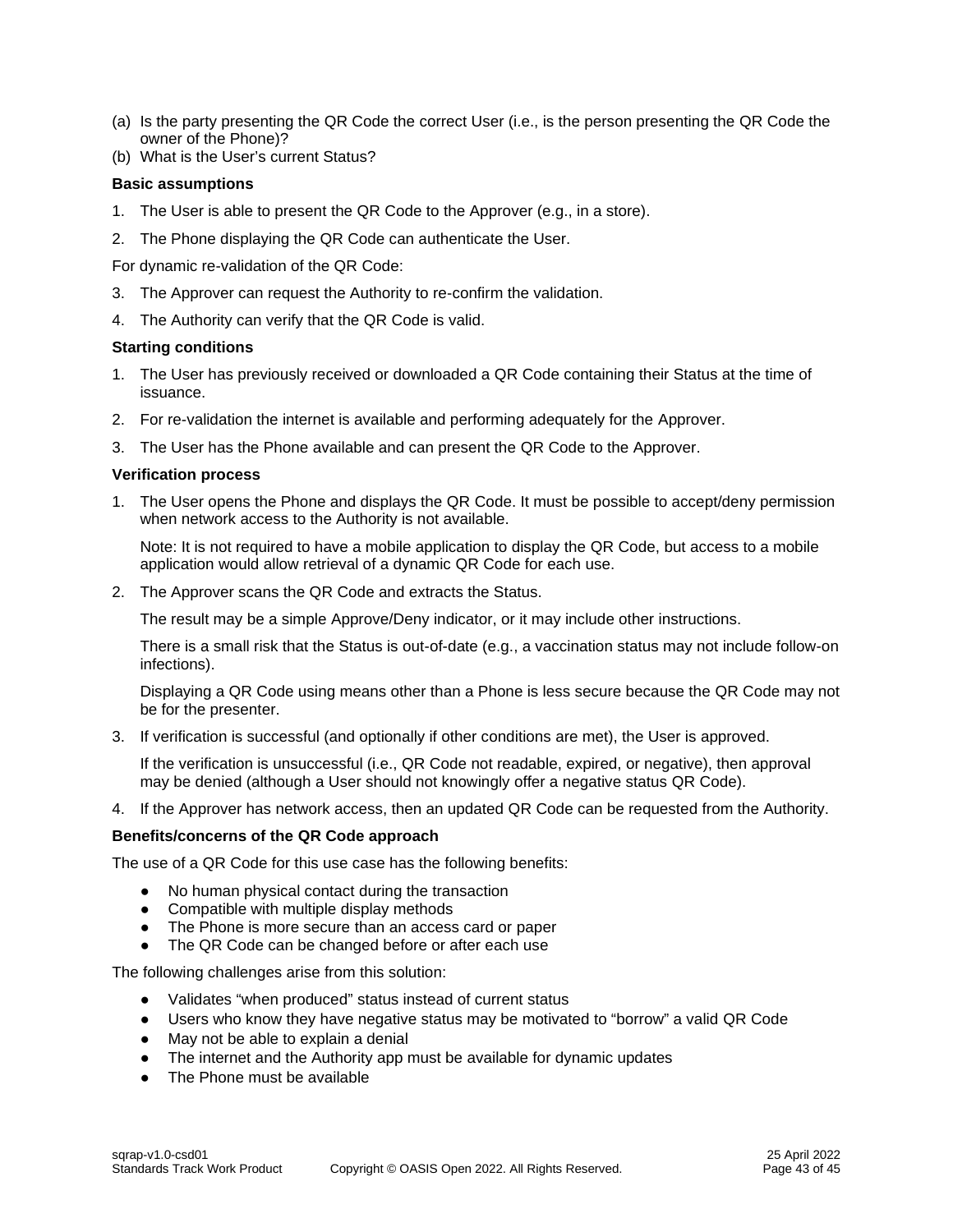#### **Threat scenarios**

| <b>Risk</b>   | <b>Title</b>           | <b>Description</b>                                                                                                  | <b>Mitigation</b>                                                      |
|---------------|------------------------|---------------------------------------------------------------------------------------------------------------------|------------------------------------------------------------------------|
| 1             | Off-line mode          | Unless an app is used in the Phone,<br>the QR Code cannot be checked,<br>updated, and authenticated for each<br>use | Use an online version of the<br>application                            |
| $\mathcal{P}$ | Presenter verification | There is no assurance that the person<br>presenting the QR Code is the owner<br>of the Phone of the QR Code         | Check picture ID at the same<br>time as the Status is being<br>checked |
| 3             | Privacy protection     | There may be additional concerns if<br>the QR Code is unencrypted or<br>contains PII                                | Do not let the Device display<br>PII or other private data             |